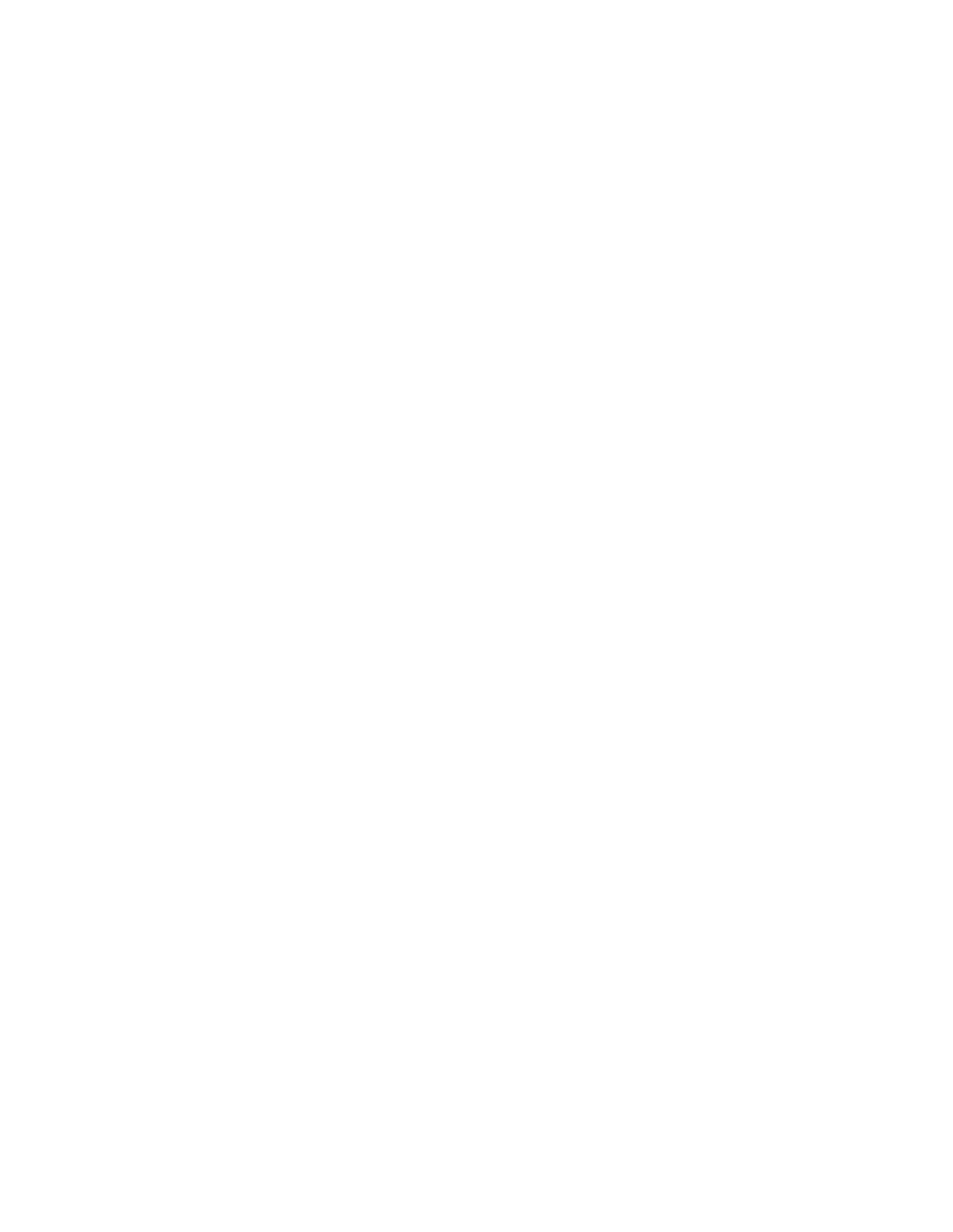## **CONTACT INFORMATION**

Janice Nahra Friedel, Administrator Iowa Department of Education Department of Education Grimes State Office Building Des Moines, Iowa 50319-0146 515-281-8260 (phone) 515-281-6544 (fax) www.iowa.gov/educate/ (DE website)

**NOTICE:** This project was supported by the Iowa Department of Education, Division of Community Colleges and Workforce Preparation. Any inquiries regarding the research methodology and findings, please contact the Principal Investigator:

Frankie Santos Laanan, Associate Professor Educational Leadership and Policy Studies Iowa State University N243 Lagomarcino Hall, Ames, Iowa 50011 515-294-7292 (office) 515-294-4942 (fax) laanan@iastate.edu (e-mail) www.cclp.hs.iastate.edu/occrp/doe/homepage.html (project website)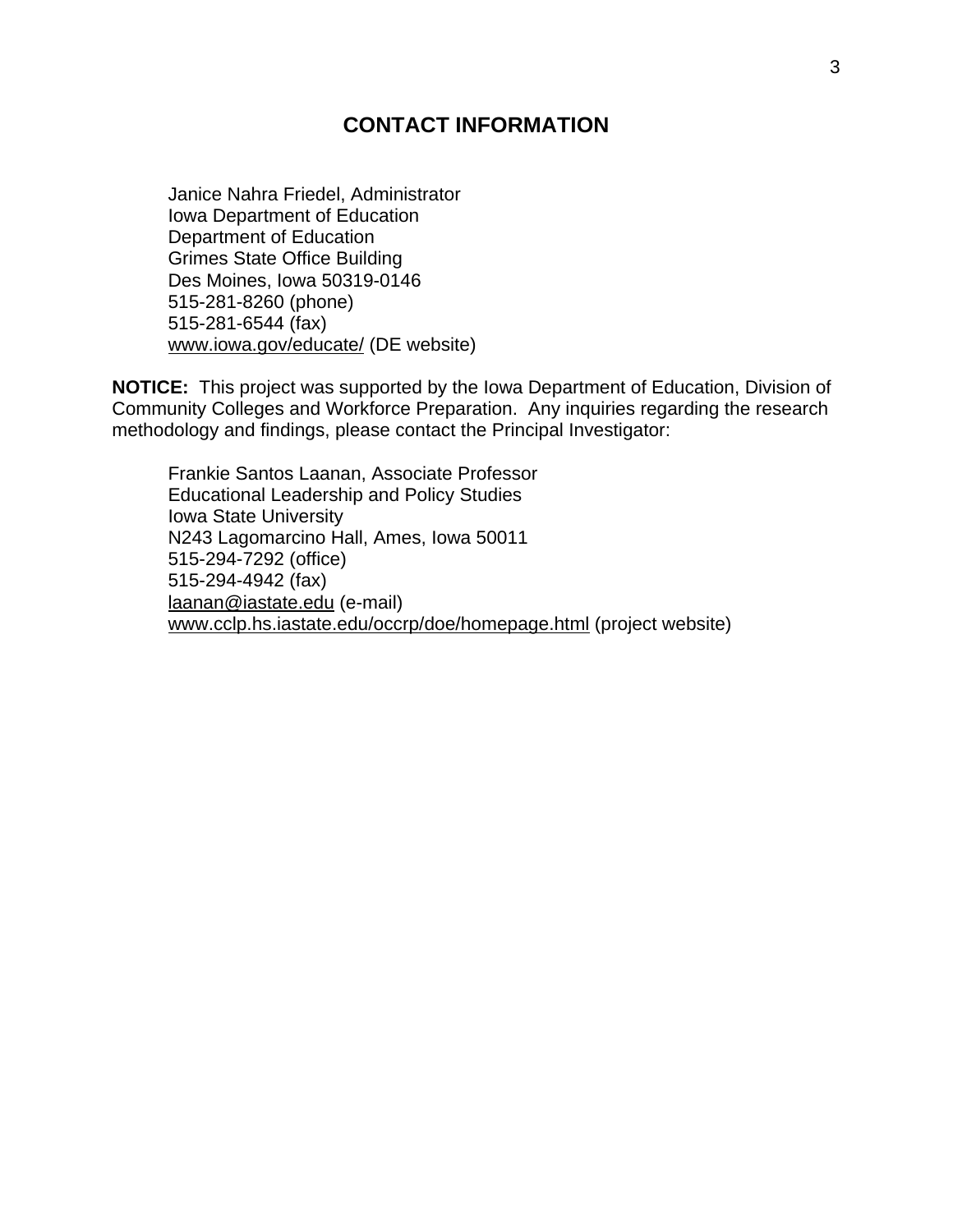## **ADVISORY COMMITTEE**

Patrick Callan, Unemployment Insurance Actuary Labor Market and Economic Research Bureau, Iowa Workforce Development Joseph Dehart, Executive Director, Planning & Research Des Moines Area Community College Laurie Hanson, Director of Institutional Effectiveness Eastern Iowa Community College District Curt Oldfield, Vice President, Academic Affairs Northeast Iowa Community College, Peosta Campus Steve Ovel, Director of Governmental Relations Kirkwood Community College Marlene Sprouse, Vice President, Academic Affairs Indian Hills Community College Julene Stoik, Executive Director, Institutional Advancement & Governmental Relations Western Iowa Tech Community College Teresa Taylor-Wolf, Bureau Chief, Performance Management Bureau Iowa Workforce Development Barb Vredeveld, Dean of Planning and Institutional Research Iowa Western Community College

#### **Iowa Department of Education**

Janice Nahra Friedel, Administrator Christopher Evans, Community College MIS Consultant Geoffrey Jones, Information Technology Specialist

#### **Iowa State University, Educational Leadership and Policy Studies**

Frankie Santos Laanan, Associate Professor Soko Starobin, Post Doctoral Research Associate Jonathan Compton, Doctoral Student and Research Associate Chris Duree, Doctoral Student and Research Associate

#### **Special Acknowledgement**

The authors of this report are deeply grateful for support from colleagues in the Division of Community Colleges and Workforce Preparation, Iowa Department of Education, particularly Christopher Evans, Community College MIS Consultant, for technical assistance, support with data analysis, and review of the manuscript.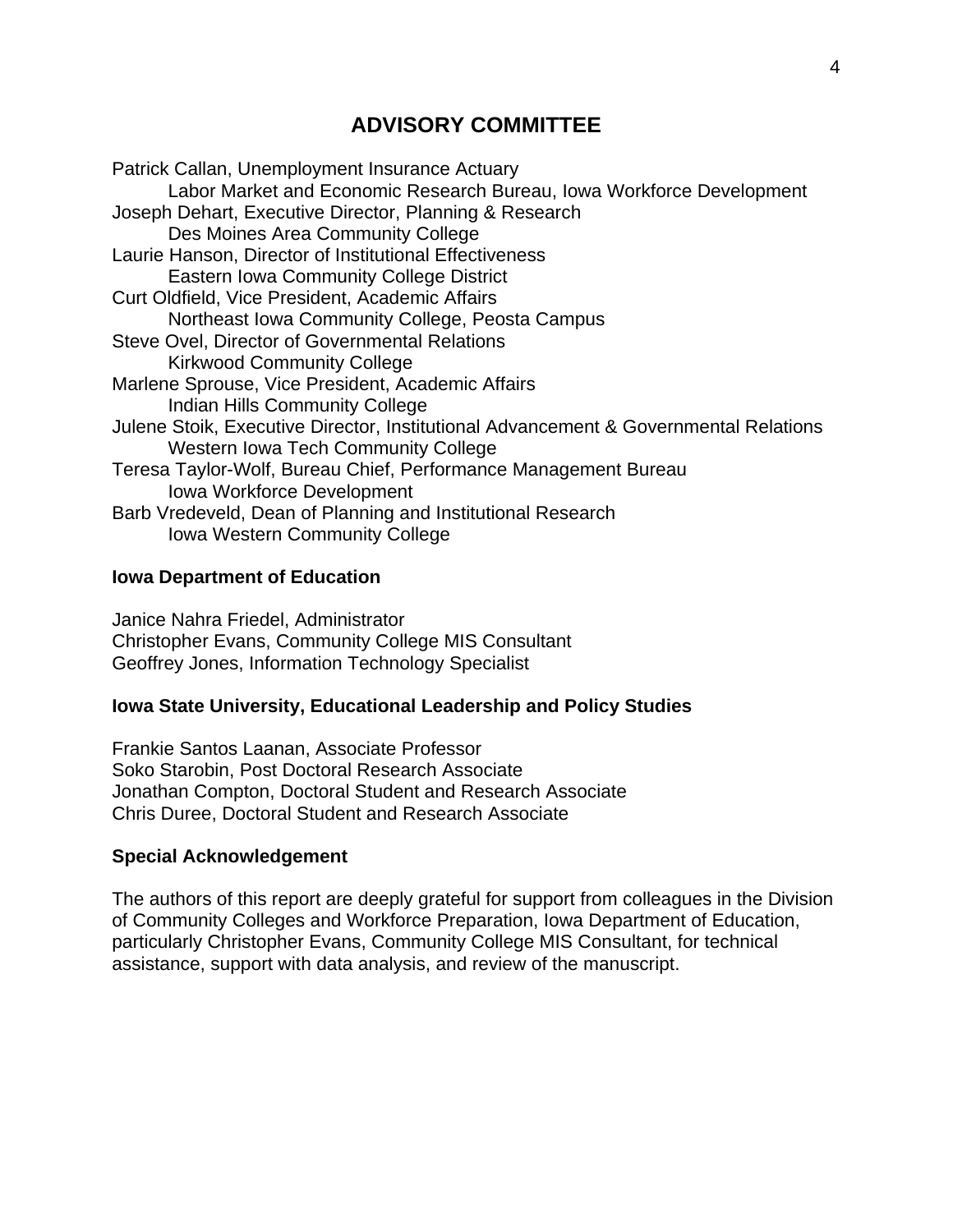# **TABLE OF CONTENTS**

| Transfer Behavior among Iowa Community College Students 11    |
|---------------------------------------------------------------|
|                                                               |
|                                                               |
|                                                               |
| Findings for Associate in Arts Award Recipients 21            |
| Findings for Associate in Applied Science Award Recipients 24 |
|                                                               |
|                                                               |
| Postcollege Earnings of Iowa Community College Students 35    |
|                                                               |
|                                                               |
|                                                               |
|                                                               |
|                                                               |
|                                                               |
|                                                               |
|                                                               |
|                                                               |
|                                                               |
|                                                               |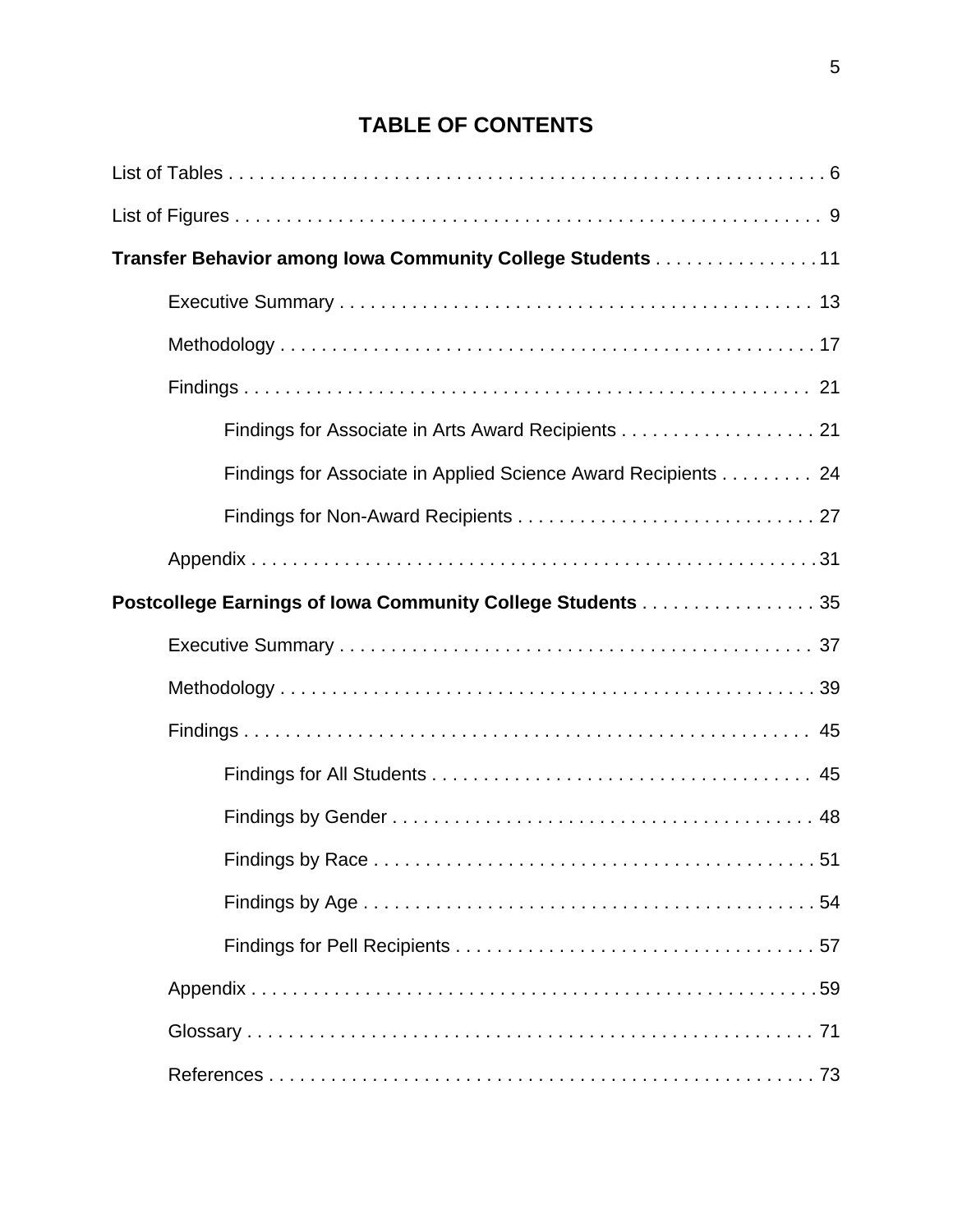# **LIST OF TABLES**

# **Transfer Behavior among Iowa Community College Students**

|                 | Table 1.1: Enrollment Status of Fiscal Year 2002 Associate in Arts (AA) Award        |
|-----------------|--------------------------------------------------------------------------------------|
|                 |                                                                                      |
|                 | Table 1.2: Transfer Rate of Fiscal Year 2002 Associate in Arts (AA) Award Recipients |
|                 | to Four-Year Institutions in Fiscal Year 2003, Fiscal Year 2004, and Fiscal          |
|                 |                                                                                      |
|                 | Table 2.1: Enrollment Status of Fiscal Year 2002 Associate in Applied Science (AAS)  |
|                 |                                                                                      |
|                 | Table 2.2: Transfer Rate of Fiscal Year 2002 Associate in Applied Science (AAS)      |
|                 | Award Recipients to Four-Year Institutions in Fiscal Year 2003, Fiscal Year          |
|                 |                                                                                      |
|                 | Table 3.1: Enrollment Status of Fiscal Year 2002 Non-Award Recipients in Four-Year   |
|                 |                                                                                      |
|                 | Table 3.2: Transfer Rate of Fiscal Year 2002 Non-Award Recipients to Four-Year       |
|                 | Institutions in Fiscal Year 2003, Fiscal Year 2004, and Fiscal Year 2005. 29         |
| <b>Appendix</b> |                                                                                      |
|                 | Table 1A: Enrollment Status of 2002 AA Award Recipients in Top Ten Iowa In-State     |
|                 | Private and Top Five Out-of-State Four-Year Institutions 32                          |
| Table 2A:       | Enrollment Status of 2002 AAS Award Recipients in Top Four Iowa In-State             |
|                 |                                                                                      |
|                 | Table 3A: Enrollment Status of 2002 Non-Award Recipients in Top Ten Iowa In-State    |
|                 |                                                                                      |
|                 |                                                                                      |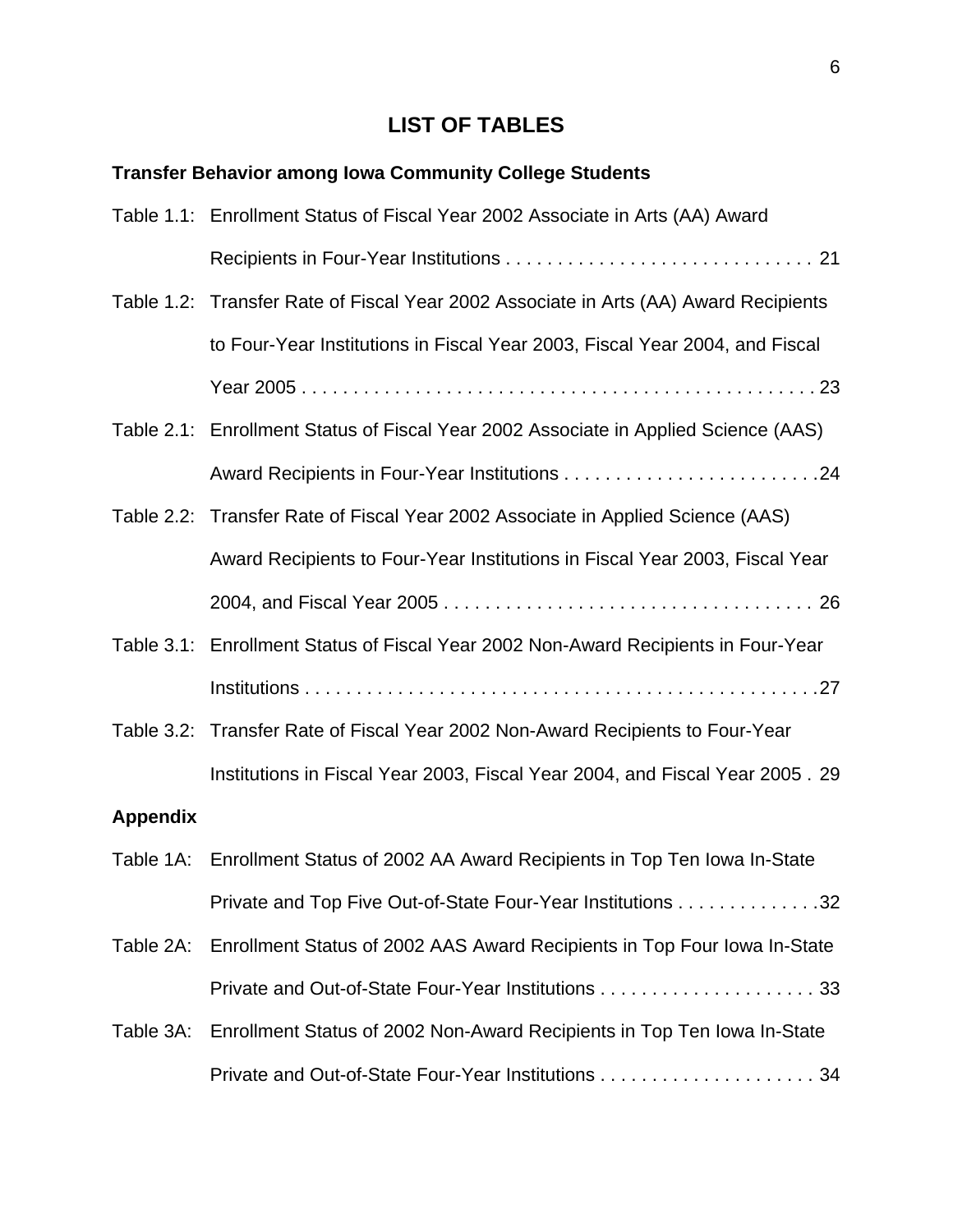# **Postcollege Earnings of Iowa Community College Students**

| Table 1:        | Median Annual Earnings of 2002 Iowa Community College Completers and           |
|-----------------|--------------------------------------------------------------------------------|
|                 |                                                                                |
|                 | Table 1.1: Median Annual Earnings of 2002 Iowa Community College Completers 47 |
| Table 2:        | Median Annual Earnings of 2002 Iowa Community College Completers and           |
|                 |                                                                                |
| Table 3:        | Median Annual Earnings of Students from Iowa Community Colleges in             |
|                 |                                                                                |
| Table 4:        | Median Annual Earnings of Students from Iowa Community Colleges in             |
|                 |                                                                                |
| Table 5:        | Median Annual Earnings of Pell Recipients from Iowa Community Colleges         |
|                 |                                                                                |
| <b>Appendix</b> |                                                                                |
|                 | Table 1A: Median Annual Earnings of 2002 Iowa Community College Completers and |
|                 |                                                                                |
|                 | Table 2A: Median Annual Earnings of Female Students from Iowa Community        |
|                 |                                                                                |
|                 | Table 2B: Median Annual Earnings of Male Students from Iowa Community Colleges |
|                 |                                                                                |
| Table 3A:       | Median Annual Earnings of White Students from Iowa Community Colleges          |
|                 |                                                                                |
| Table 3B:       | Median Annual Earnings of Non-White Students from Iowa Community               |
|                 |                                                                                |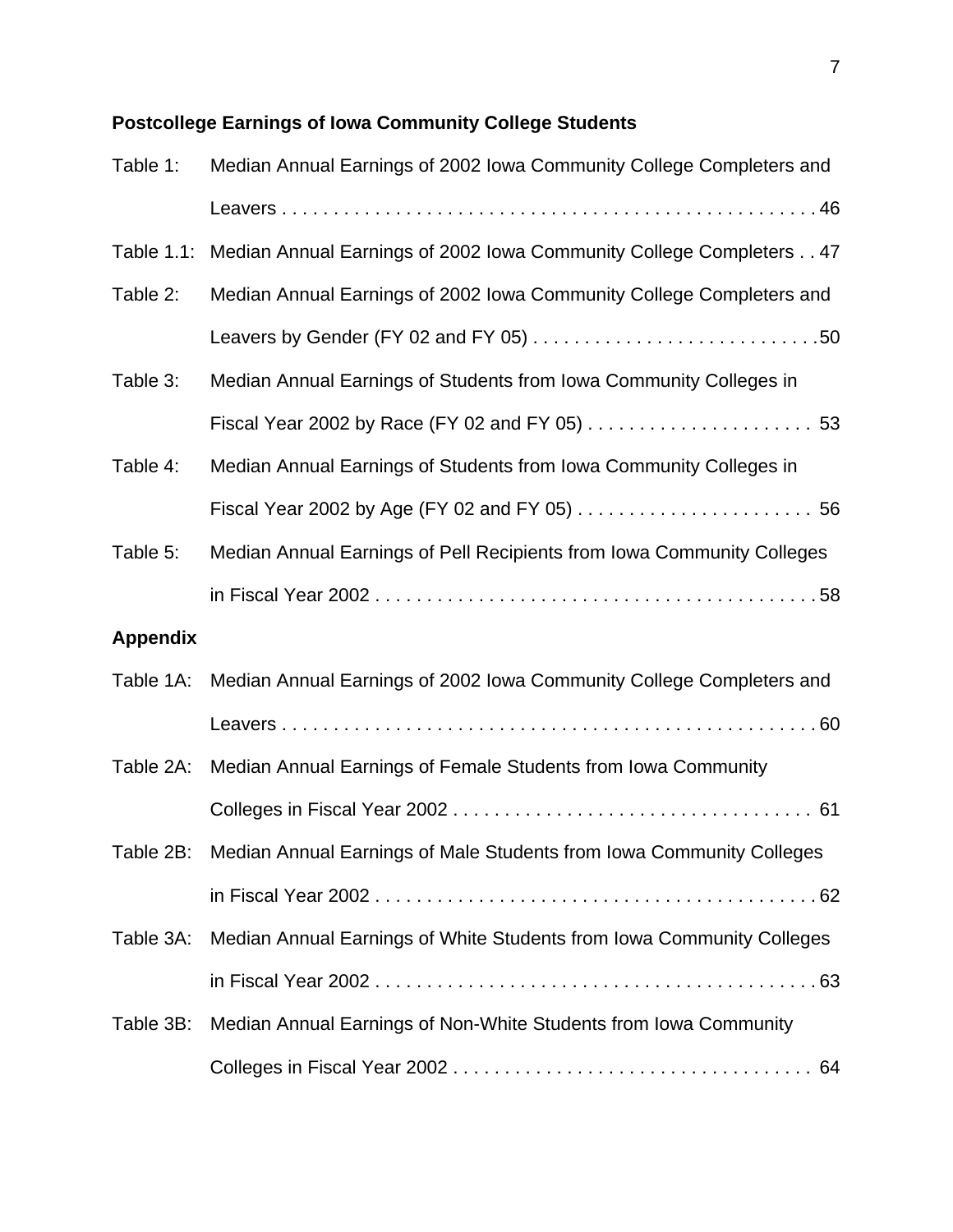|          | Table 4A: Median Annual Earnings of Students 25 and Over from Iowa Community |
|----------|------------------------------------------------------------------------------|
|          |                                                                              |
|          | Table 4B: Median Annual Earnings of Students Under 25 from Iowa Community    |
|          |                                                                              |
| Table 5: | Summary of Research Studies Related to Postcollege Earnings 67               |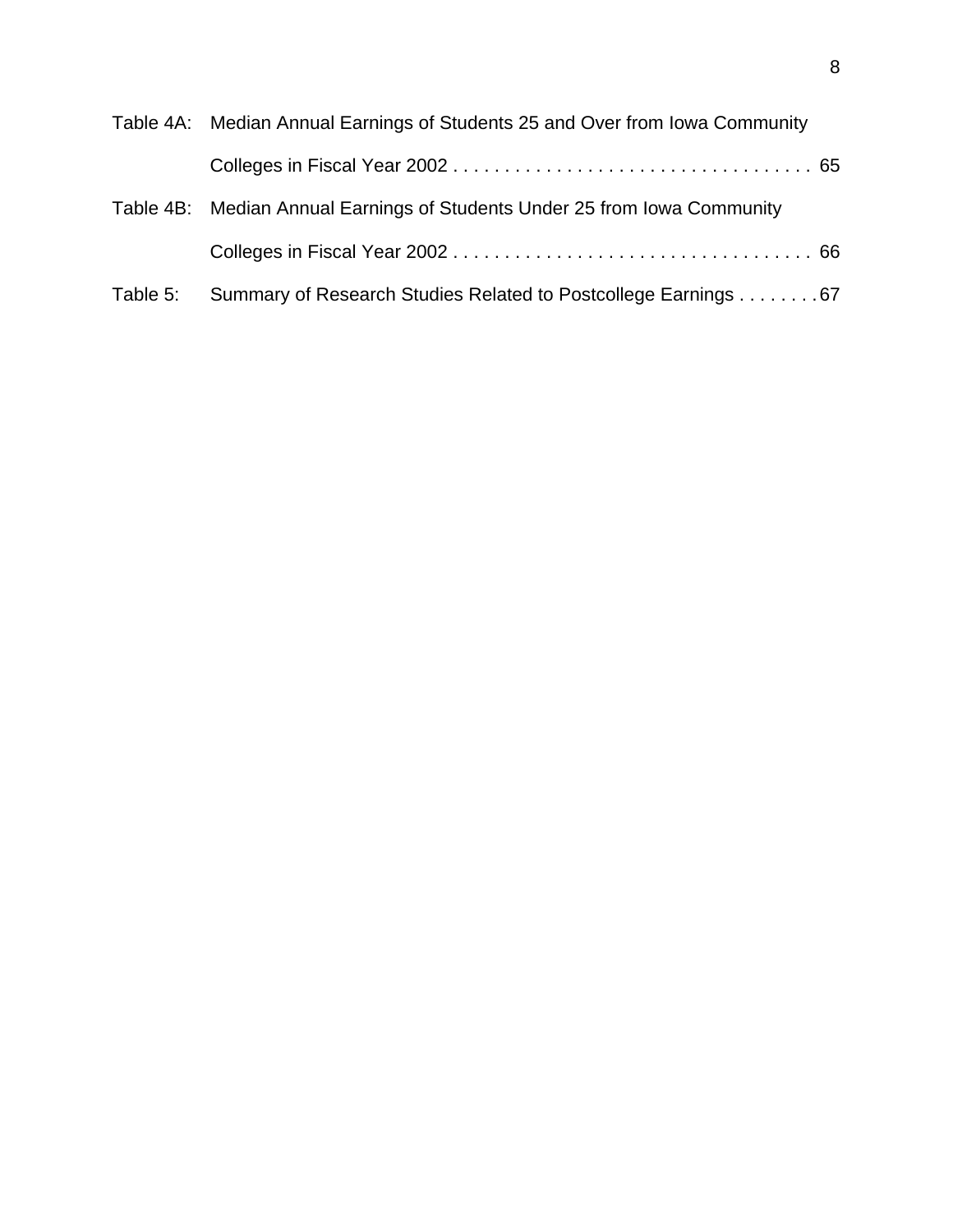## **LIST OF FIGURES**

### **Transfer Behavior among Iowa Community College Students**

| Figure 1: Percent of AA Award Recipients Enrolled in Four-Year Institutions in Fiscal |
|---------------------------------------------------------------------------------------|
|                                                                                       |

- Figure 2: Percent of AAS Award Recipients Enrolled in Four-Year Institutions in Fiscal Year 2003, Fiscal Year 2004, and Fiscal Year 2005 . . . . . . . . . . . . . . . . 25
- Figure 3: Percent of 2002 Non-Award Recipients Enrolled in Four-Year Institutions in Fiscal Year 2003, Fiscal Year 2004, and Fiscal Year 2005 . . . . . . . . . . . . 28

### **Postcollege Earnings of Iowa Community College Students**

| Figure 1. | Median Annual Earnings of All Students for Fiscal Year 2002, Fiscal       |
|-----------|---------------------------------------------------------------------------|
|           |                                                                           |
| Figure 2. | Median Annual Earnings of Female Students for Fiscal Year 2002, Fiscal    |
|           |                                                                           |
| Figure 3. | Median Annual Earnings of Male Students for Fiscal Year 2002, Fiscal Year |
|           |                                                                           |
| Figure 4. | Median Annual Earnings of White Students for Fiscal Year 2002, Fiscal     |
|           |                                                                           |
| Figure 5. | Median Annual Earnings of Non-White Students for Fiscal Year 2002, Fiscal |
|           |                                                                           |
| Figure 6. | Median Annual Earnings of Student 25 and Over for Fiscal Year 2002,       |
|           |                                                                           |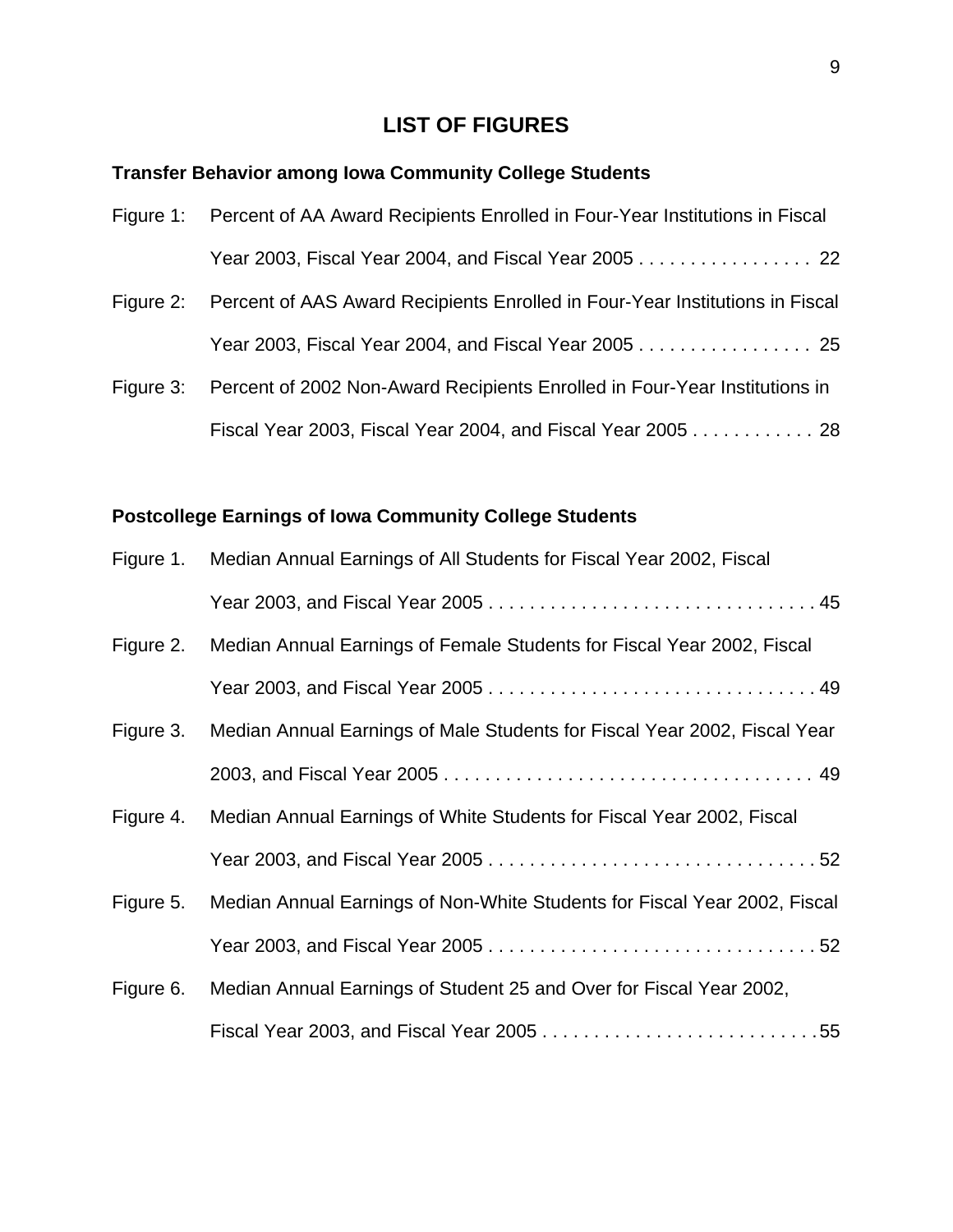| Figure 7. Median Annual Earnings of Students Under 25 for Fiscal Year 2002, Fiscal    |
|---------------------------------------------------------------------------------------|
|                                                                                       |
| Figure 8. Median Annual Earnings of Pell Recipients for Fiscal Year 2002, Fiscal Year |
|                                                                                       |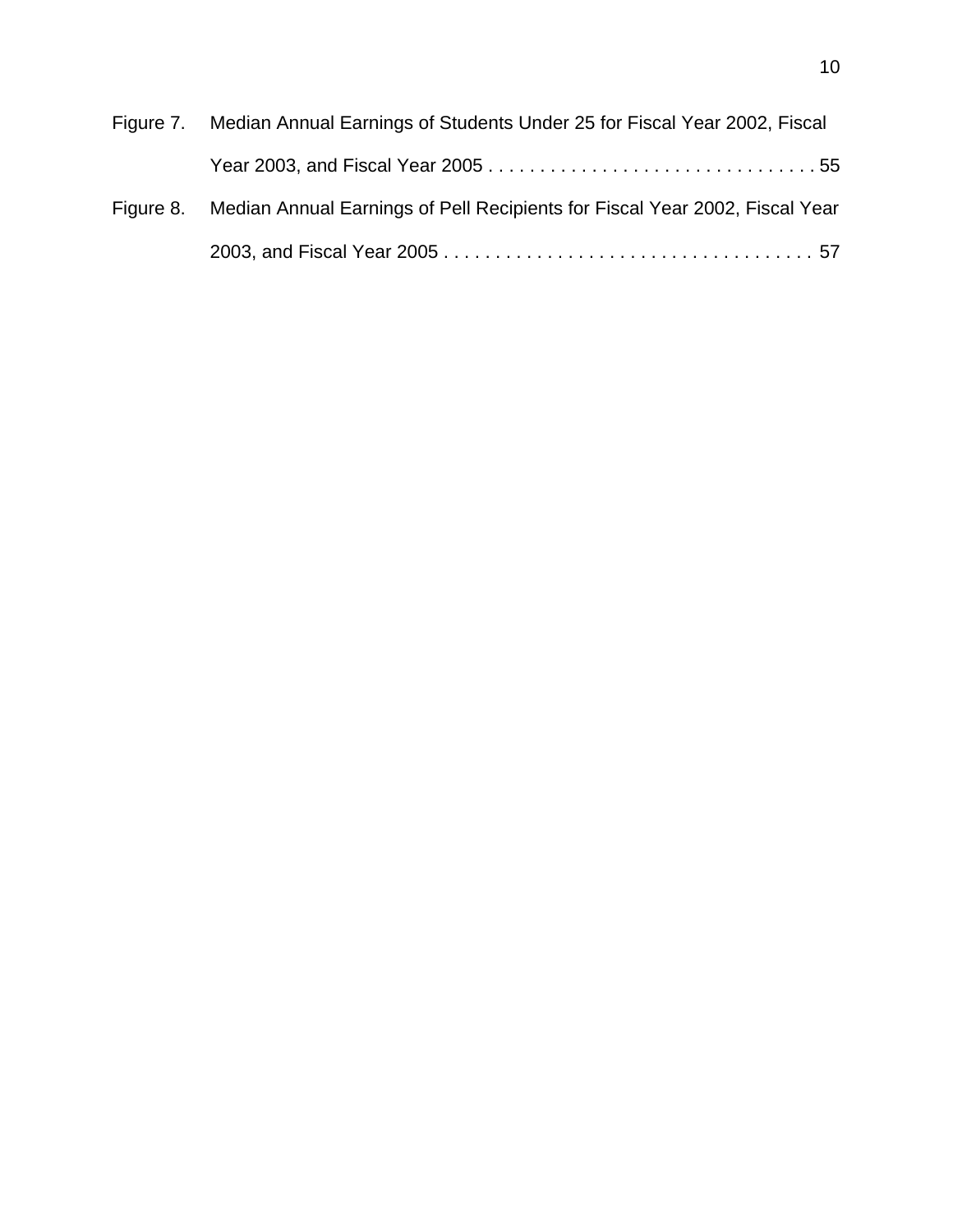# **TRANSFER BEHAVIOR AMONG IOWA COMMUNITY COLLEGE STUDENTS**

**National Student Clearinghouse Data Analysis**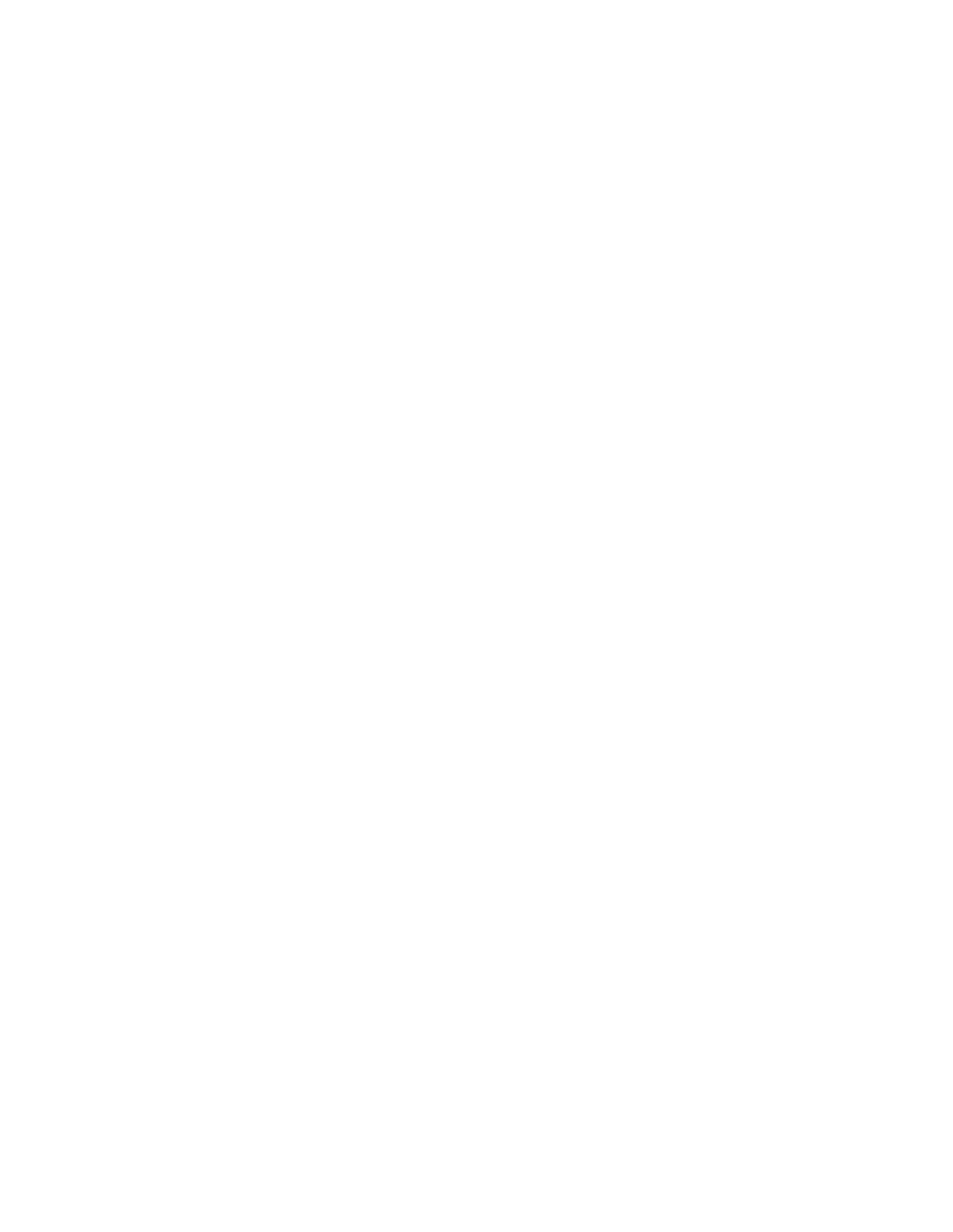In July 2006, the Iowa State Board of Education issued a five-year strategic plan to meet accountability goals of Iowa Community Colleges through well defined and articulated performance indicators. More specifically, the fifth strategic goal stated that "the community colleges of Iowa [would] recruit, enroll, retain to completion or graduation persons of underrepresented groups in all programs" (Iowa Department of Education, 2006, p. 13). Additionally, this goal indicated that Iowa would strengthen its "support systems that increase successful transfer and/or employment of persons from minority racial/ethnic groups and non-traditional students" in the state. In response to the strategic goal, Dr. Frankie Santos Laanan, Associate Professor in the Department of Educational Leadership and Policy Studies in the College of Human Sciences at Iowa State University, along with his research team partnered with the Iowa Department of Education (IDE) Division of Community Colleges and Workforce Preparation to report on transfer behaviors of Iowa community college award recipients (students who received an associate degree, diploma, certificate, or other credential awarded by the community college) and non-award recipients (students who transferred without receiving any awards from the community college). In addition, policy implications and recommendations for further research are provided.

 Data were obtained from the Iowa Department of Education Management Information System (MIS) and the National Student Clearinghouse (NSC) to examine the transfer behaviors of the 2002 cohort of Iowa community college award recipients and non-award recipients. Three data files containing demographic information, educational records, enrollment data and fiscal year 2002 degree award files were merged to analyze transfer behavior in the state of Iowa.

Several objectives guided this investigation:

- **Objective 1:** How many students receiving an Associate in Arts (AA) or Associate in Applied Science (AAS) in fiscal year (FY) 2002 transferred to any postsecondary institution within one year, two years, and three years after graduating from an Iowa community college?
- **Objective 2:** To what types of institutions did AA and AAS award recipients transfer?
- **Objective 3:** How many students attended an Iowa community college in FY 2002 and left without completing a degree transferred to another institution?
- **Objective 4:** To what types of institutions did non-award recipients transfer?
- **Objective 5:** What institutions did AA award recipients, AAS award recipients, and non-award recipients enroll in FY 2002?
- **Objective 6:** What are the top-five or top-ten four-year institutions that enroll most transfer students from Iowa community colleges?

#### **Highlights of the Findings**

 Highlights from the investigation of student transfer behaviors among Iowa community college AA and AAS award recipients and non-award recipients were noted in terms of students' enrollment patterns.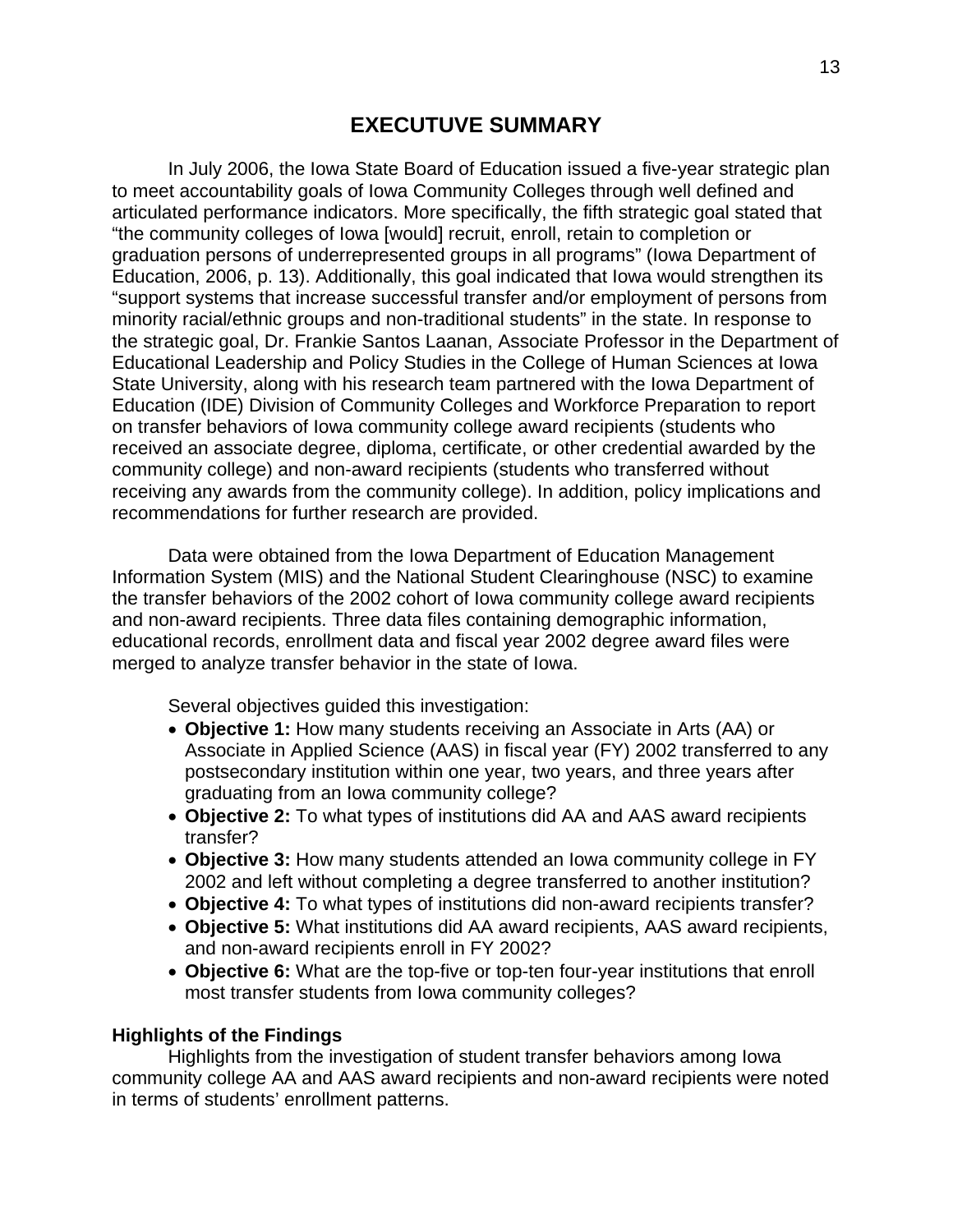#### *AA Award Recipients*

- Iowa Regent Universities enrolled one-half to nearly three-fifths (50%-60%) of 2002 AA award recipients in FY 2003, FY 2004, and FY 2005.
- Percentages of 2002 AA award recipients enrolled in private universities in Iowa ranged from 21% to 31% in FY 2003, FY 2004, and FY 2005.
- Out-of-state four-year institutions enrolled about 20% of 2002 AA award recipients in FY 2003, FY 2004, and FY 2005.

### *AAS Award Recipients*

- Iowa Regent Universities enrolled more than one-third (36%-43%) of 2002 AAS award recipients in FY 2003, FY 2004, and FY 2005.
- Private universities in Iowa enrolled between 26%-31% of 2002 AAS award recipients in FY 2003, FY 2004, and FY 2005.
- Out-of-state four-year institutions enrolled between 31%-35% of 2002 AAS award recipients in FY 2003, FY 2004, and FY 2005.

## *Non-Award Recipients*

- Iowa Regent Universities enroll from 42% to 50% of community college students who transfer before completing an associate degree, diploma or certificate.
- Among the three Regent Universities, Iowa State University enrolled the highest percentage of community college non-award recipients in FY 2003, FY 2004, and FY 2005.
- Approximately 75% of all community college non-award recipients enroll in Iowa public and private four-year colleges and universities in FY 2003 and FY 2004.

## *Enrollment Patterns*

- The highest enrollment of AA award recipients and non-award recipients in FY 2002, FY 2003, and FY 2005 in Regent Universities were from Des Moines Area Community College and Kirkwood Community College.
- Buena Vista University was the leading Iowa private in-state enrollment institution for AA and AAS award recipients and Non-award recipients in FY 2004 and FY 2005.
- Western Illinois University was the leading out-of-state four-year enrollment institution for AA award recipients in FY 2003, FY 2004, and FY 2005.

Undoubtedly, Regent Universities enroll approximately one-third to over one-half of AA or AAS award recipients as well as approximately one-half of non-award recipients who transfer from Iowa community colleges. Although private colleges and universities retain slightly more or less than one-quarter to one-third of Iowa transfers, an equivalent amount of Iowa transfers (the state's human capital resources) are lost to neighboring educational institutions in Midwestern states like Illinois, Missouri, Nebraska, and Minnesota.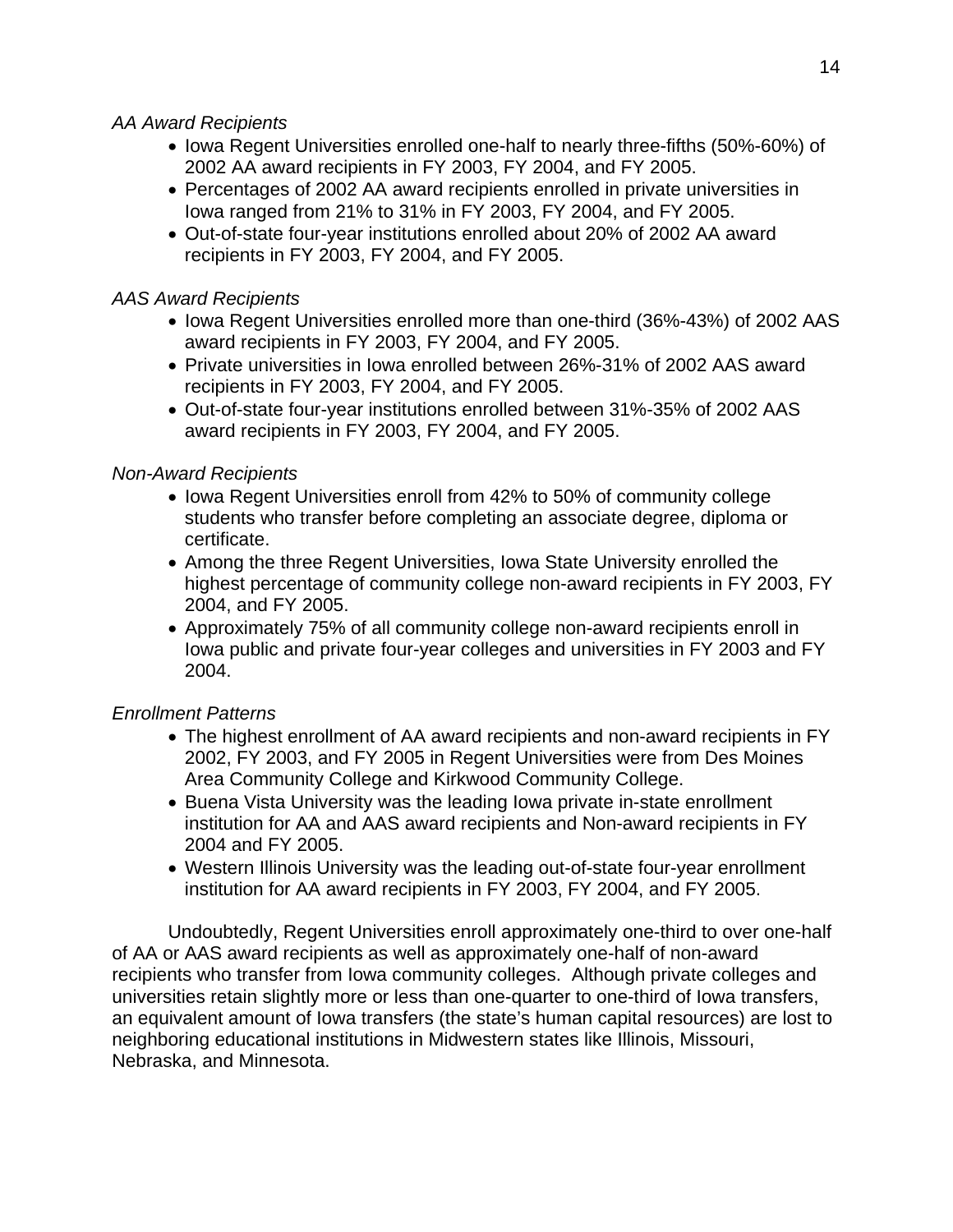#### **Recommendations**

 As Iowa Community Colleges continue to meet the diverse needs of the state through access to educational opportunities and workforce development, continuous assessments of student outcomes among degree award recipients and non-award recipients will be vital to the continuation of Iowa's economic stability and the development of a skilled workforce. Further study regarding transfer articulation, student support, and retention should be conducted to retain or reclaim Iowa's human capital and resources as the state competes with educational opportunities found in neighboring states. Moreover, Iowa policy makers and postsecondary institutional administrators should continue to develop policies and procedures that enhance student learning and the upward mobility of Iowa citizens.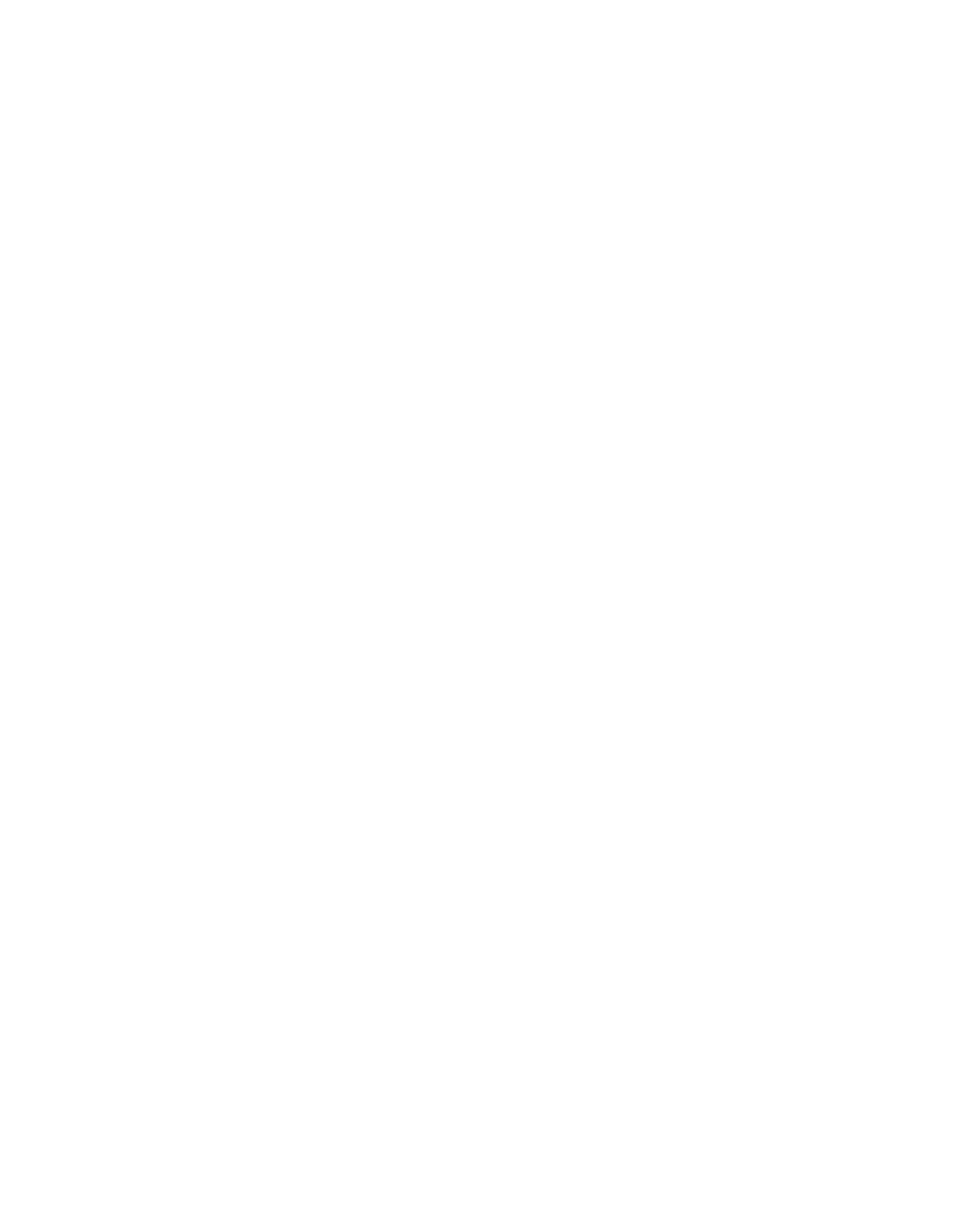## **METHODOLOGY**

In order to examine the transfer behaviors among Iowa community college award recipients and non-award recipients, data from the Iowa Department of Education Management Information System (MIS) and the National Student Clearinghouse (NSC) were analyzed.

The following research questions guided this study:

- 1. How many students receiving an Associate in Arts (AA) or Associate in Applied Science (AAS) in fiscal year 2002 transferred to any postsecondary institutions within one year, two years, and three years after graduating from an Iowa community college?
- 2. To what types of institutions did AA and AAS award recipients transfer?
- 3. How many students attended an Iowa community college in fiscal year 2002 and left without completing a degree transferred to another institution?
- 4. To what types of institutions did non-award recipients transfer?
- 5. What are the top-five or top ten four-year institutions that enroll most 2002 AA and AAS award recipients and non-award recipients from Iowa community colleges?

#### **Data Sources**

To answer the research questions a new data file was created by merging three data files: 1) the demographic and educational record file stored in the Iowa Department of Education MIS; 2) the National Student Clearinghouse enrollment data for the fiscal year 2002 cohort; and 3) the fiscal year 2002 award file, provided by the Iowa Department of Education. These data files were merged by a valid social security number. The student records file includes demographic and educational data. The data file from the National Student Clearinghouse includes enrollment status of individuals who were found in the fiscal year 2002 Iowa community college student cohort. Enrollment status from the NSC can be analyzed by state, name of the institution, type (2-year or 4-year), control (public or private), and term beginning and end dates. In 2002, 2,636 postsecondary institutions participated in the NSC with a steady increase through 2005 yielding 2,812 participating institutions. Thus, the accuracy of comparisons made between enrollment years is dependent on postsecondary institutional participation.

The fiscal year 2002 award file contains the college number, social security number, the type of award, the date of award, and the Classification of Instructional Programs (CIP) code of the award. The award types are as follows:

- Associate in Arts (AA)
- Associate in Science (AS)
- Associate in General Studies (AGS)
- Associate in Applied Arts (AAA)
- Associate in Applied Science (AAS)
- Diploma
- Certificate
- Other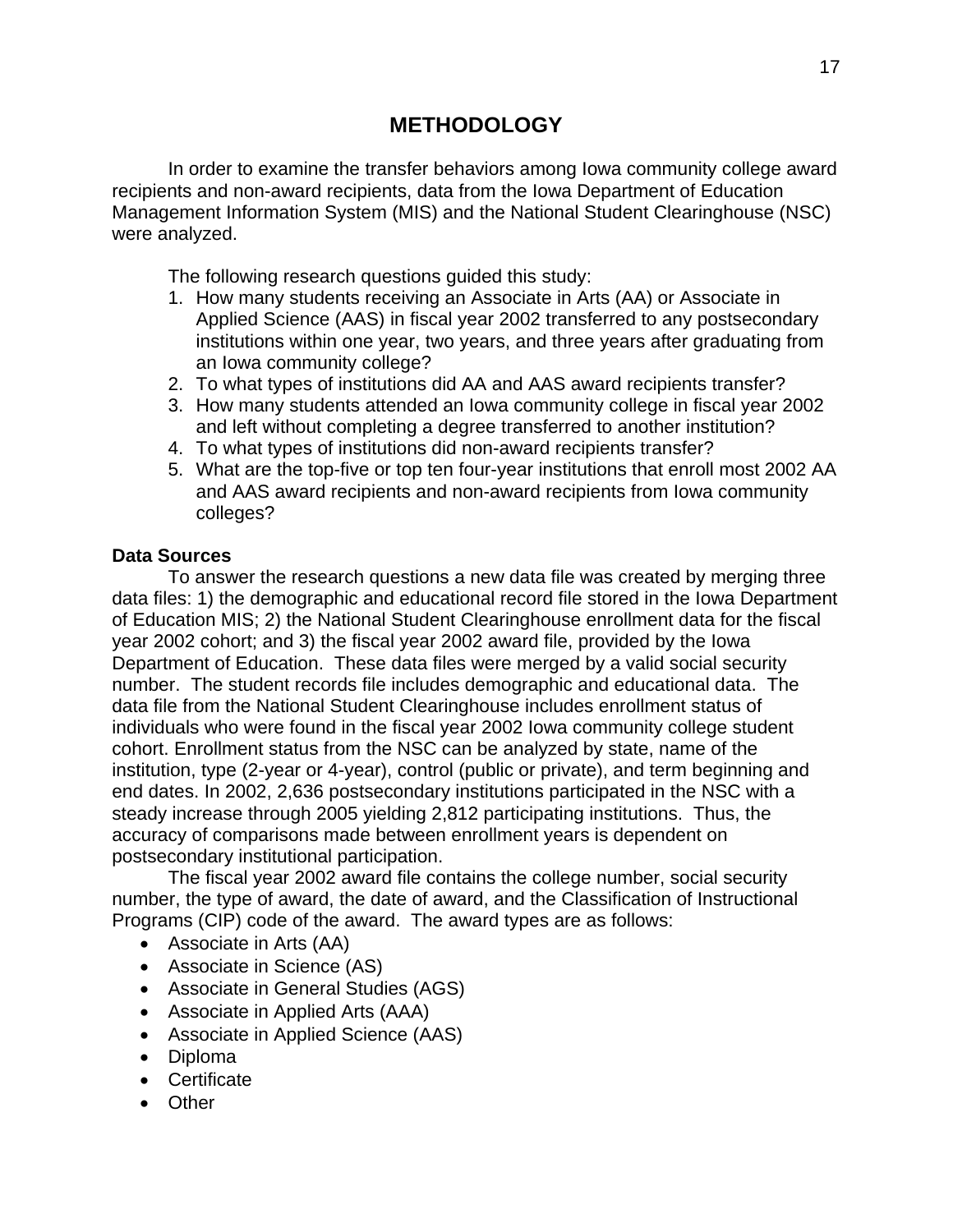

**Figure 1.** Data Sources for National Student Clearinghouse Data Analysis.

To examine the transfer behaviors among Iowa community college award recipients and non-award recipients, three target years were defined as: 1) fiscal year 2003 (July 1, 2002 – June 30, 2003); 2) fiscal year 2004 (July 1, 2003 – June 30, 2004); and the fiscal year 2005 (July 1, 2004 – June 30, 2005).

#### **Analytical Approach**

Descriptive statistics were conducted, including frequencies and crosstabulations to measure transfer behaviors among Iowa community college students. In order to answer the first three research questions (regarding how many students who received an award, and how many non-award recipients from 2002 transferred within one year, two years, or three years), students from the 2002 cohort were disaggregated by award type and fiscal year. Figure 1 shows an example of this analytical approach for the 2002 cohort of AA award recipients. This figure illustrates the process of disaggregating students into categories.

The enrollment status of all 2002 AA award recipients were examined in any postsecondary institutions during the target fiscal year (i.e., 2003, 2004, or 2005) using the National Student Clearinghouse enrollment file. Those who are found to be enrolled in any postsecondary institutions were disaggregated according to the type of institution (two- or four-year institution) attended. If students were enrolled in four-year institutions, they were also disaggregated by the location and control of the institution: 1) in-state public (three Regent universities: University of Iowa, Iowa State University, and University of Northern Iowa); 2) in-state private; and 3) out-of-state enrollments.

The same process was repeated for analysis of AAS award recipients and for community college non-award recipients. Non-award recipients were defined as those who: 1) were enrolled in fiscal year 2002 at an Iowa community college; 2) were not enrolled in fiscal year 2002 at any 4-year institutions; 3) were not enrolled in fiscal year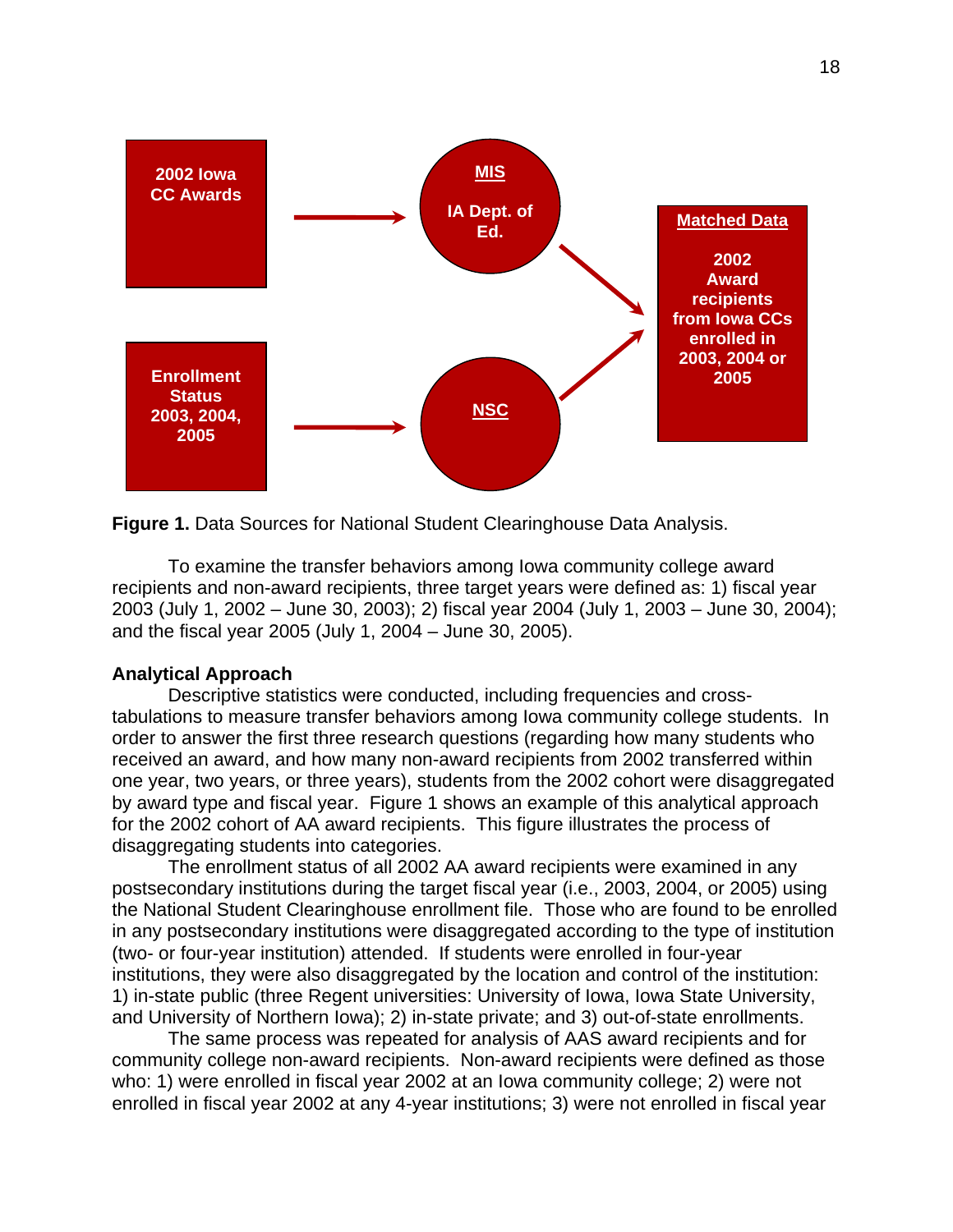2002 in high school; and 4) did not receive any type of award in fiscal year 2002, 2003, 2004, or 2005 from an Iowa community college.

 Another analytical approach was to calculate within one- and three-year transfer rates for AA award recipients, AAS award recipients, and non-award recipients. The within one-year transfer rate represents the number of individuals (unduplicated enrollment) transferring to a four-year institution in 2003 divided by the total number of individuals in the fiscal year 2002 cohort. The within three-year transfer rate represents the number of individuals (unduplicated enrollment) transferring to a four-year institution at any time in 2003, 2004, or 2005.

As a cautionary note, to remove any duplicated enrollment status (e.g., concurrent enrollment in two or more institutions) within a target fiscal year, enrollment status in four-year institutions among AA and AAS award recipients as well as nonaward recipients were prioritized over their enrollment status in two-year institutions. Additionally, if there were two or more concurrent enrollments in four-year institutions, then the most recent enrollment was selected within a target fiscal year. Thus, the results were based on unduplicated enrollment status of fiscal year 2002 Iowa community college students in each target fiscal year.

#### **Limitations**

There are several limitations with the analysis using the National Student Clearinghouse enrollment data file. First, the NSC provides enrollment status, determined by the beginning and ending of enrollment during each semester or term. The researchers were not able to account for completion of a four-year degree. Similarly, the researchers were not able to account for students' previous degree attainment or educational credential. Nor were the researchers able to examine the goals or educational experiences of students from this data file. Additionally, the student record must have a valid social security number to be included in this investigation.

It is also important to note that the enrollment data file from the NSC does not include selected institutions that have not participated in the NSC data collection during the fiscal years from 2002 to 2005. The findings and interpretations of the analysis are based on the enrollment data obtained from the NSC participants.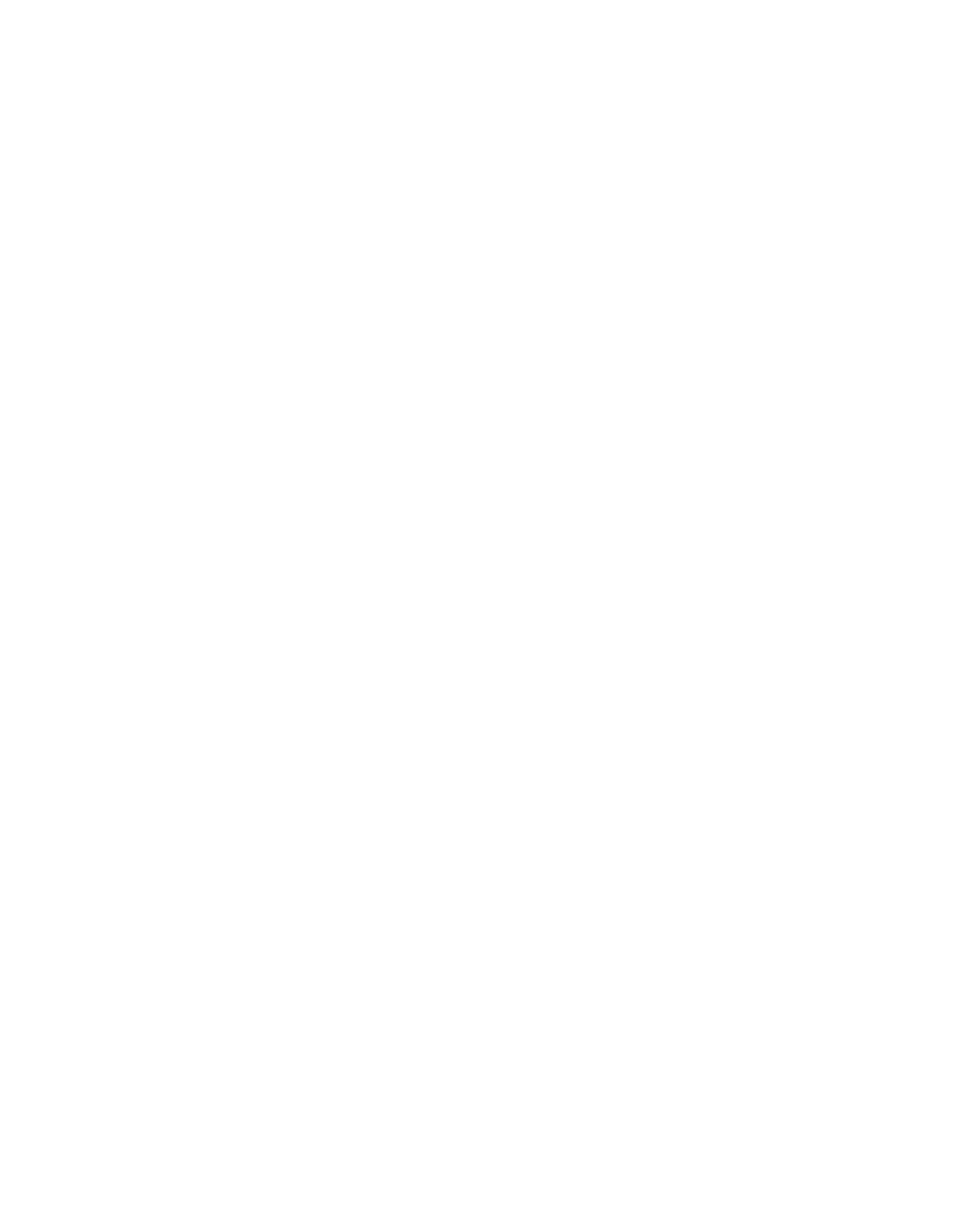## **FINDINGS FOR ASSOCIATE IN ARTS AWARD RECIPIENTS**

#### **Cross-Sectional Analysis of Annual Enrollments for AA Award Recipients**

Tables 1.1 and 1.2, and Figure 1 show the results for Associate in Arts (AA) award recipients. The results from the analysis include the following:

- Regent Universities enrolled one-half to nearly three-fifths (50%-60%) of 2002 AA award recipients in Fiscal Year 2003, Fiscal Year 2004, and Fiscal Year 2005.
- The percentages of 2002 AA award recipients enrolled in private universities in Iowa ranged from 21% to 31% in the three fiscal years.
- Out-of-State four-year institutions enrolled about 20% of 2002 AA award recipients in Fiscal Year 2003, Fiscal Year 2004, and Fiscal Year 2005.
- Among the three Regent Universities, University of Northern Iowa enrolled the highest percentage of AA award recipients in all three fiscal years.

#### **TABLE 1.1 – Enrollment Status of Fiscal Year 2002 Associate in Arts (AA) Award Recipients in Four-Year Institutions**

|                       | <b>Iowa Regent Universities</b><br>University of<br><b>Iowa State</b><br>University of<br>Northern Iowa<br><b>University</b><br>lowa<br>(SUI)<br>(ISU)<br>(UNI) |        |     |        | Regent<br><b>Universities</b> |        | <b>Iowa Private</b><br>four-year |        | Out of State<br>four-year |        | <b>Total</b><br>four-<br>year<br>enroll-<br>ments |        |       |
|-----------------------|-----------------------------------------------------------------------------------------------------------------------------------------------------------------|--------|-----|--------|-------------------------------|--------|----------------------------------|--------|---------------------------|--------|---------------------------------------------------|--------|-------|
| <b>Fiscal</b><br>Year | N                                                                                                                                                               | %      | N   | %      | N                             | %      | N                                | %      | N                         | $\%$   | N                                                 | %      |       |
| 2003                  | 553                                                                                                                                                             | 27.00% | 399 | 19.48% | 268                           | 13.09% | 1.220                            | 59.57% | *436                      | 21.29% | 392                                               | 19.14% | 2,048 |
| 2004                  | 482                                                                                                                                                             | 22.62% | 350 | 16.42% | 249                           | 11.68% | 1.081                            | 50.73% | 664                       | 31.16% | 386                                               | 18.11% | 2,131 |
| 2005                  | 320                                                                                                                                                             | 21.93% | 231 | 15.83% | 180                           | 12.34% | 731                              | 50.10% | 417                       | 28.58% | 311                                               | 21.32% | 1,459 |

**Fiscal Year 2003, Fiscal Year 2004, and Fiscal Year 2005 (N = 3,713)** 

Note: This table represents enrollment of 2002 AA award recipients (N=3,713) in four-year institutions in FY 2003, 2004, and 2005.

These are not duplicate enrollments.

Those who transferred without an AA degree are not included.

Fiscal years are defined from July 1 to June 30 (e.g. Fiscal Year 2003 is from July 1, 2002 to June 30, 2003).

The student record must have a valid social security number to be included in the analysis.

\*Buena Vista University did not participate in the National Student Clearinghouse in 2003, and Drake University did not participate in the National Student Clearinghouse in 2003, 2004, or 2005.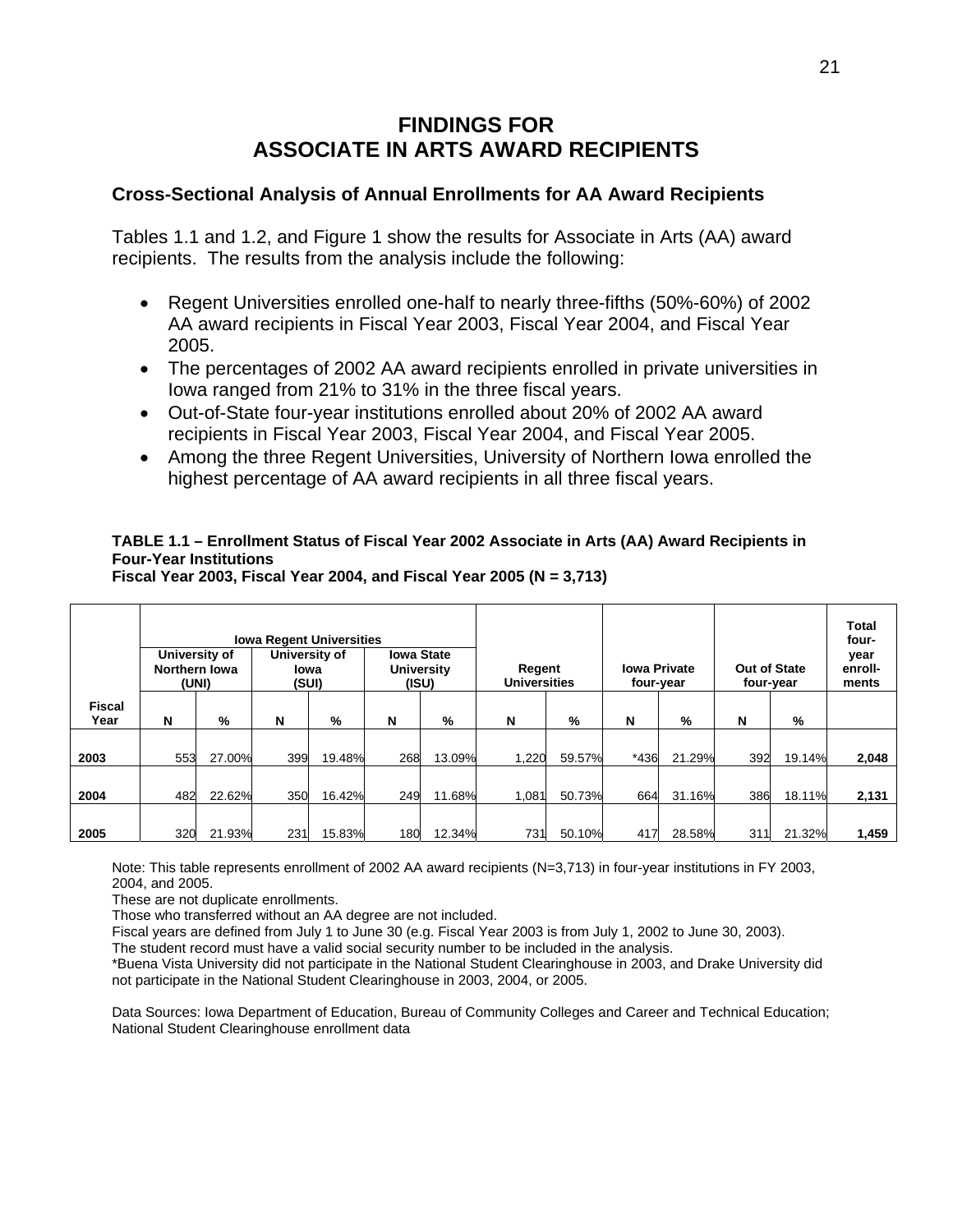

**FIGURE 1.** Percent of AA Award Recipients Enrolled in Four-Year Institutions in Fiscal Year 2003, Fiscal Year 2004, and Fiscal Year 2005. **Note:** See footnote for Table 1.1.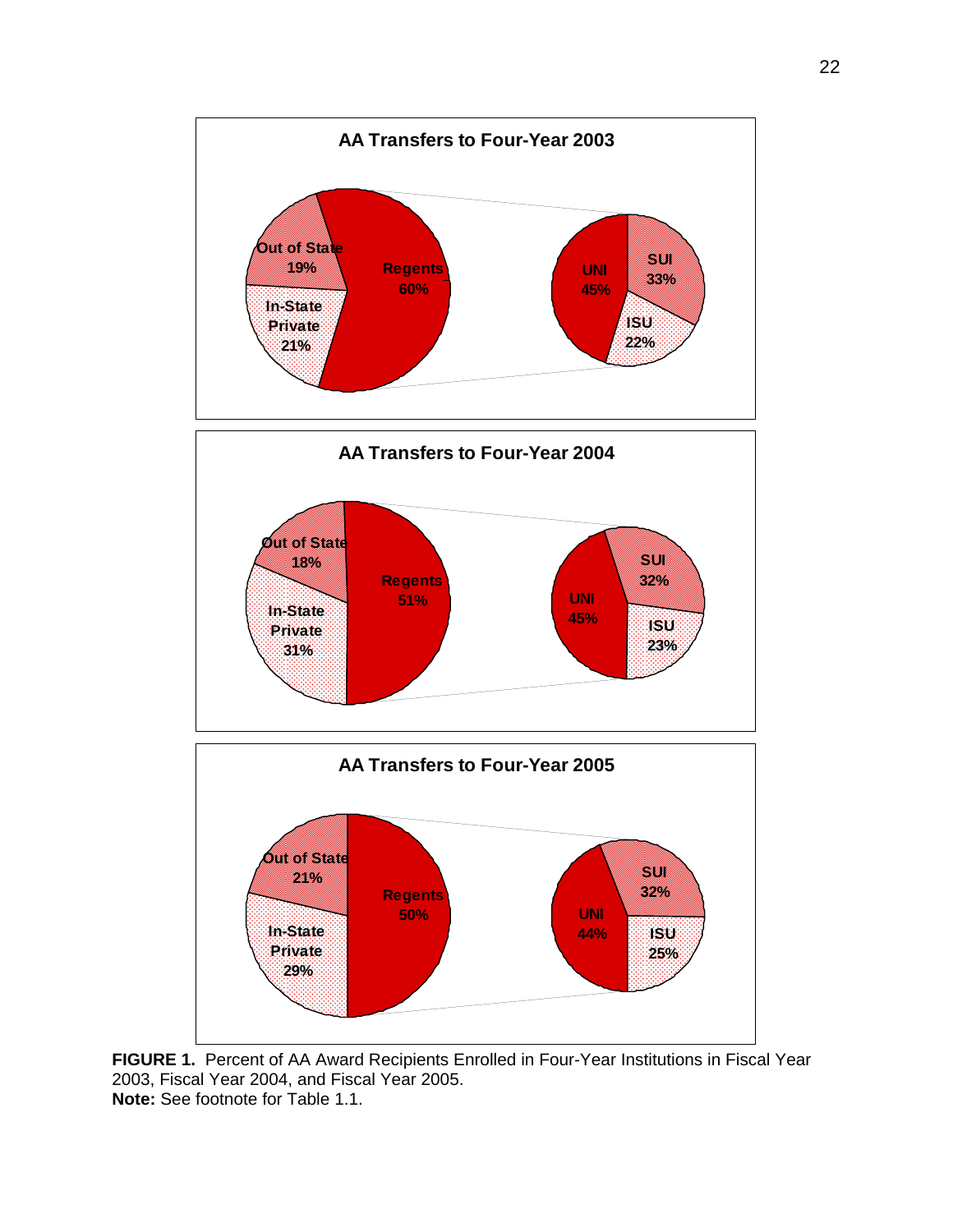#### **Within One, Two, and Three Year Transfer Rates for 2002 AA Award Recipients**

The within one-, two-, and three-year cumulative transfer rates for AA award recipients are shown in Table 1.2.

- The within one-year cumulative transfer rate for 2002 AA award recipients was 55.15% (2,048 individuals).
- The within two-year cumulative transfer rate for 2002 AA award recipients was 64.42% (2,392 individuals).
- The within three-year cumulative transfer rate for 2002 AA award recipients was 67.09% (2,491 individuals).

#### **TABLE 1.2 – Transfer Rate of Fiscal Year 2002 Associate in Arts (AA) Award Recipients to Four-Year Institutions**

**Fiscal Year 2003, Fiscal Year 2004, and Fiscal Year 2005 (N = 3,713)** 

| <b>Fiscal Year</b> |       | <b>Annual Transfer Rate</b> | <b>Cumulative Transfer Rate</b> |        |  |  |  |  |
|--------------------|-------|-----------------------------|---------------------------------|--------|--|--|--|--|
|                    | N     | %                           | N                               | %      |  |  |  |  |
| 2003               | 2,048 | 55.16%                      | 2,048                           | 55.16% |  |  |  |  |
| 2004               | 2,131 | 57.39%                      | 2,392                           | 64.42% |  |  |  |  |
| 2005               | .459  | 39.29%                      | 2.491                           | 67.09% |  |  |  |  |

Note: The annual transfer rate (cross-sectional approach) represents the number of individuals (unduplicated enrollment) transferring to a four-year institution in 2003, 2004, or 2005 divided by the total number of individuals in the fiscal year 2002 cohort.

The cumulative transfer rate (longitudinal approach) represents the number of individuals (unduplicated enrollment) transferring to a four-year institution in 2003, 2003 - 2004, or 2003 - 2005 divided by the total number of individuals in the fiscal year 2002 cohort.

Those who transferred without an AA degree are not included.

Fiscal years are defined from July 1 to June 30 (e.g. Fiscal Year 2003 is from July 1, 2002 to June 30, 2003). The student record must have a valid social security number to be included in the analysis.

\*Buena Vista University did not participate in the National Student Clearinghouse in 2003, and Drake University did not participate in the National Student Clearinghouse in 2003, 2004, or 2005.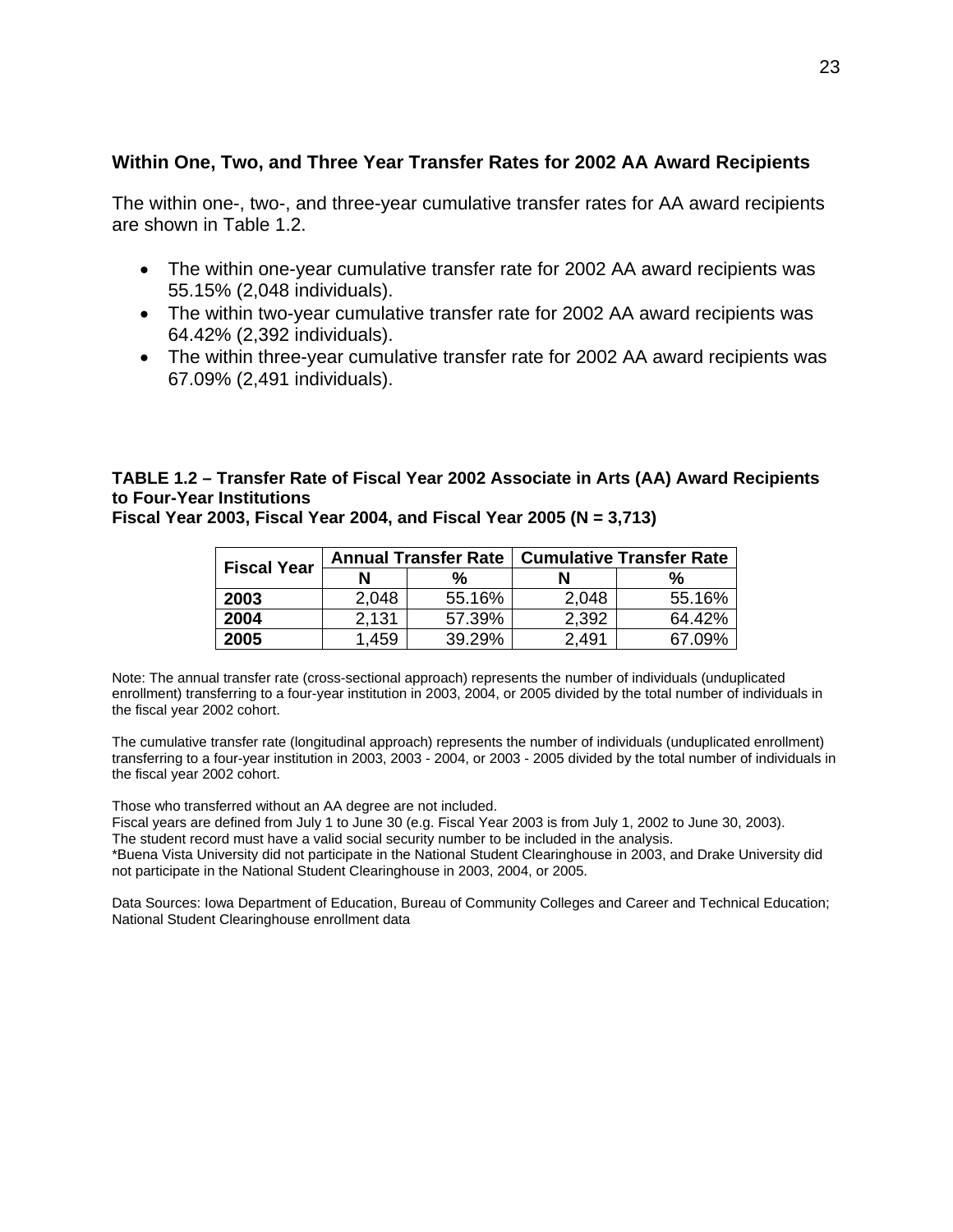## **FINDINGS FOR ASSOCIATE IN APPLIED SCIENCE AWARD RECIPIENTS**

#### **Cross-Sectional Analysis of Annual Enrollments for AAS Award Recipients**

Unlike the AA degree which is designed for college transfer, the AAS degree is designed for direct student entry into the workplace. Nonetheless, many AAS award recipients enrolled in 4-year colleges during the following fiscal years. Table 2.1 and 2.2, and Figure 2 show the results for Associate in Applied Science (AAS) award recipients. The results from the analysis include the following:

- Regent Universities enrolled more than one-third (36%-43%) of 2002 AAS award recipients in Fiscal Year 2003, Fiscal Year 2004, and Fiscal Year 2005.
- Percentages of 2002 AAS award recipients enrolled in the Regent Universities in Fiscal Year 2003, Fiscal Year 2004, and Fiscal Year 2005 were equally distributed among the three universities.
- Private Universities in Iowa enrolled between 26% and 31% of 2002 AAS award recipients in Fiscal Year 2003, Fiscal Year 2004, and Fiscal Year 2005.
- Out-of-State four-year institutions enrolled between 31% and 35% of 2002 AAS award recipients in Fiscal Year 2003, Fiscal Year 2004, and Fiscal Year 2005.

#### **TABLE 2.1 – Enrollment Status of Fiscal Year 2002 Associate in Applied Science (AAS) Award Recipients in Four-Year Institutions**

**Fiscal Year 2003, Fiscal Year 2004, and Fiscal Year 2005 (N = 3,631)** 

|                       | <b>Iowa Regent Universities</b><br><b>Iowa State</b><br>University of<br>University of<br>Northern Iowa<br><b>University</b><br>lowa<br>(UNI)<br>(SUI)<br>(ISU) |        |    |        |    |        |     | Regent<br><b>Universities</b> | <b>Iowa Private</b><br>four-year |        | Out of State<br>four-year |        | Total<br>four-<br>year<br>enroll-<br>ments |
|-----------------------|-----------------------------------------------------------------------------------------------------------------------------------------------------------------|--------|----|--------|----|--------|-----|-------------------------------|----------------------------------|--------|---------------------------|--------|--------------------------------------------|
| <b>Fiscal</b><br>Year | N                                                                                                                                                               | %      | N  | %      | N  | %      | N   | %                             | N                                | %      | N                         | %      |                                            |
| 2003                  | 47                                                                                                                                                              | 14.29% | 50 | 15.20% | 44 | 13.37% | 141 | 42.86%                        | $*85$                            | 25.84% | 103                       | 31.31% | 329                                        |
| 2004                  | 49                                                                                                                                                              | 13.76% | 41 | 11.52% | 43 | 12.08% | 133 | 37.36%                        | 111                              | 31.18% | 112                       | 31.46% | 356                                        |
| 2005                  | 34                                                                                                                                                              | 11.18% | 34 | 11.18% | 42 | 13.82% | 110 | 36.18%                        | 88                               | 28.95% | 106                       | 34.87% | 304                                        |

Note: This table represents enrollment of 2002 AAS award recipients (N=3,631) in four-year institutions in FY 2003, 2004, and 2005.

These are not duplicate enrollments.

Those who transferred without an AAS degree are not included.

Fiscal years are defined from July 1 to June 30 (e.g. Fiscal Year 2003 is from July 1, 2002 to June 30, 2003).

The student record must have a valid social security number to be included in the analysis.

\*Buena Vista University did not participate in the National Student Clearinghouse in 2003, and Drake University did not participate in the National Student Clearinghouse in 2003, 2004, or 2005.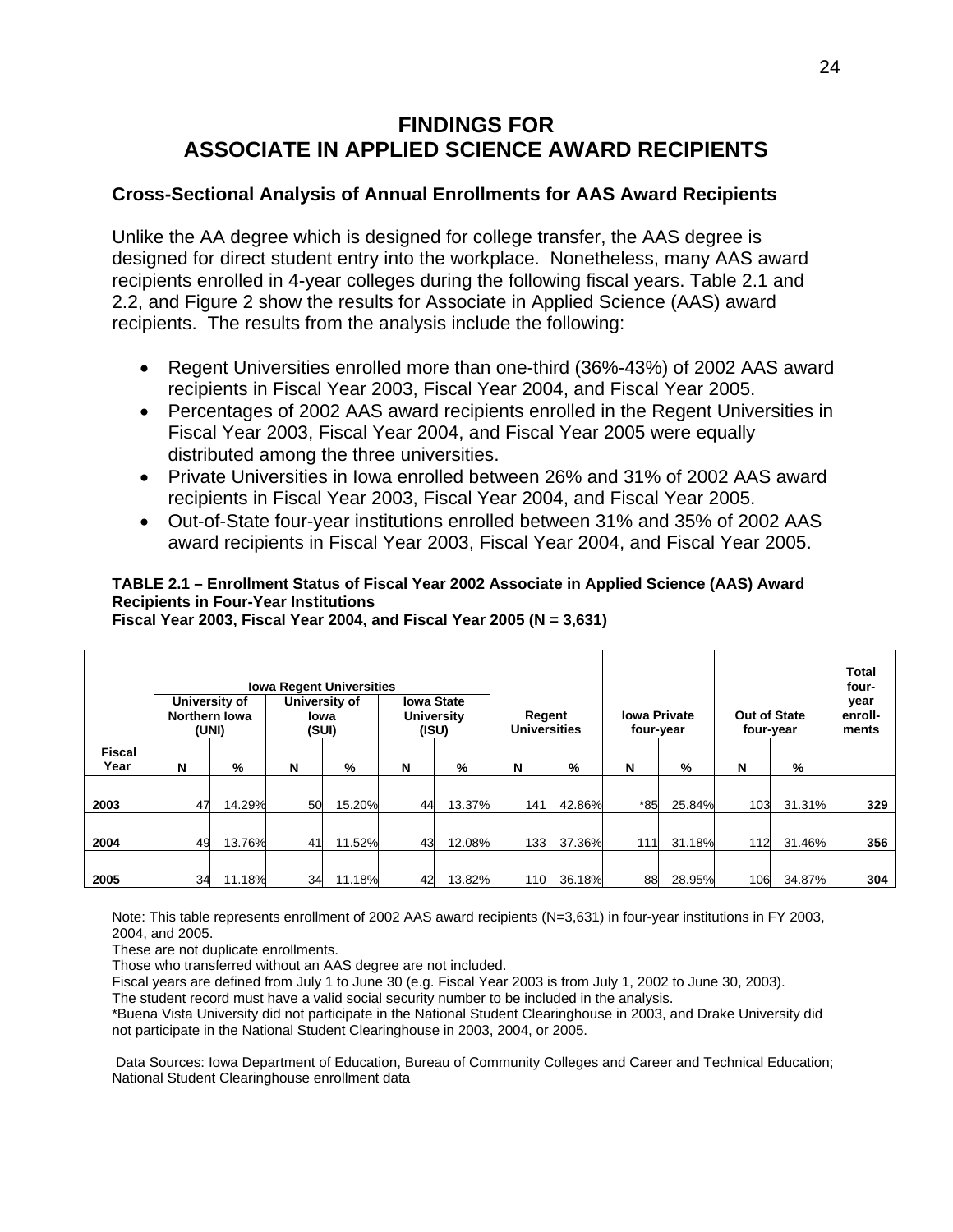

**FIGURE 2.** Percent of AAS Award Recipients Enrolled in Four-Year Institutions in Fiscal Year 2003, Fiscal Year 2004, and Fiscal Year 2005. **Note:** See footnote for Table 2.1.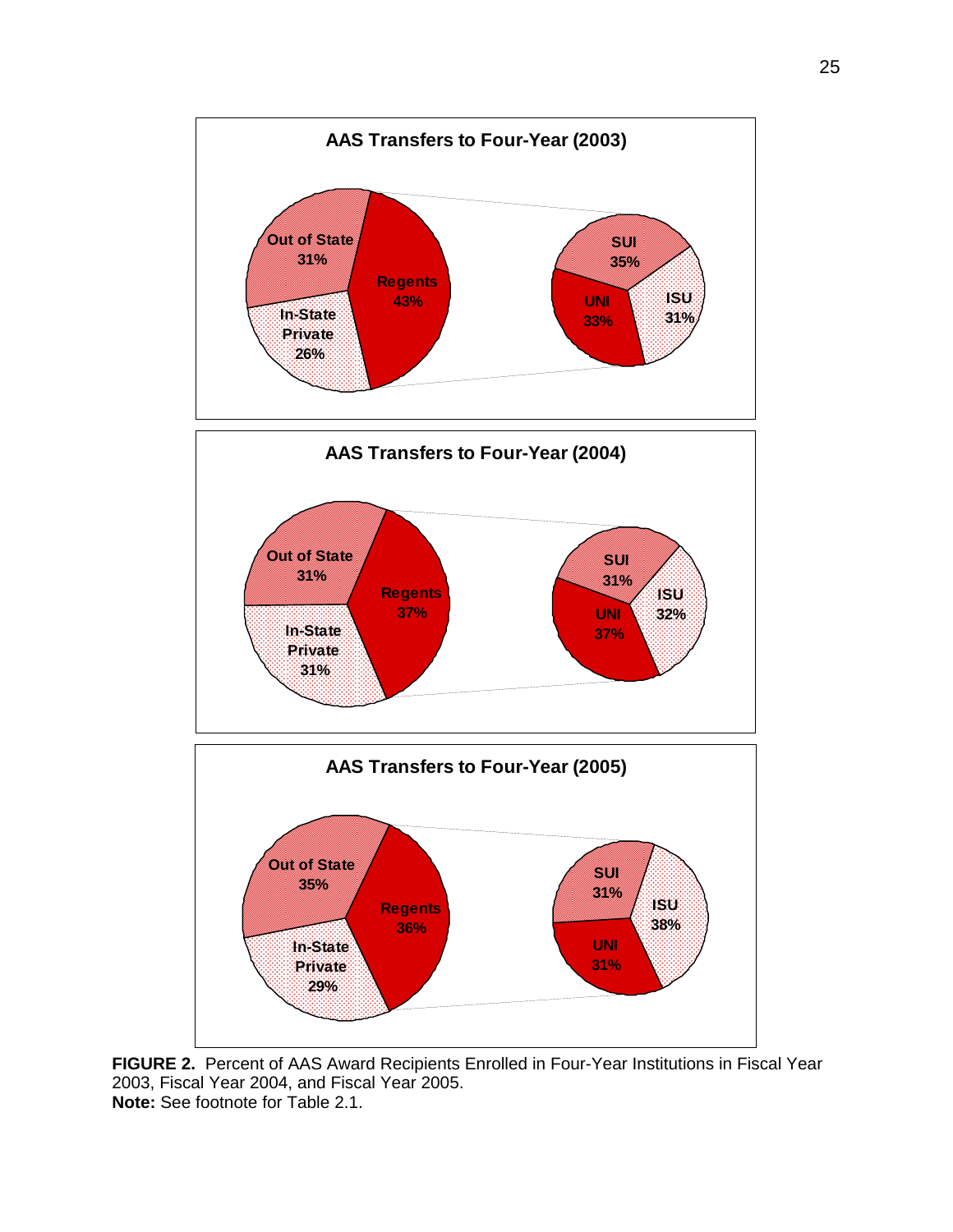#### **Within One, Two, and Three Year Transfer Rates for 2002 AAS Award Recipients**

The within one, two, and three year transfer rates for AAS award recipients are shown in Table 2.2. The annual transfer rate represents the cross-sectional number of 2002 AAS award recipients enrolled in a given year. The cumulative transfer rate represents the total number of AAS award recipients who have transfer within the given time period (e.g. 2005 cumulative transfer rate represents the total number of transfers within 3 years).

- The within one-year transfer rate for 2002 AAS award recipients was 9.06% (329 individuals).
- The within two-year transfer rate for 2002 AAS award recipients was 12.31% (447 individuals).
- The within three-year transfer rate for 2002 AAS award recipients was 14.54% (528 individuals).

## **TABLE 2.2 – Transfer Rate of Fiscal Year 2002 Associate in Applied Science (AAS) Award Recipients to Four-Year Institutions**

**Fiscal Year 2003, Fiscal Year 2004, and Fiscal Year 2005 (N = 3,631)** 

| <b>Fiscal Year</b> |     |       | Annual Transfer Rate   Cumulative Transfer Rate |        |  |  |  |  |
|--------------------|-----|-------|-------------------------------------------------|--------|--|--|--|--|
|                    | N   | %     |                                                 | %      |  |  |  |  |
| 2003               | 329 | 9.06% | 329                                             | 9.06%  |  |  |  |  |
| 2004               | 356 | 9.80% | 447                                             | 12.31% |  |  |  |  |
| 2005               | 304 | 8.37% | 528                                             | 14.54% |  |  |  |  |

Note: The annual transfer rate (cross-sectional approach) represents the number of individuals (unduplicated enrollment) transferring to a four-year institution in 2003, 2004, or 2005 divided by the total number of individuals in the fiscal year 2002 cohort.

The cumulative transfer rate (longitudinal approach) represents the number of individuals (unduplicated enrollment) transferring to a four-year institution in 2003, 2003 - 2004, or 2003 - 2005 divided by the total number of individuals in the fiscal year 2002 cohort.

Those who transferred without an AAS degree are not included.

Fiscal years are defined from July 1 to June 30 (e.g. Fiscal Year 2003 is from July 1, 2002 to June 30, 2003). The student record must have a valid social security number to be included in the analysis.

\*Buena Vista University did not participate in the National Student Clearinghouse in 2003, and Drake University did not participate in the National Student Clearinghouse in 2003, 2004, or 2005.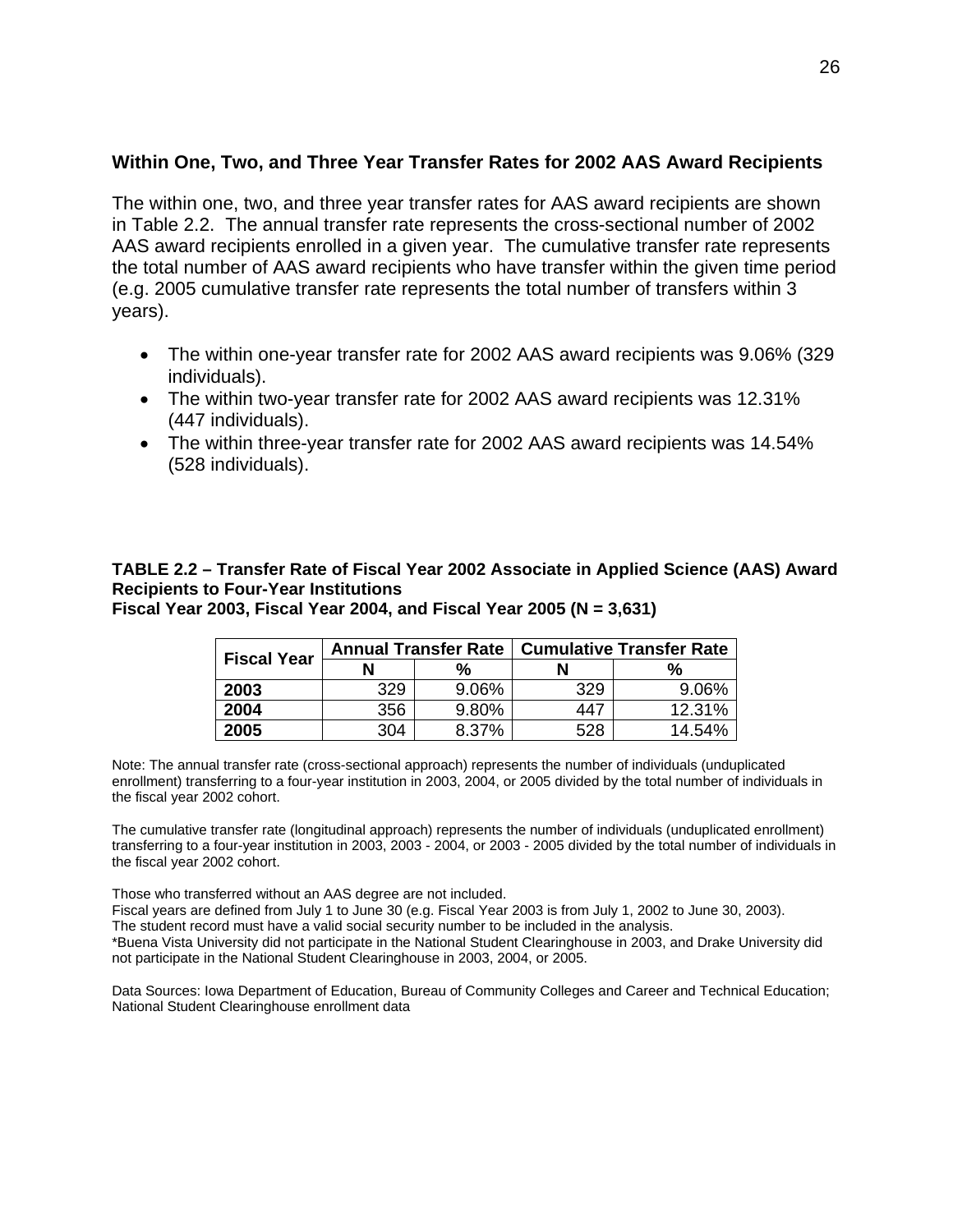## **FINDINGS FOR NON-AWARD RECIPIENTS**

Tables 3.1 and 3.2, and Figure 3 show the results for non-award recipients. The results from the analysis include the following:

- Among the three Regent Universities, Iowa State University enrolled the highest percentage of non-award recipients in all three fiscal years.
- Regent universities enrolled from 42% to 50% of community college students who transfer before completing a degree, diploma, certificate, or other credential in all three fiscal years.
- Approximately 75% of all community college non-award recipients enrolled in Iowa public and private four-year colleges and universities in Fiscal Year 2003 and Fiscal Year 2004.
- Approximately one out of four community college non-award recipients enrolled in out-of-state four-year colleges and universities.

#### **TABLE 3.1 – Enrollment status of Fiscal Year 2002 Non-Award Recipients in Four-Year Institutions Fiscal Year 2003, Fiscal Year 2004, and Fiscal Year 2005 (N=49,895)**

|                       | <b>Iowa Regent Universities</b><br>University of<br><b>Iowa State</b><br>University of<br>Northern Iowa<br><b>University</b><br>Iowa<br>(UNI)<br>(SUI)<br>(ISU) |        |     |        |       | Regent<br><b>Universities</b> |       | <b>Iowa Private</b><br>four-year |       | <b>Out of State</b><br>four-year |       | <b>Total</b><br>four-<br>year<br>enroll-<br>ments |       |
|-----------------------|-----------------------------------------------------------------------------------------------------------------------------------------------------------------|--------|-----|--------|-------|-------------------------------|-------|----------------------------------|-------|----------------------------------|-------|---------------------------------------------------|-------|
| <b>Fiscal</b><br>Year | N                                                                                                                                                               | %      | N   | %      | N     | %                             | N     | %                                | N     | %                                | N     | %                                                 |       |
| 2003                  | 441                                                                                                                                                             | 11.54% | 667 | 17.46% | 786   | 20.58%                        | 1,894 | 49.58%                           | *955  | 25.00%                           | 971   | 25.42%                                            | 3,820 |
| 2004                  | 575                                                                                                                                                             | 10.31% | 826 | 14.81% | 1,028 | 18.43%                        | 2,429 | 43.54%                           | 1,672 | 29.97%                           | 1.478 | 26.49%                                            | 5,579 |
| 2005                  | 530                                                                                                                                                             | 9.25%  | 856 | 14.93% | 1,032 | 18.00%                        | 2,418 | 42.18%                           | 1.667 | 29.08%                           | 1.647 | 28.73%                                            | 5,732 |

Note: This table represents individuals enrolled in Iowa Community Colleges in 2002 who did not receive an award at any Iowa Community college in 2002, 2003, 2004, or 2005, were not enrolled in any four-year institution in 2002, were not enrolled in high school in 2002, and enrolled in four-year institutions in FY 2003, 2004, and 2005. These are not duplicate enrollments.

Fiscal years are defined from July 1 to June 30 (e.g. Fiscal Year 2003 is from July 1, 2002 to June 30, 2003).

The student record must have a valid social security number to be included in the analysis.

\*Buena Vista University did not participate in the National Student Clearinghouse in 2003, and Drake University did not participate in the National Student Clearinghouse in 2003, 2004, or 2005.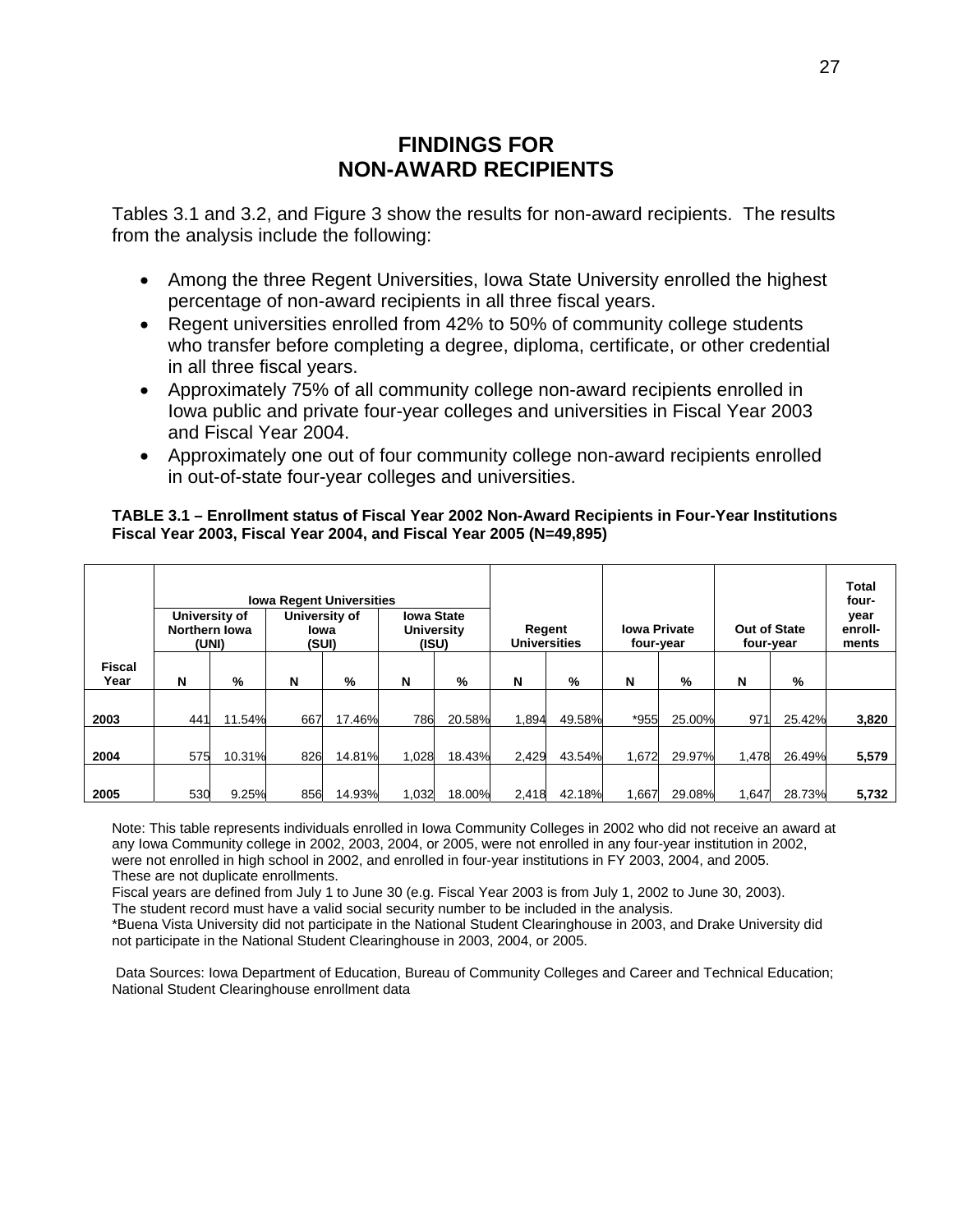

**FIGURE 3.** Percent of 2002 Non-Award Recipients Enrolled in Four-Year Institutions in Fiscal Year 2003, Fiscal Year 2004, and Fiscal Year 2005. **Note:** See footnote for Table 3.1.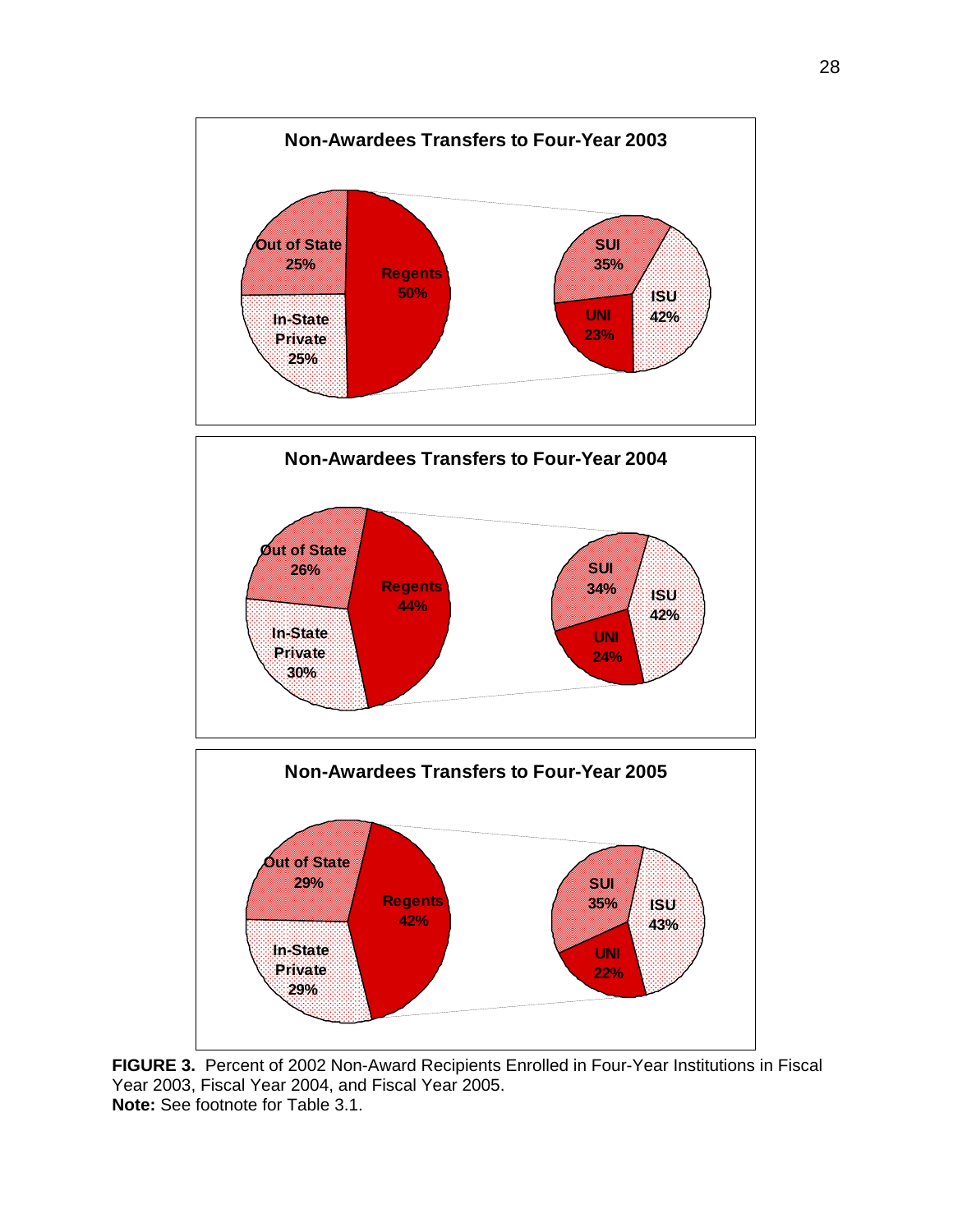#### **Within One, Two, and Three Year Transfer Rates for 2002 Non-Award Recipients**

The within one, two, and three year transfer rates for non-award recipients are shown in Table 3.2. The annual transfer rate represents the cross-sectional number of 2002 non-award recipients enrolled in a given year. The cumulative transfer rate represents the total number of non-award recipients who have transfer within the given time period (e.g. 2005 cumulative transfer rate represents the total number of transfers within 3 years).

- The within one-year transfer rate for 2002 non-award recipients was 7.66% (3,820 individuals).
- The within two-year transfer rate for 2002 non-award recipients was 12.86% (6,418 individuals).
- The within three-year transfer rate for 2002 non-award recipients was 15.63% (7,798 individuals).

### **TABLE 3.2 – Transfer Rate of Fiscal Year 2002 Non-Award Recipients to Four-Year Institutions**

| <b>Fiscal Year</b> | <b>Annual Transfer Rate</b> |        | <b>Cumulative Transfer Rate</b> |        |  |
|--------------------|-----------------------------|--------|---------------------------------|--------|--|
|                    |                             | $\%$   |                                 | %      |  |
| 2003               | 3,820                       | 7.66%  | 3,820                           | 7.66%  |  |
| 2004               | 5,579                       | 11.18% | 6,418                           | 12.86% |  |
| 2005               | 5,732                       | 11.15% | 7.798                           | 15.63% |  |

**Fiscal Year 2003, Fiscal Year 2004, and Fiscal Year 2005 (N = 49,895)** 

Note: The annual transfer rate (cross-sectional approach) represents the number of individuals (unduplicated enrollment) transferring to a four-year institution in 2003, 2004, or 2005 divided by the total number of individuals in the fiscal year 2002 cohort.

The cumulative transfer rate (longitudinal approach) represents the number of individuals (unduplicated enrollment) transferring to a four-year institution in 2003, 2003 - 2004, or 2003 - 2005 divided by the total number of individuals in the fiscal year 2002 cohort.

Note: This table represents individuals enrolled in Iowa Community Colleges in 2002 who did not receive an award at any Iowa Community college in 2002, 2003, 2004, or 2005, were not enrolled in any four-year institution in 2002, were not enrolled in high school in 2002.

Fiscal years are defined from July 1 to June 30 (e.g. Fiscal Year 2003 is from July 1, 2002 to June 30, 2003). The student record must have a valid social security number to be included in the analysis. \*Buena Vista University did not participate in the National Student Clearinghouse in 2003, and Drake University did not participate in the National Student Clearinghouse in 2003, 2004, or 2005.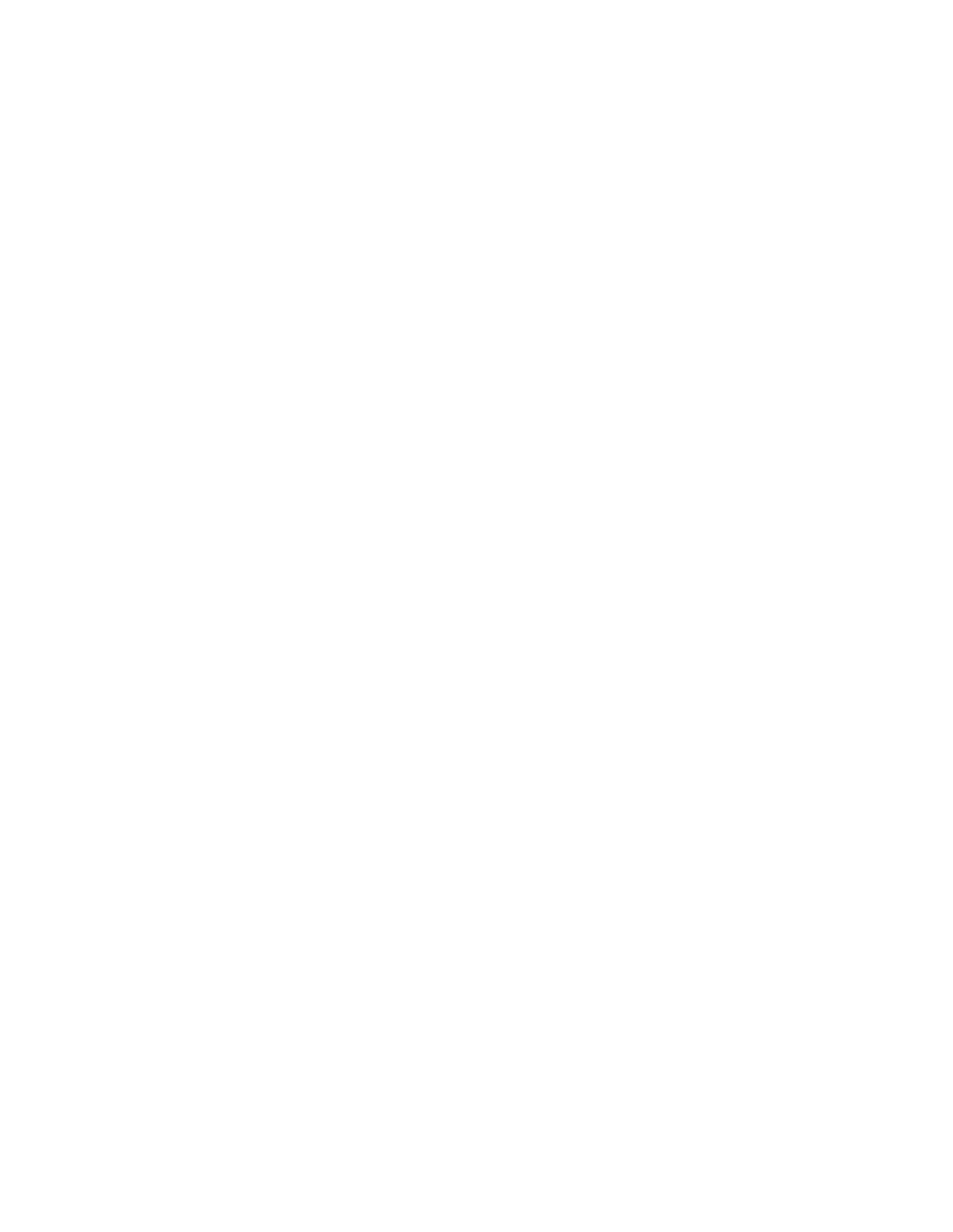# **APPENDIX**

**Additional Tables on Transfer Behavior among Iowa Community College Students**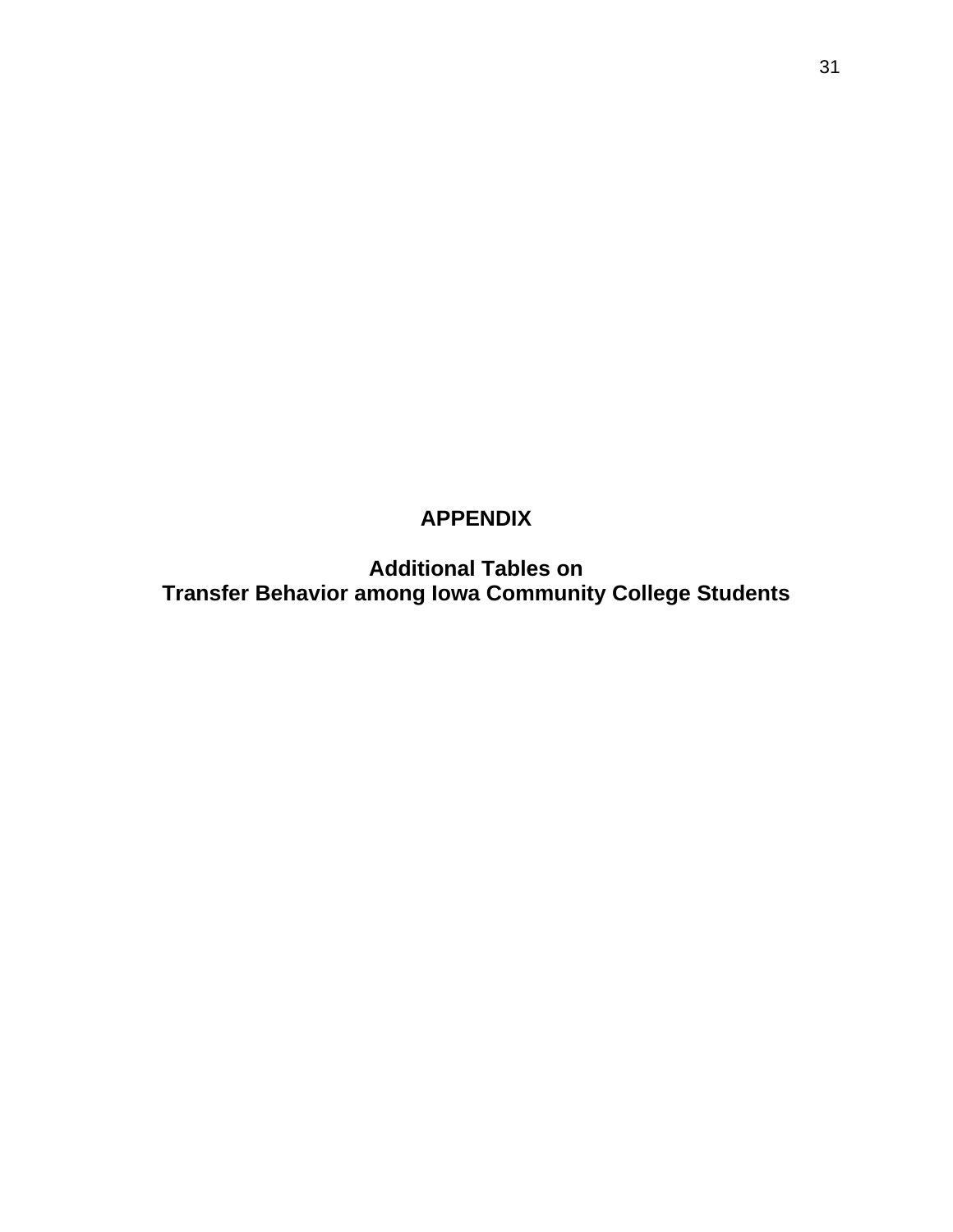#### **Table 1A – Enrollment Status of 2002 AA Award Recipients in Top Ten Iowa In-State Private and Top Five Out-of-State Four-Year Institutions Fiscal Year 2003, Fiscal Year 2004, and Fiscal Year 2005**

|                                                             | <b>Enrollment</b>   |                   |                |  |
|-------------------------------------------------------------|---------------------|-------------------|----------------|--|
| In-state four-year institutions                             |                     |                   |                |  |
| (Private only)                                              | FY 2003             | FY 2004           | FY 2005        |  |
| <b>Buena Vista University</b>                               | $^{\dagger\dagger}$ | 226               | 145            |  |
| <b>Mount Mercy College</b>                                  | 84                  | 83                | 42             |  |
| St. Ambrose University                                      | 65                  | 67                | 47             |  |
| Iowa Wesleyan College                                       | 49                  | 54                | 32             |  |
| <b>Upper Iowa University</b>                                | 44                  | 51                | 40             |  |
| <b>Grand View College</b>                                   | 42                  | 37                | 20             |  |
| Simpson College                                             | 20                  | 17                | $\star$        |  |
| <b>William Penn University</b>                              | 19                  | 16                | $\star$        |  |
| Loras College                                               | 18                  | 17                | 11             |  |
| <b>Ashford University</b>                                   | 18                  | 17                | 11             |  |
| <b>Central College</b>                                      | 13                  | 110               | $\dagger\star$ |  |
| Out-of-state four-year institutions<br>(Private and Public) |                     |                   |                |  |
| <b>Western Illinois University</b>                          | 94                  | 88                | 63             |  |
| Northwest Missouri State                                    | 42                  | 29                | 20             |  |
| University of Nebraska at Omaha                             | 22                  | 18                | 13             |  |
| Minnesota State University - Mankato                        | 15                  | 13                | $\dagger$ $*$  |  |
| Bellevue University (NE)                                    | 10                  | 16                | 12             |  |
| University of Phoenix (Online)                              | $\dagger$ *         | $^{\dagger\star}$ | 15             |  |

Note: This table represents enrollment of 2002 AA award recipients in four-year institutions in Fiscal Year (FY) 2003, 2004, 2005.

These are not duplicate enrollments.

Those who transferred without an AA degree are not included.

Drake University did not participate in the National Student Clearinghouse in 2003, 2004 or 2005.

AA award recipients are defined as those students who completed an Associate in Arts degree.

Fiscal years are defined from July 1 to June 30 (e.g. Fiscal Year 2003 is from July 1, 2002 to June 30, 2003).

The student record must have a valid social security number to be included in the analysis.

(\*) Denotes cases suppressed due to fewer than 5 cases represented.

(†) Denotes four-year institution not listed in the top five or ten institutions with AA award recipient transfers that fiscal year.

 $($ <sup>tt</sup>) Buena Vista University did not participate in the National Student Clearinghouse in 2003.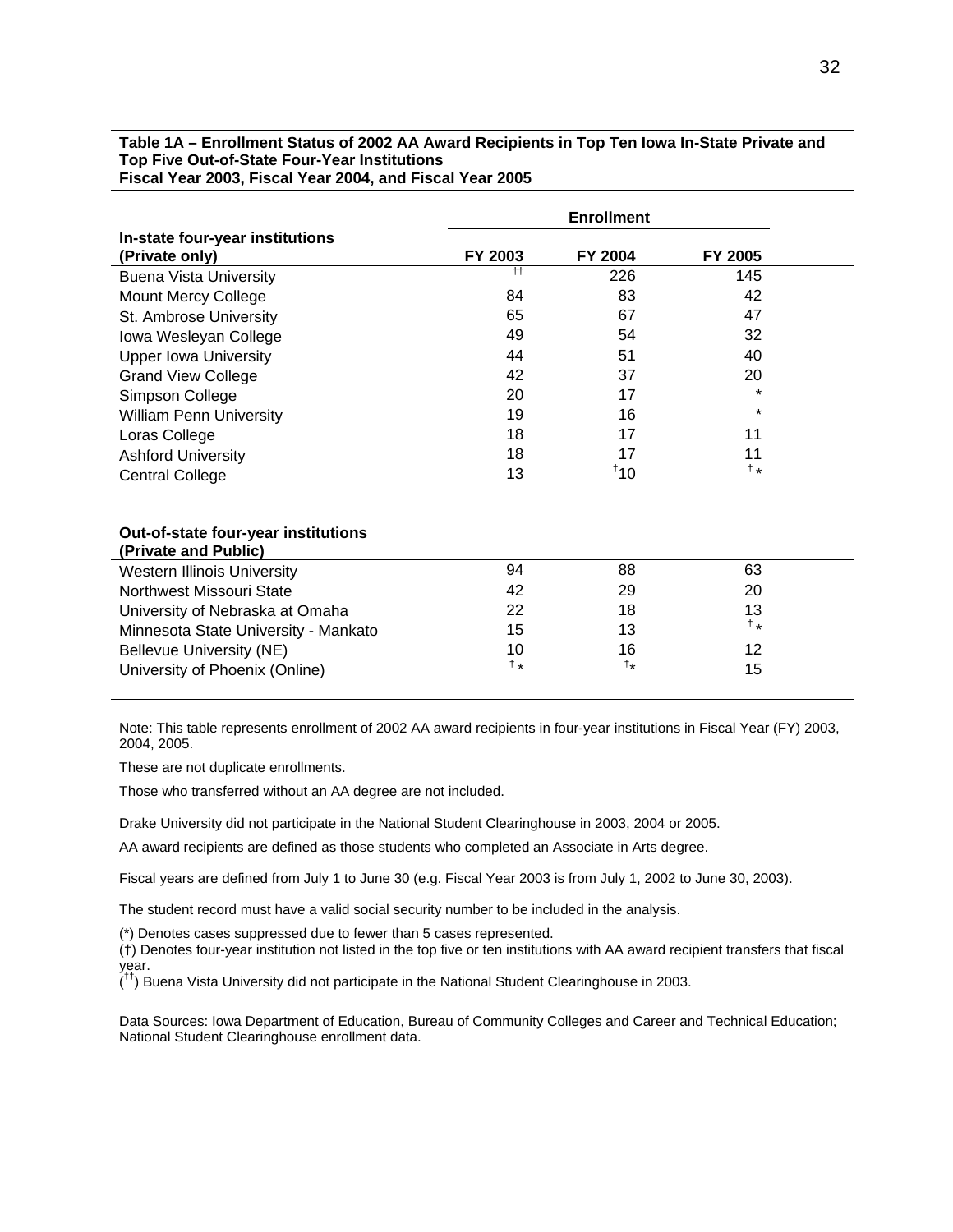#### **Table 2A – Enrollment Status of 2002 AAS Award Recipients in Top Four Iowa In-State Private and Out-of-State Four-Year Institutions**

**Fiscal Year 2003, Fiscal Year 2004, and Fiscal Year 2005**

|                                                             | <b>Enrollment</b>   |         |         |  |
|-------------------------------------------------------------|---------------------|---------|---------|--|
| In-state four-year institutions<br>(Private only)           | FY 2003             | FY 2004 | FY 2005 |  |
| <b>Upper Iowa University</b>                                | 21                  | 21      | 16      |  |
| <b>Buena Vista University</b>                               | $^{\dagger\dagger}$ | 20      | 17      |  |
| St. Ambrose University                                      | 15                  | 10      | $\star$ |  |
| Mount Mercy College                                         | 11                  | 12      | 14      |  |
|                                                             |                     |         |         |  |
| Out-of-state four-year institutions<br>(Private and Public) |                     |         |         |  |
| Bellevue University (NE)                                    | 24                  | 22      | 20      |  |
| Northwest Missouri State                                    | 19                  | 13      | $\star$ |  |
| Western Illinois University                                 | 11                  | 11      | $\star$ |  |
| University of Phoenix (Online)                              | t*                  | $\star$ | 14      |  |

Note: This table represents enrollment of 2002 AAS award recipients in four-year institutions in Fiscal Year (FY) 2003, 2004, 2005.

These are not duplicate enrollments.

Those who transferred without an AAS degree are not included.

Drake University did not participate in the National Student Clearinghouse in 2003, 2004 or 2005.

AAS award recipients are defined as those students who completed an Associate in Applied Science degree.

Fiscal years are defined from July 1 to June 30 (e.g. Fiscal Year 2003 is from July 1, 2002 to June 30, 2003).

The student record must have a valid social security number to be included in the analysis.

(\*) Denotes cases suppressed due to fewer than 5 cases represented.

(†) Denotes four-year institution not listed in the top five institutions with AAS award recipient transfers that fiscal year.

 $($ <sup>tt</sup>) Buena Vista University did not participate in the National Student Clearinghouse in 2003.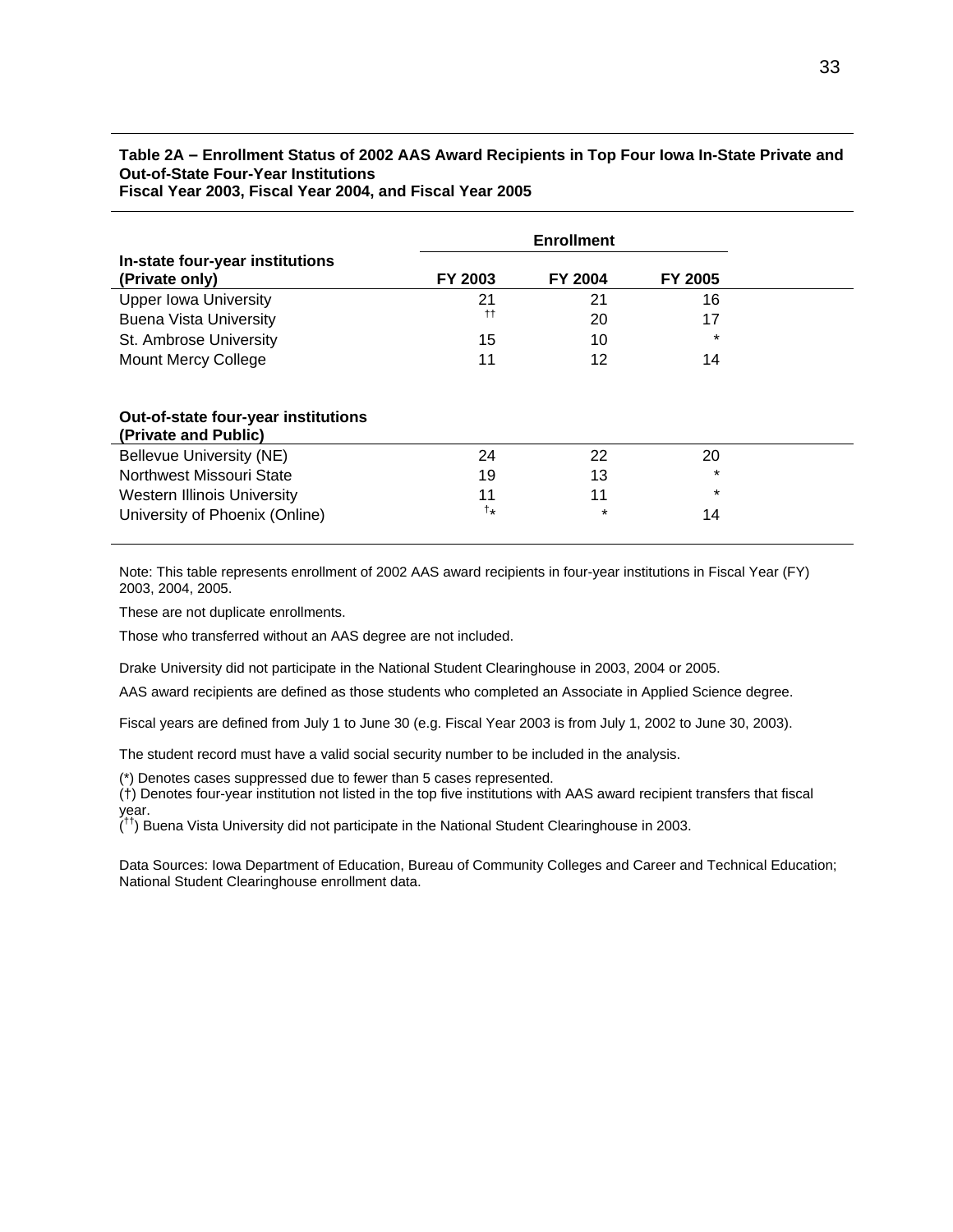#### **Table 3A – Enrollment Status of 2002 Non-Award Recipients in Top Ten Iowa In-State Private and Top Five Out-of-State Four-Year Institutions Fiscal Year 2003, Fiscal Year 2004, and Fiscal Year 2005**

|                                                             | <b>Enrollment</b> |                 |                 |  |
|-------------------------------------------------------------|-------------------|-----------------|-----------------|--|
| In-state four-year institutions<br>(Private only)           | FY 2003           | FY 2004         | FY 2005         |  |
| <b>Buena Vista University</b>                               | $+$               | 283             | 207             |  |
| <b>Grand View College</b>                                   | 132               | 213             | 210             |  |
| <b>Upper Iowa University</b>                                | 125               | 210             | 233             |  |
| St. Ambrose University                                      | 89                | 125             | 139             |  |
| <b>Central College</b>                                      | 84                | 85              | 67              |  |
| Mount Mercy College                                         | 76                | 136             | 138             |  |
| Loras College                                               | 52                | 56              | 49              |  |
| <b>Briar Cliff University</b>                               | 46                | 58              | 60              |  |
| Simpson College                                             | 45                | 76              | 86              |  |
| <b>Clarke College</b>                                       | 37                | 147             | 49              |  |
| Morningside College                                         | 31                | 58              | 142             |  |
| William Penn West Des Moines                                | 121               | $^{\dagger}$ 54 | 106             |  |
| Out-of-state four-year institutions<br>(Private and Public) |                   |                 |                 |  |
| <b>Western Illinois University</b>                          | 76                | 122             | 127             |  |
| University of Nebraska at Omaha                             | 63                | 66              | 78              |  |
| University of South Dakota                                  | 62                | 71              | 76              |  |
| <b>Bellevue University</b>                                  | 50                | 100             | 99              |  |
| Northwest Missouri State                                    | 40                | 150             | <sup>†</sup> 48 |  |
| University of Phoenix                                       | $30^\circ$        | 82              | 106             |  |

Note: This table represents individuals enrolled in Iowa Community Colleges in 2002 who did not receive an award at any Iowa Community college in 2002, 2003, 2004, or 2005, were not enrolled in any four-year institution in 2002, were not enrolled in high school in 2002, and enrolled in four-year institutions in FY 2003, 2004, and 2005.

These are not duplicate enrollments.

Non-award recipients are defined as those students who do not complete any type of degree at an Iowa community college.

Drake University did not participate in the National Student Clearinghouse in 2003, 2004 or 2005.

Fiscal years are defined from July 1 to June 30 (e.g. Fiscal Year 2003 is from July 1, 2002 to June 30, 2003).

The student record must have a valid social security number to be included in the analysis.

(\*) Denotes cases suppressed due to fewer than 5 cases represented.

(†) Denotes four-year institution not listed in the top five or ten institutions with Non-award recipient transfers that fiscal year.

(<sup>††</sup>) Buena Vista University did not participate in the National Student Clearinghouse in 2003.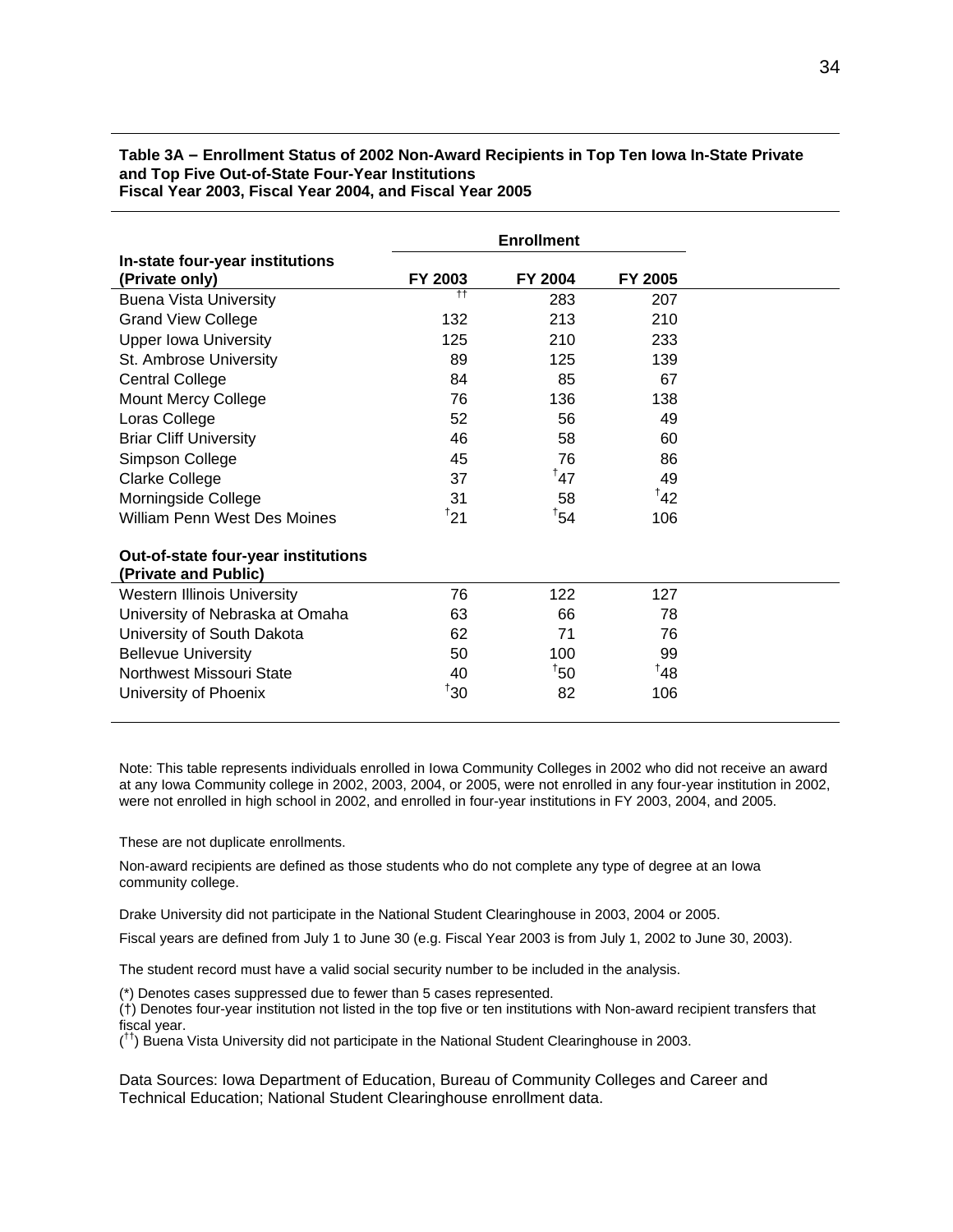## **POSTCOLLEGE EARNINGS OF IOWA COMMUNITY COLLEGE STUDENTS**

**Unemployment Insurance Wage Record Analysis**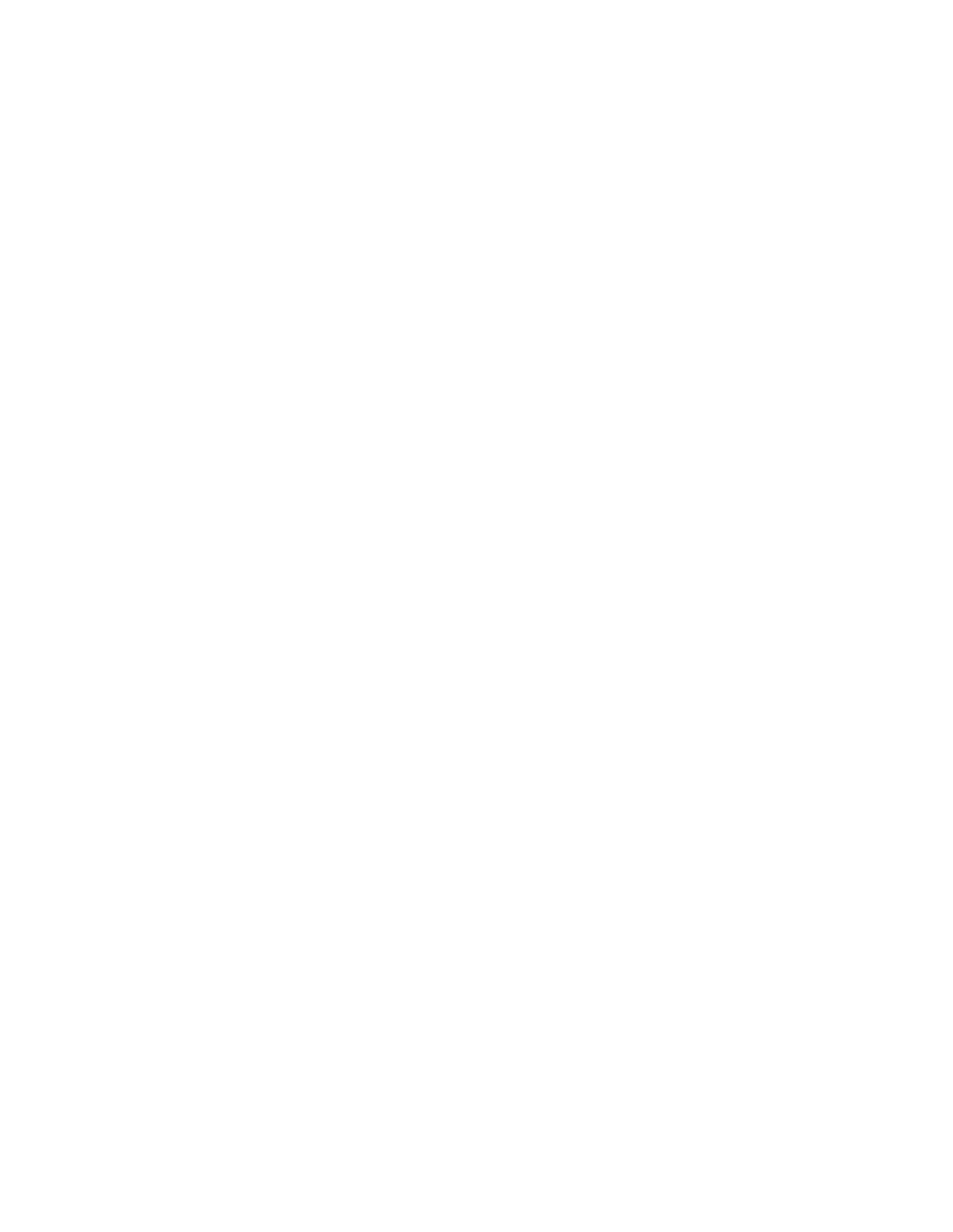Since November 2004, Frankie Santos Laanan, Associate Professor in the Department of Educational Leadership and Policy Studies in the College of Human Sciences at Iowa State University (ISU), along with his research team, have maintained a working relationship with the Iowa Department of Education, Division of Community Colleges and Workforce Preparation (IDE) to complete a report on the results of Unemployment Insurance (UI) wage record analysis among Iowa community colleges, "Using UI Wage Records to Assess Postcollege Earnings of Iowa Career and Technical Education Students." Building upon the first report, "Vocational Education Accountability in Iowa Community Colleges" submitted to IDE in June 2006; this report presents the research methodology and highlights of findings of Iowa community college students. Recommendations for policy and future research are also provided.

Secondary data were obtained from the Iowa Workforce Development (IWD) and Iowa Department of Education where student records including demographic and educational data (from IDE) were matched with Unemployment Insurance (from IWD) data to investigate post-college earnings of Iowa community college students enrolled 2002 fiscal year (2002 cohort). Median annual median of completers (those who completed an associate degree, certificate or diploma and were not enrolled in any postsecondary institution the year following completion) and leavers (those who did not receive an award and were not enrolled in any high school or other postsecondary institution during the fiscal year) in the last year of enrollment (FY 2002), first year out of college (FY 2003), and third year out of college (FY 2005) were compared with additional analysis by social demographics (i.e., gender, age, and race).

The primary objectives of this study were to investigate the following:

- Objective 1: How do students' post–college earnings differ from their last year in college, first year out of college and third year out of college by age group, race, gender, type of educational credential and level of educational attainment?
- Objective 2: How do earnings differ between students who complete an associate degree, certificate, diploma, or other credential to those who do not complete a credential?

## **Highlights of the Findings**

 Comparisons of earnings among analytic groups (i.e., completers vs. leavers; males vs. females; 25 and over vs. under 25) are highlighted below.

## *Completers and Leavers*

- Completers experienced positive gains in median annual earnings across all education attainment levels.
- Between FY 02 and FY 05, the percentage gains in median annual earnings were almost twice as much for completers (101.46%) than leavers (51.54%).
- During the first year out of college (FY 03) and third year out of college (FY 05), AAS degree completers experienced the highest median annual earnings.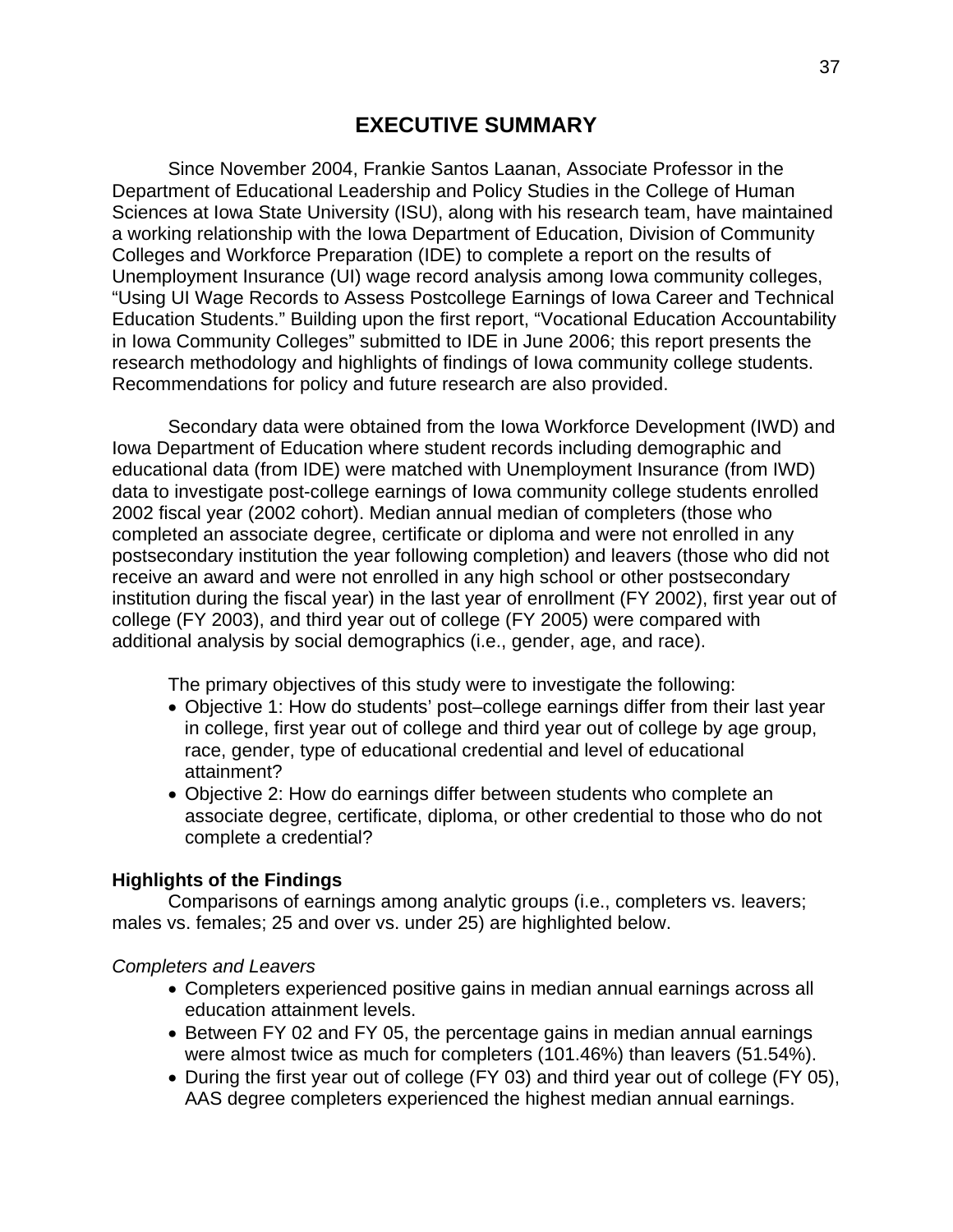*Gender* 

- Among females and males, completers experienced a larger percentage increase in median annual earnings than leavers between the first year out (FY 02) and the third year out (FY 05).
- Among females, AAS degree completers experienced the largest increase in median annual earnings (101.81%) between FY 02 and FY 05.
- Among males, diploma completers experienced the largest increase in median annual earnings (142.93%) between FY 02 and FY 05.

## *Race*

- Overall, White students experienced a larger percentage increase (51.98%) in median annual earnings between the last year in college (FY 02) and third year out (FY 05) than Non-White students (32.69%).
- For both White and Non-White students, completers had larger percentage increases in median annual earnings than leavers between the last year in college (FY 02) and third year out (FY 05).
- For both White and Non-White students, degree and diploma completers had higher median annual earnings in FY 05, and experienced larger percentage increases between their last year of college (FY 02) and the third year out (FY 05), than certificate completers.

# *Age Group*

- Completers in both age brackets experienced a larger increase in median annual earnings between FY 02 and FY 05 than leavers.
- Diploma completers in both age brackets experienced a larger percentage increase in median annual earnings between FY 2002 and FY 2005.

In general, regardless of demographics (gender, age, or race), completers earned the highest median annual earnings. Additionally, those completers with AAS degrees earned the highest median annual earnings compared to other completers. Although some mixed results were found among other types of completers, modest differences were noted among AAS completers when comparing gender and race.

# **Recommendations**

The results of the wage analysis of CTE program participants in Iowa Community Colleges indicates that the completion of an AAS degree serves as an equalizer regardless of gender, age or race for CTE students; CTE degree completers obtain higher median annual earnings. As such, this informs Iowa and other state policy makers and practitioners that efforts should be made to assist CTE students in completing a degree, especially an AAS degree. In addition, further study should be conducted that accounts for the longitudinal trends in earnings to determine their continual increase or leveling off. Moreover, additional study of the trends in earnings by disaggregated program clusters (e.g., differences in student earnings enrolled in heath programs versus those enrolled information technology programs, etc.) will further explain the impact of acquiring an AAS degree.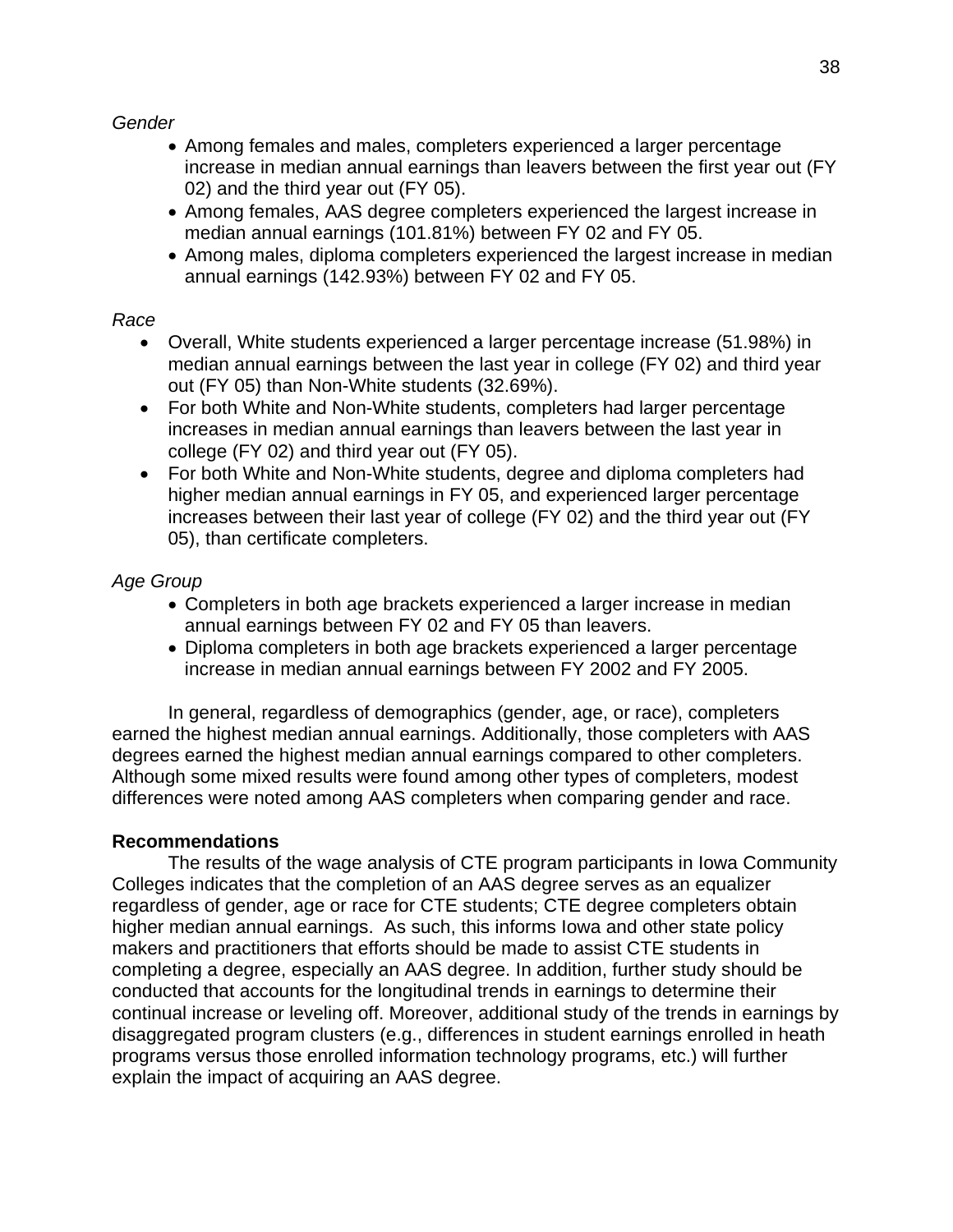# **METHODOLOGY**

The purpose of this study was to understand the relationship between educational attainment and post-college earnings for students who were enrolled in Iowa community colleges, more specifically in career and technical education programs. The methodology of the study has emerged from analysis of many other studies that have been conducted in the past. In particular, much of the methodology is based on studies that have been conducted in California (Sanchez, Laanan & Wiseley, 1999), Florida (Pfeiffer, 1998), Washington (Seppanen, 2000) and other states (Grubb, 2002). An overview of some of these studies is provided in Table 5 in the Appendix.

The following research questions guided this investigation:

- How do students' post-college earnings differ from the last year in college, first year out and third year out by age group, race, gender, type of educational credential, and level of educational attainment?
- How do earnings differ between students who complete an associate degree, certificate, diploma, or other credential and those who do not complete a credential?

## **Data Sources**

## *Phase I: Matching Data*

A matched dataset was used for this study based on data derived from the Unemployment Insurance (UI) wage record file provided by the Iowa Workforce Development (IWD) and the demographic and educational record file provided by the Iowa Department of Education (see Figure 1). Social security numbers were used to match the UI wage record file with the student record file. The UI wage record file includes individual wages per employment for 16 employment quarters, specifically from the fourth quarter of 2001 to the third quarter of 2005.



**Figure 1:** Phase 1 Data Matching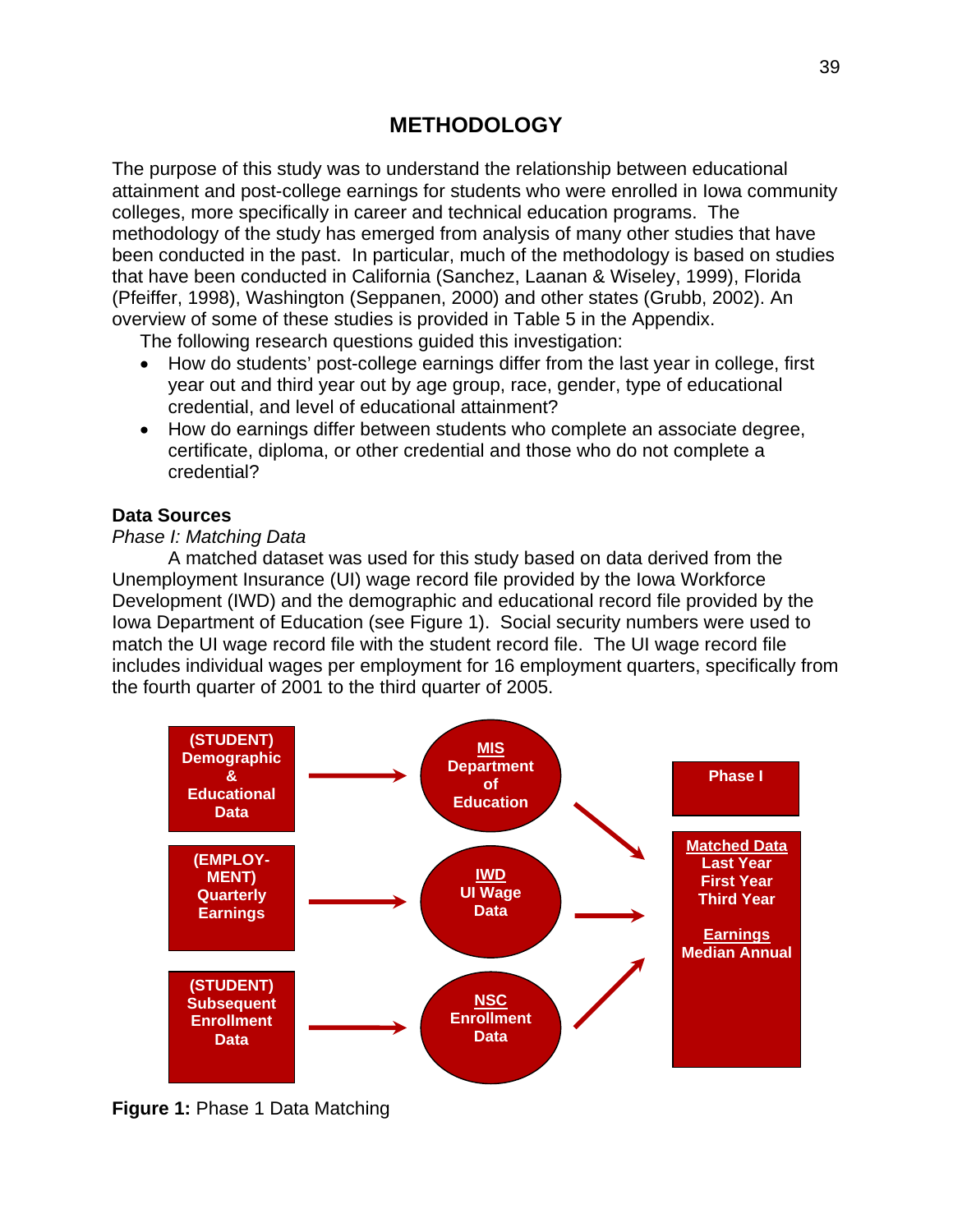The student records file includes demographic and educational data stored in the Iowa Department of Education Management Information System (MIS). Furthermore, to determine enrollment status of a cohort of fiscal year 2002 Iowa community college students, enrollment data from the National Student Clearinghouse were matched with the combined data file (UI wage record file and MIS educational file) by using social security numbers.

The matched data for a cohort of fiscal year 2002 Iowa community college students were used to assess earnings for the last year in college (July 1, 2001 – June 30, 2002), the first year after enrollment (July 1, 2002 – June 30, 2003), and the third year after enrollment (July 1, 2004 – June 30, 2005). The annual earnings were defined as a sum of the fourth quarter through the third quarter of each fiscal year defined as:

Fiscal Year 2002

| • Annual Earnings:           | October 1, 2001 - September 30, 2002 |
|------------------------------|--------------------------------------|
| • Last year in College:      | July 1, 2001 - June 30, 2002         |
| Fiscal Year 2003             |                                      |
| • Annual Earnings:           | October 1, 2002 - September 30, 2003 |
| • First year out of College: | July 1, 2002 - June 30, 2003         |
| Fiscal Year 2005             |                                      |
| • Annual Earnings:           | October 1, 2004 - September 30, 2005 |
| • Third year out of College: | July 1, 2004 - June 30, 2005         |

It is noteworthy that the definitions of three fiscal years (2002, 2003, and 2005) to measure the annual earnings do not correspond to the time frames of the student's enrollment status due to the limited availability of the UI wage records to the researchers (See Figure 2).

|      | <b>Enrollment Status:</b> |                      |      |            | <b>Annual Earnings:</b> |  |    |          |  |
|------|---------------------------|----------------------|------|------------|-------------------------|--|----|----------|--|
| 2001 | 2002                      | 2003                 | 2004 | 2005       |                         |  | OЗ | O4       |  |
|      | Last year                 | 1 <sup>st</sup> year |      | $3rd$ vear | Oct                     |  |    | Sept. 30 |  |

**Figure 2**: Defined timeline for enrollment status and four quarters of employment

The initial data match was based on approximately 100,000 students enrolled in any of Iowa's community colleges during the 2002 fiscal year. Completers were defined as students who were enrolled in an Iowa community college and received an associate degree, certificate, diploma, or other credential during the 2002 fiscal year (July 1, 2001 – June 30, 2002). Excluded from the completers were students who enrolled in any postsecondary institution in the following fiscal year (2003). Students who concurrently enrolled in high school, or any other postsecondary institution, during the fiscal year 2002 were also excluded. Leavers were defined as students who were enrolled in an Iowa community college, but did not complete an associate degree, certificate, diploma, or other credential during the 2002 fiscal year. Students who were concurrently enrolled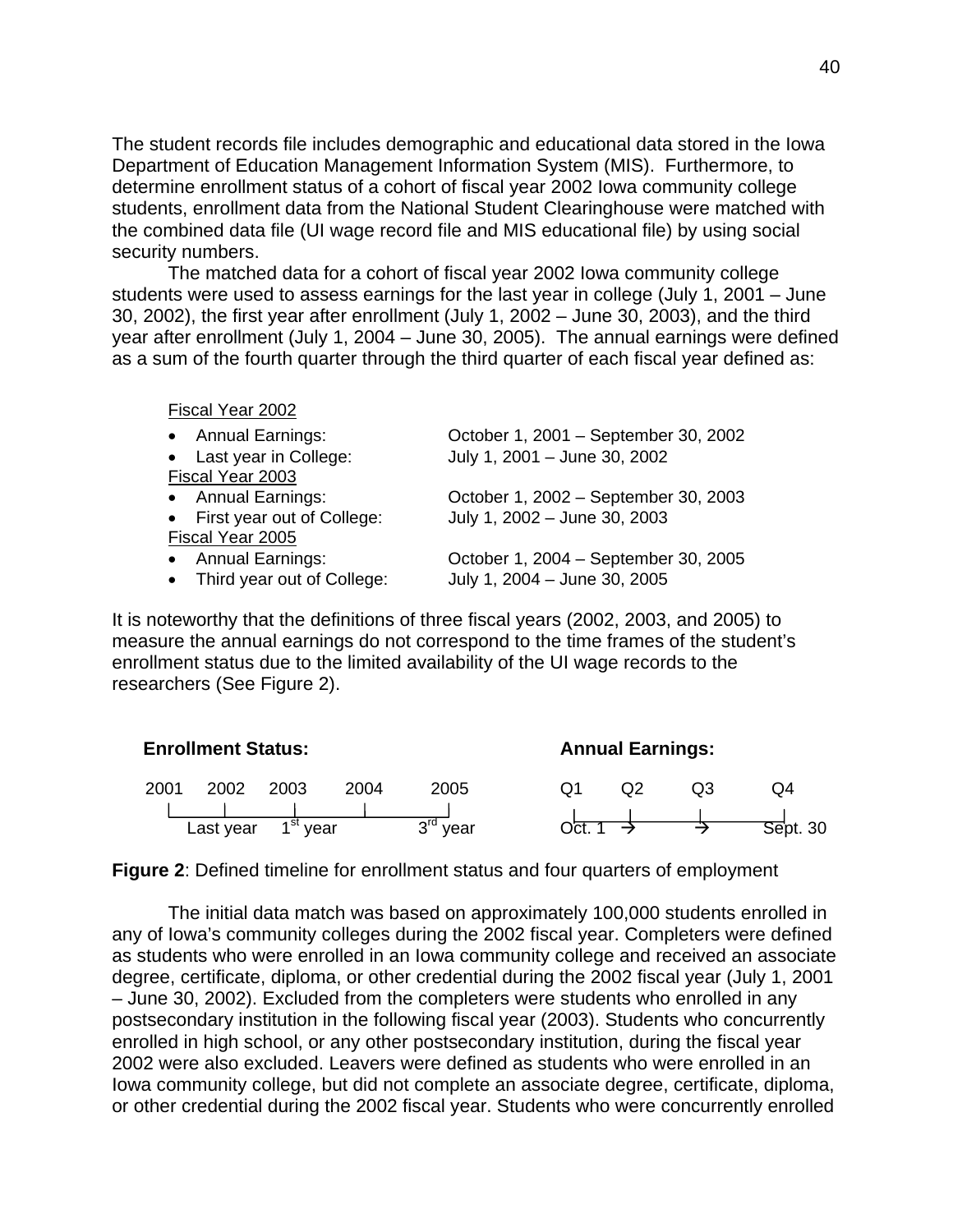in high school, or any other postsecondary institution, during the fiscal year 2002 were also excluded from the leaver category. Finally, leavers were not enrolled in any postsecondary institution from the fiscal year 2003 to 2005.

|                                                                                   | <b>Domain of Students:</b>                                                                                                            |
|-----------------------------------------------------------------------------------|---------------------------------------------------------------------------------------------------------------------------------------|
| <b>Matched Data</b><br><b>Last Year</b><br><b>First Year</b><br><b>Third Year</b> | Last Year in the Fiscal Year 2002<br>Data from 15 colleges<br>Cohort: N=95,349                                                        |
|                                                                                   | <b>Definitions:</b>                                                                                                                   |
| <b>Earnings</b><br><b>Median Annual</b>                                           | "Leaver" (Completed some credits)<br>"Completer" (Obtained an AA, AS,<br>AAS, AAA, AGS, Diploma,<br>Certificate, or other Credential) |

## **Figure 3:** Domain of Students

## *Phase II: Exclusions from Data file*

Figure 4 illustrates the process of determining exclusions from the matched data file. The cohort domain consisted of students with a valid social security number in each case. Any students who were enrolled in high school during the fiscal year 2002 were excluded from the data file.



**Figure 4:** Phase II Determining Exclusions from the Data file.

Any individuals enrolled in the following fiscal year (July 1, 2002 – June 30, 2003) in any postsecondary institutions identified through the National Student Clearinghouse enrollment file were also excluded. Further, availability of UI wage records defined additional limitations. Those not included in the UI wage records include individuals who are:

- in the military
- church employees
- railroad workers covered by railroad unemployment insurance system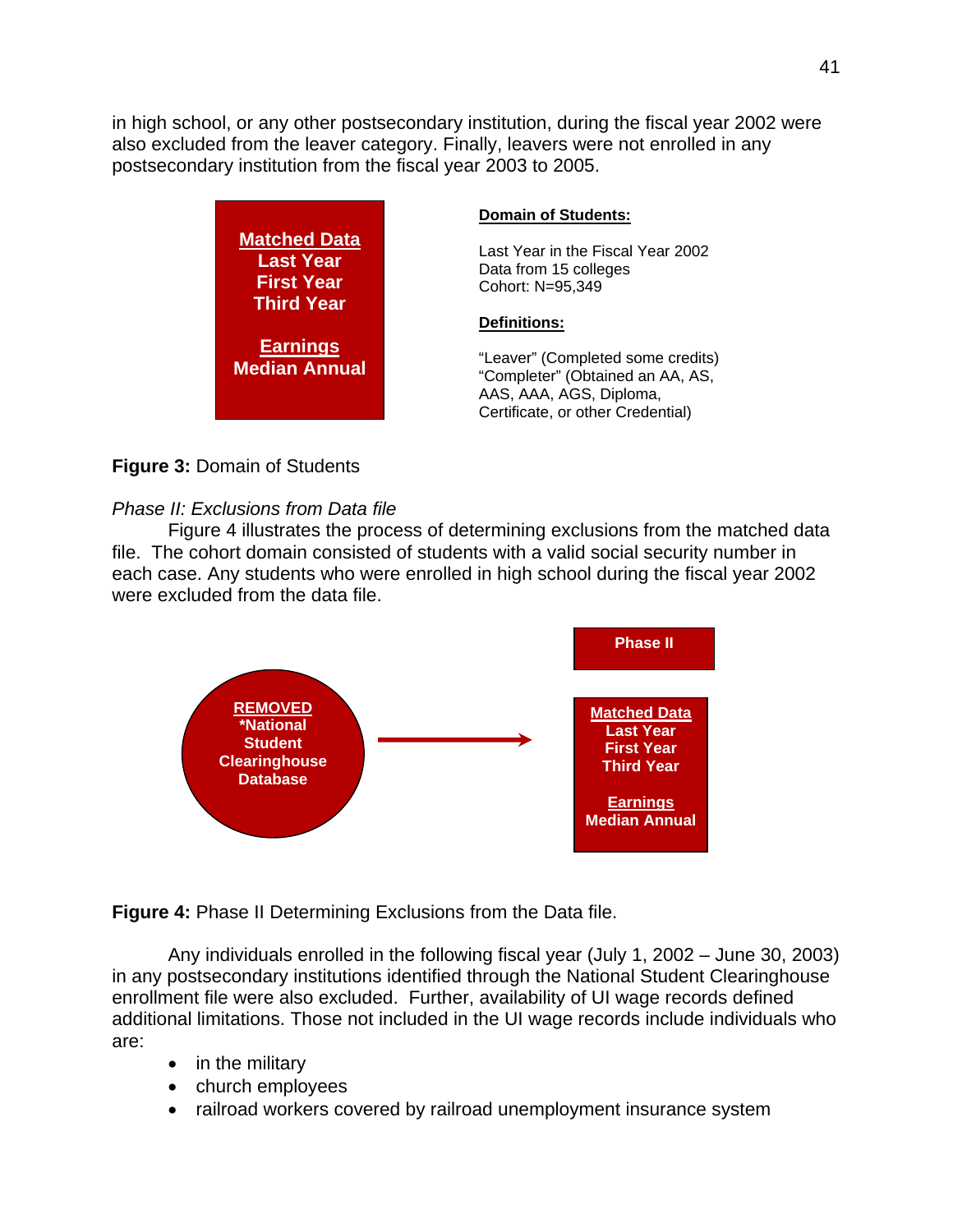- federal government employees
- employed in a college or university as part of a financial aid package
- self-employed
- unemployed
- not in the workforce
- without a valid Social Security Number

## **Analytical Approach**

Descriptive and comparative analyses were conducted to examine the relationship between educational attainment and post-college earnings for students who were enrolled in Iowa community colleges during the fiscal year 2002. Earnings for the last year of enrollment were compared with earnings from the third year after enrollment, and earnings from the first year after enrollment were compared with the third year after enrollment. All earnings were adjusted to the Consumer Price Index (Midwest Urban) 2005 dollars in order to standardize comparisons across time. The median earnings were used rather than the mean because the median is less prone to being influenced by some extremely high or low wages.

Earnings were analyzed and compared by students' age, race or ethnicity, gender, and economic status (economically disadvantaged). Operational definitions of selected variables used in this study were:

- Completers include those who obtained a degree of Associate in Arts (AA), Associate in Science (AS), Associate in General Studies (AGS), Associate in Applied Arts (AAA), Associate in Applied Science (AAS), a diploma, a certificate or other credentials at an Iowa community college in fiscal year 2002.
- Associates include those who completed an AA, AAS, AGS, AS, or AAA degree at an Iowa community college in fiscal year 2002.
- Leavers include those who: enrolled in an Iowa community college during the 2002 fiscal year; were not enrolled in any postsecondary institution in the following fiscal year; did not complete an associate degree, certificate, diploma, or other credential during the 2002 fiscal year; or, were not concurrently enrolled in high school, or any other postsecondary institution, during the fiscal year.

It is important to note that individuals who were not employed during all four quarters in each fiscal year were excluded from the analysis. Annual earnings were computed by summing the earnings of all four quarters in each fiscal year. Median annual earnings were computed for each of the subgroups.

## *Median Annual Earnings by Educational Attainment*

Aggregated analyses of median annual earnings by educational attainment were conducted on students in the cohort based on the three reference years (the last year in, first year out, and third year out). Further, the cohort was disaggregated by student's educational attainment (completers and leavers). Among the completers, students were categorized by the types of credentials (Associates, AAS, Diploma, or Certificate). Specifically, the AAS, Diploma, and Certificate completers were extracted to compare the median annual earnings of CTE students with those who completed other types of credentials. There is an underlying assumption for this comparative analysis that most of the AAS, Diploma, and Certificate completers were considered as CTE students. The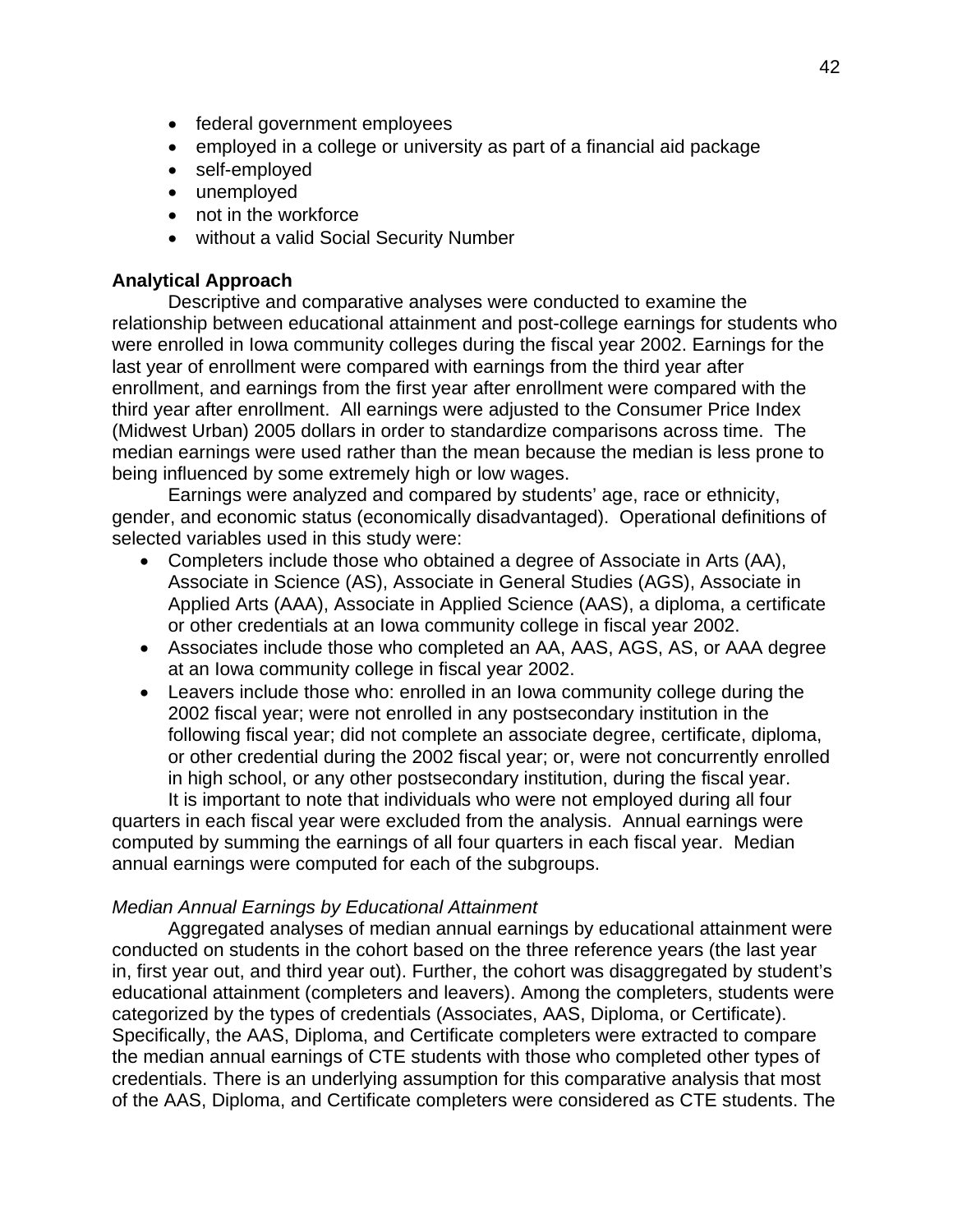same analysis was conducted for students disaggregated by: 1) gender (female and male); 2) age (under 25 and 25 and over); and 3) race (White and Non-White).

## **Limitations**

This study has limitations that must be addressed. First, the results are valid to the extent that we are able to account for all sectors of employment in the UI wage file. Inability to account for government employees, postal workers, those in the military, and those who are self-employed could limit the generalizability of the findings to all Iowa community college students. Second, UI wage files do not include or account for those individuals who were proprietors, worked for churches, railroad workers who were covered by the railroad unemployment insurance system, nor those employed in other states or enrolled in four-year institutions with employment tied to student financial aid. Third, it is important to also note that UI wage files do include data on full- and part-time workers. Additionally, wage files include paid for vacation, other paid leave, bonuses, stock options, tips, and the cash value of meals and lodging. In some cases, deferred compensation may also be included.

The numbers of students indicated in the results do not correspond to the number of students who are employed in a given year. One of critical limitations of this study is that to be included in the analysis, a student record must have a valid social security number for the researchers to be able to match 1) educational records file from MIS; 2) enrollment records from the National Student Clearinghouse data; and 3) UI wage records. Finally, our analyses were intended to be descriptive in nature, which means that the results should not be interpreted as a prediction of earnings or employment outlook.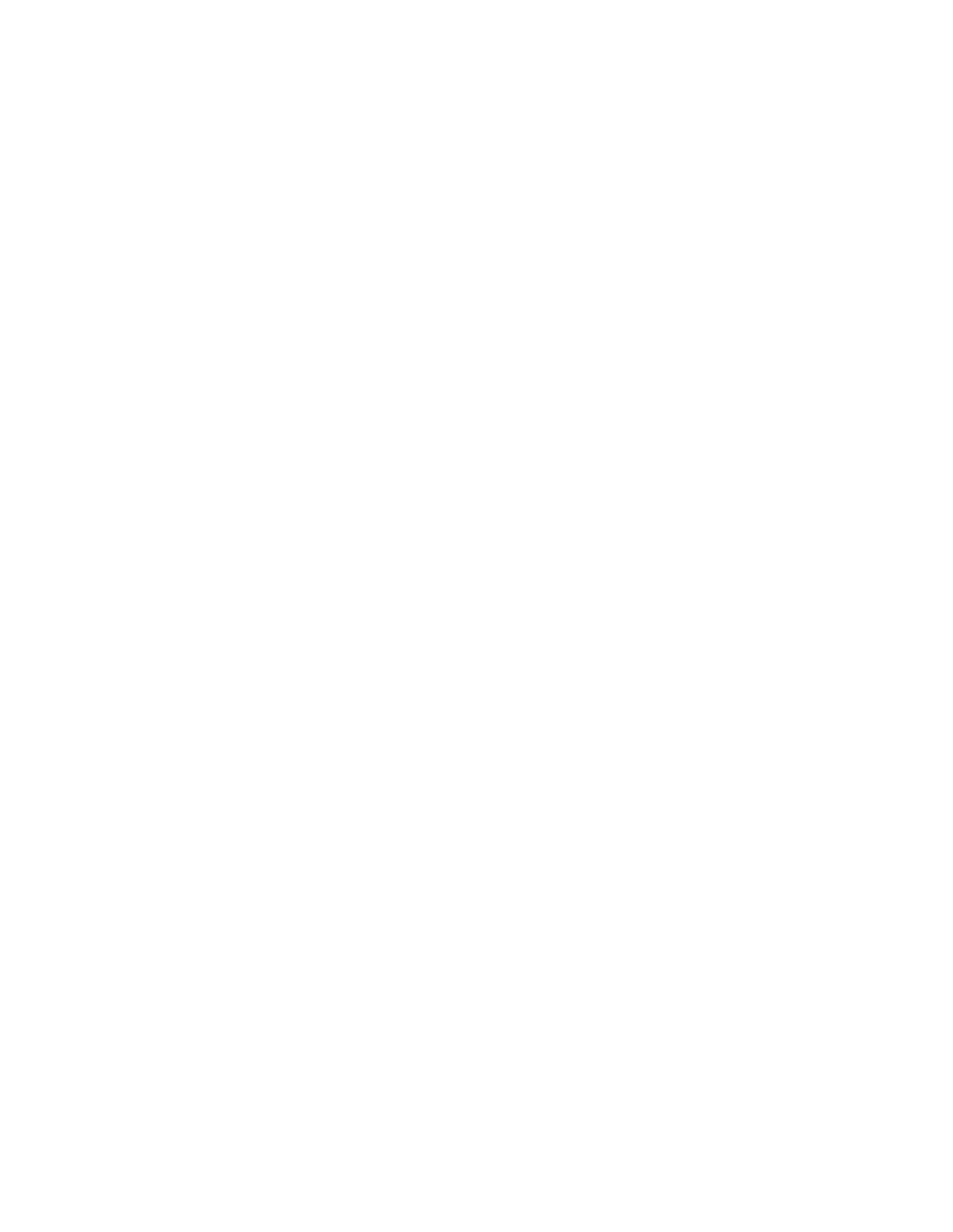# **FINDINGS FOR ALL STUDENTS**

The figure and tables below show the results for all students in the study. Results are shown for completers and leavers, and completers are divided into all associate degree completers, associate in applied science (AAS), diploma and certificate completers.

For completers and leavers, as shown in Figure 1 and Table 1, the following results can be seen:

- During the first year out of college (FY 03), completers experienced higher median annual earnings than leavers.
- Students who completed programs of study offered by two-year colleges doubled their earnings between 2002 and 2005.
- Between FY 02 and FY 05 the percentage gains in median annual earnings were almost twice as much for completers (101.46%) than leavers (51.54%).
- Completers had higher median annual earnings (\$23,594) after FY 03 and FY 05 (\$28,217) than leavers.

For different types of completers, as shown in Figure 1 and Table 1.1, the following results can be seen:

- Completers experienced positive gains in median annual earnings across all education attainment levels.
- During the first year out of college (FY 03), Associate in Applied Science (AAS) degree completers experienced the highest median annual earnings (\$28,110).
- Diploma completers experienced the largest percentage gain (120.36%) in median annual earnings between FY 02 and FY 05.
- During the first year out of college (FY 03) and third year out of college (FY 05), AAS degree completers experienced the highest median annual earnings.
- Certificate completers experienced the least percentage gain in median annual earnings between FY 02 and FY 05 (36.53%), and FY 03 and FY 05 (7.22%).



Figure 1. Median Annual Earnings of All Students for Fiscal Year 2002, Fiscal Year 2003, and Fiscal Year 2005.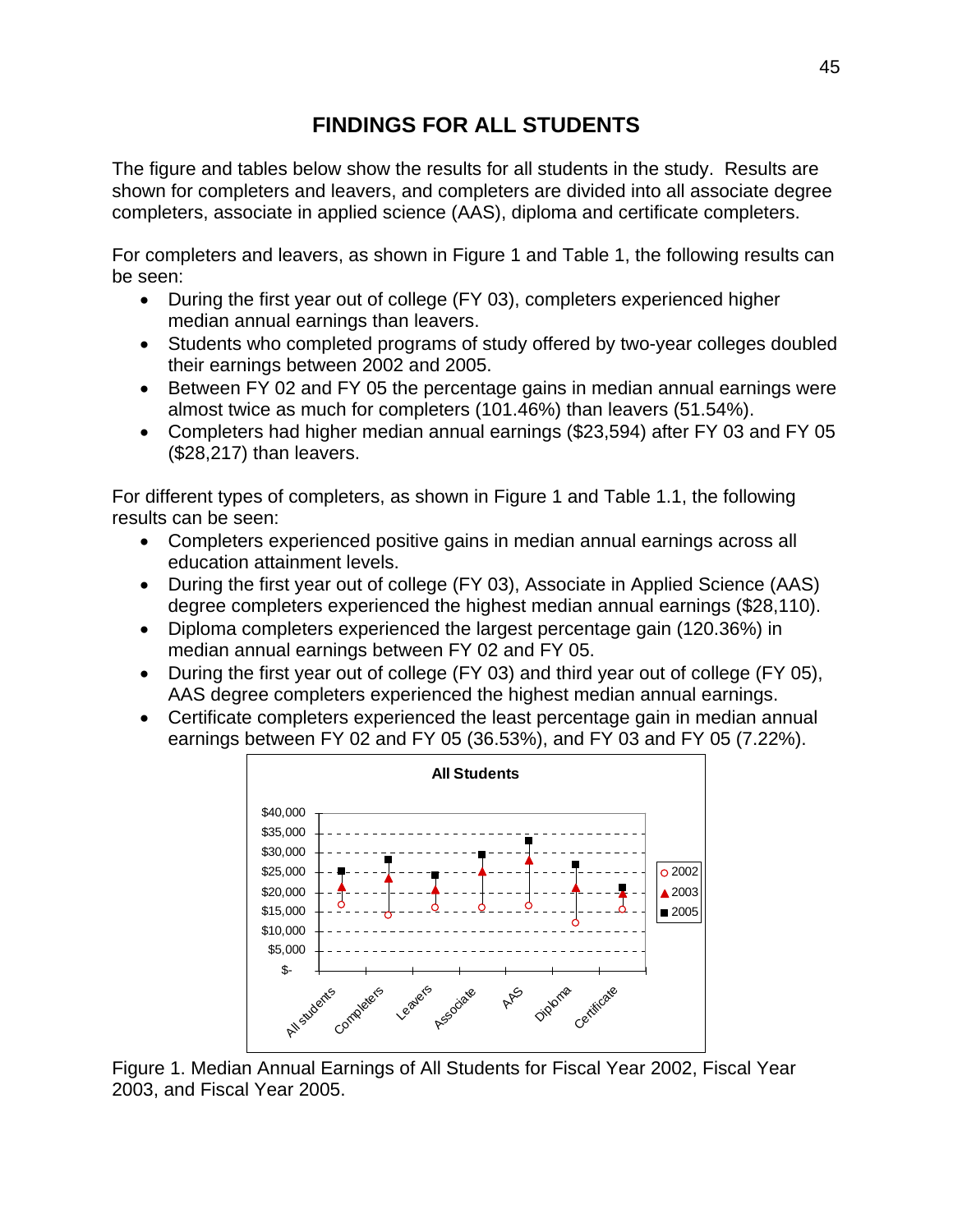#### **Table 1 Median Annual Earnings of 2002 Iowa Community College Completers and Leavers Fiscal Year 2002, Fiscal Year 2003, and Fiscal Year 2005**

|              | <b>Last Year in College</b><br><b>Fiscal Year 2002</b> |                                                                            | <b>First Year Out</b><br><b>Fiscal Year 2003</b> |                                            |                              | <b>Third Year Out</b><br><b>Fiscal Year 2005</b> |                       |                       |
|--------------|--------------------------------------------------------|----------------------------------------------------------------------------|--------------------------------------------------|--------------------------------------------|------------------------------|--------------------------------------------------|-----------------------|-----------------------|
|              | # worked<br>Four<br>quarters                           | <b>Median</b><br># worked<br>Four<br>Annual<br><b>Earnings</b><br>quarters |                                                  | <b>Median</b><br>Annual<br><b>Earnings</b> | # worked<br>Four<br>quarters | Median<br>Annual<br><b>Earnings</b>              | % change<br>2002-2005 | % change<br>2003-2005 |
|              |                                                        |                                                                            |                                                  |                                            |                              |                                                  |                       |                       |
| All students | 20,512                                                 | \$16,743                                                                   | 20,933                                           | \$21,399                                   | 20,419                       | \$25,145                                         | 50.18%                | 17.50%                |
| Completers   | 3,733<br>\$14,006                                      |                                                                            | 4,245                                            | \$23,594                                   | 4,252                        | \$28,217                                         | 101.46%               | 19.59%                |
| Leavers      | 16,788<br>\$15,959                                     |                                                                            | \$20,702<br>16,688                               |                                            | 16,167<br>\$24,184           |                                                  | 51.54%                | 16.82%                |

Note: Table presents median annual earnings for students who worked all four quarters in respective fiscal year.

Excluded from the analysis are students who enrolled in any postsecondary institution identified by the National Student Clearinghouse enrollment data from July 1, 2002 through June 30, 3003 and not enrolled in high school in the fiscal year 2002 as identified by Iowa Department of Education, Bureau of Community Colleges and Career and Technical Education. Also excluded are those in the military, federal employees, self-employed, unemployed, those not in the workforce and those without valid social security number.

Completers are defined as those who completed an associate degree, Diploma, Certificate, and other credentials at an Iowa Community College in Fiscal Year 2002.

Annual earnings are defined as the sum of earnings in four quarters (e.g., 2002 annual earnings are a sum of earnings from October 1, 2001 [fourth quarter] through September 30, 2003 [third quarter]).

Median annual earnings are adjusted to 2005 Consumer Price Index for Midwest Consumers.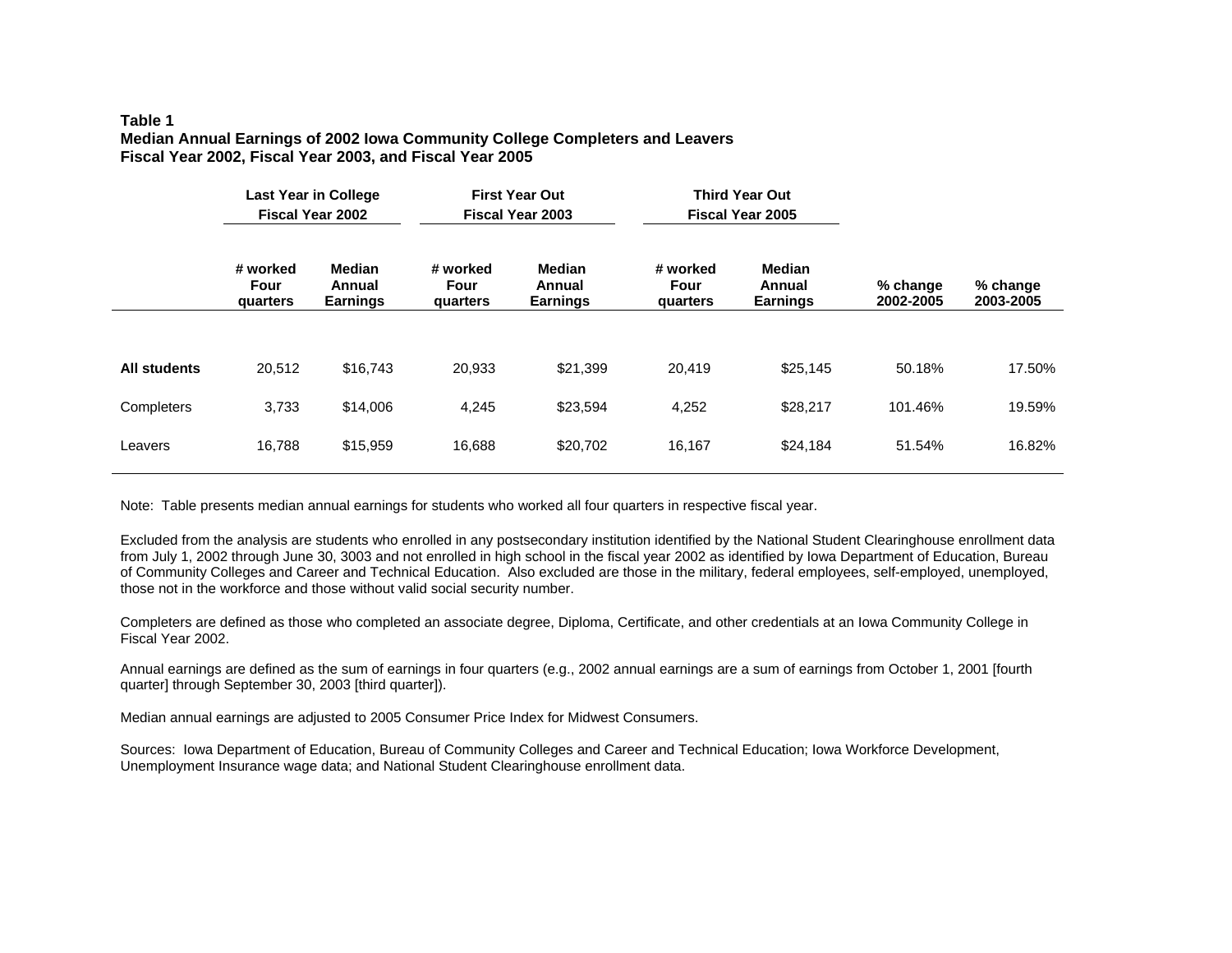### **Table 1.1Median Annual Earnings of 2002 Iowa Community Colleges Completers Fiscal Year 2002, Fiscal Year 2003, and Fiscal Year 2005**

|                     | <b>Last Year in College</b><br><b>Fiscal Year 2002</b><br><b>Median</b><br># worked<br>Four<br>Annual<br><b>Earnings</b><br>quarters |          | <b>First Year Out</b><br><b>Fiscal Year 2003</b> |                                            |                              | <b>Third Year Out</b><br><b>Fiscal Year 2005</b> |                       |                       |  |
|---------------------|--------------------------------------------------------------------------------------------------------------------------------------|----------|--------------------------------------------------|--------------------------------------------|------------------------------|--------------------------------------------------|-----------------------|-----------------------|--|
|                     |                                                                                                                                      |          | # worked<br>Four<br>quarters                     | <b>Median</b><br>Annual<br><b>Earnings</b> | # worked<br>Four<br>quarters | <b>Median</b><br>Annual<br><b>Earnings</b>       | % change<br>2002-2005 | % change<br>2003-2005 |  |
| <b>All students</b> | 20,512                                                                                                                               | \$16,743 | 20,933                                           | \$21,399                                   | 20,419                       | \$25,145                                         | 50.18%                | 17.50%                |  |
| Completers          | 3,733                                                                                                                                | \$14,006 | 4,245                                            | \$23,594                                   | 4,252                        | \$28,217                                         | 101.46%               | 19.59%                |  |
| Associates          | 2,732                                                                                                                                | \$15,884 | 2,983                                            | \$25,170                                   | 2,987                        | \$29,356                                         | 84.81%                | 16.63%                |  |
| -AAS                | 1,610                                                                                                                                | \$16,573 | 1,886                                            | \$28,110                                   | 1,873                        | \$32,873                                         | 98.36%                | 16.94%                |  |
| Diploma             | 734<br>\$12,158                                                                                                                      |          | 945                                              | \$21,176                                   | 945                          | \$26,792                                         | 120.36%               | 26.52%                |  |
| Certificate         | 230                                                                                                                                  | \$15,507 | 283<br>\$19,747                                  |                                            | 284                          | \$21,172                                         | 36.53%                | 7.22%                 |  |

Note: Table presents median annual earnings for students who worked all four quarters in respective fiscal year.

Excluded from the analysis are students who enrolled in any postsecondary institution identified by the National Student Clearinghouse enrollment data from July 1, 2002 through June 30, 3003 and not enrolled in high school in the fiscal year 2002 as identified by Iowa Department of Education, Bureau of Community Colleges and Career and Technical Education. Also excluded are those in the military, federal employees, self-employed, unemployed, those not in the workforce and those without valid social security number.

Completers are defined as those who completed an associate degree, Diploma, Certificate, and other credentials at an Iowa Community College in Fiscal Year 2002.

Associates include those who completed an AA, AAS, AGS, AS, and AAA degrees at an Iowa Community College in Fiscal Year 2002.

Annual earnings are defined as the sum of earnings in four quarters (e.g., 2002 annual earnings are a sum of earnings from October 1, 2001 [fourth quarter] through September 30, 2003 [third quarter]).

Median annual earnings are adjusted to 2005 Consumer Price Index for Midwest Consumers.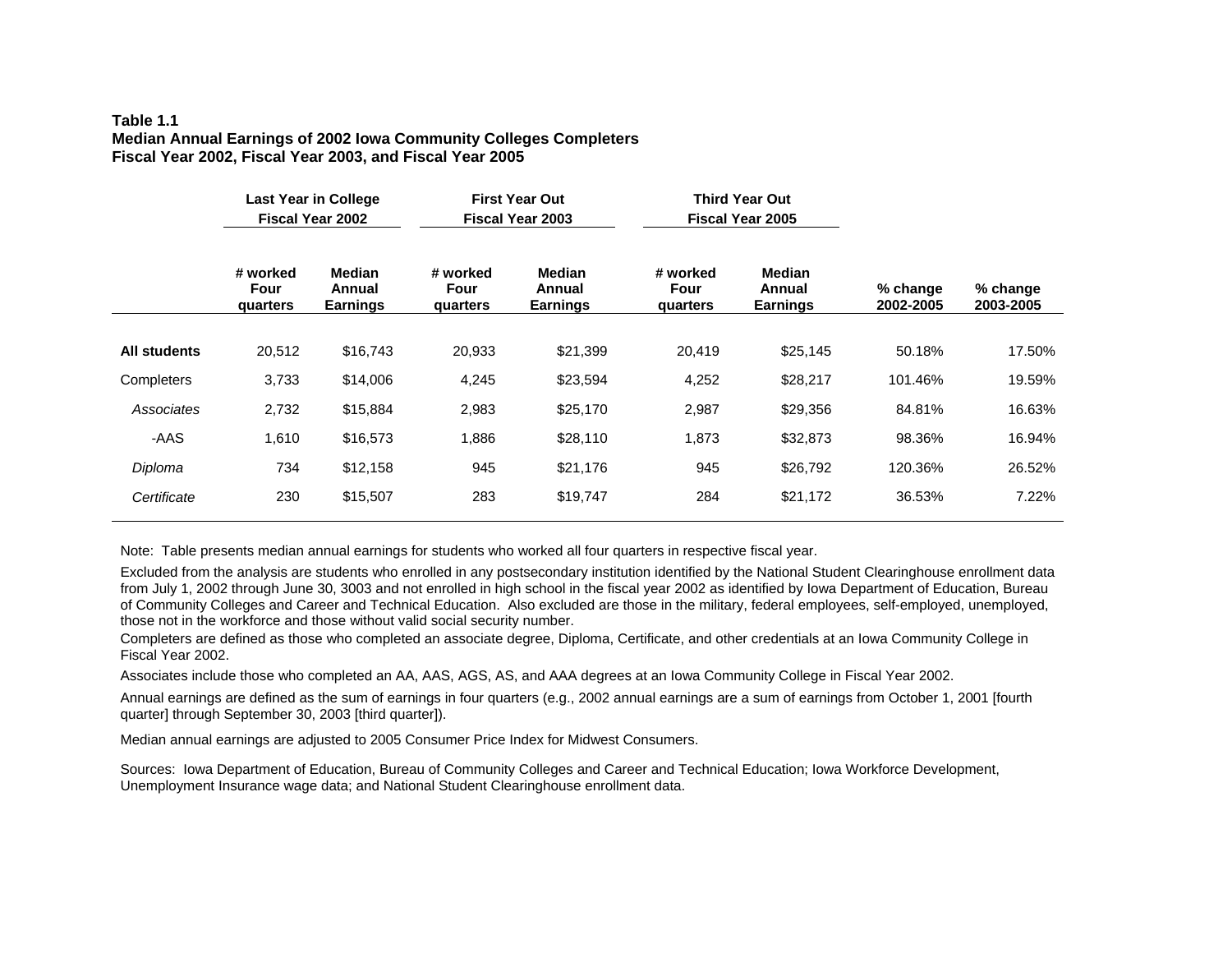# **FINDINGS BY GENDER**

Results for male and female leavers and completers are available in Figures 2 and 3, Table 2, and tables in the Appendix (i.e., Tables 2A and 2B).

Figures 2 and 3, Table 2, and the tables in the Appendix show the results for gender:

- For both females and males, completers experienced a larger percentage increase in median annual earnings than leavers.
- Among females, AAS degree completers experienced the largest increase in median annual earnings (101.81%) between FY 02 and FY 05.
- Among males, diploma completers experienced the largest increase in median annual earnings (142.93%) between FY 02 and FY 05.
- Between FY 02 and FY 05, female certificate completers had only one-third of the percentage gains (22.03%) in median annual earnings as compared to male certificate completers (73.68%).
- As measured by median annual earnings, males, as a group, tended to experience greater financial benefit from completing degrees, diplomas, and certificates than females.
- Between the first year out (FY 03) and third year out (FY 05) males, as a group, experienced larger percentage increases (20.99%) in median annual earnings than females (13.43%).
- Males, as a group, tend to experience greater earning capacity as completers of degrees, diplomas, and certificates than females.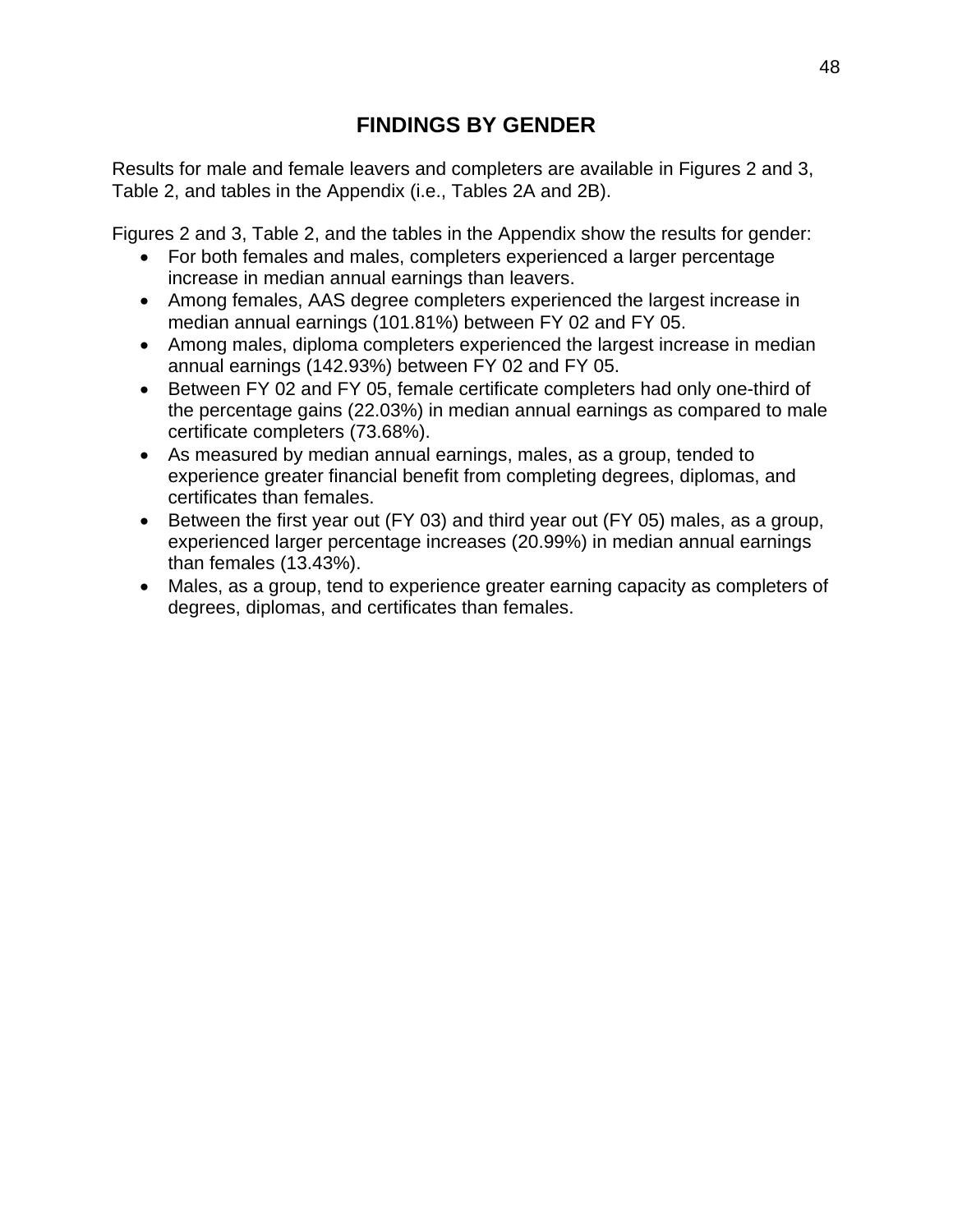

Figure 2. Median Annual Earnings of Female Students for Fiscal Year 2002, Fiscal Year 2003, and Fiscal Year 2005.



Figure 3. Median Annual Earnings of Male Students for Fiscal Year 2002, Fiscal Year 2003, and Fiscal Year 2005.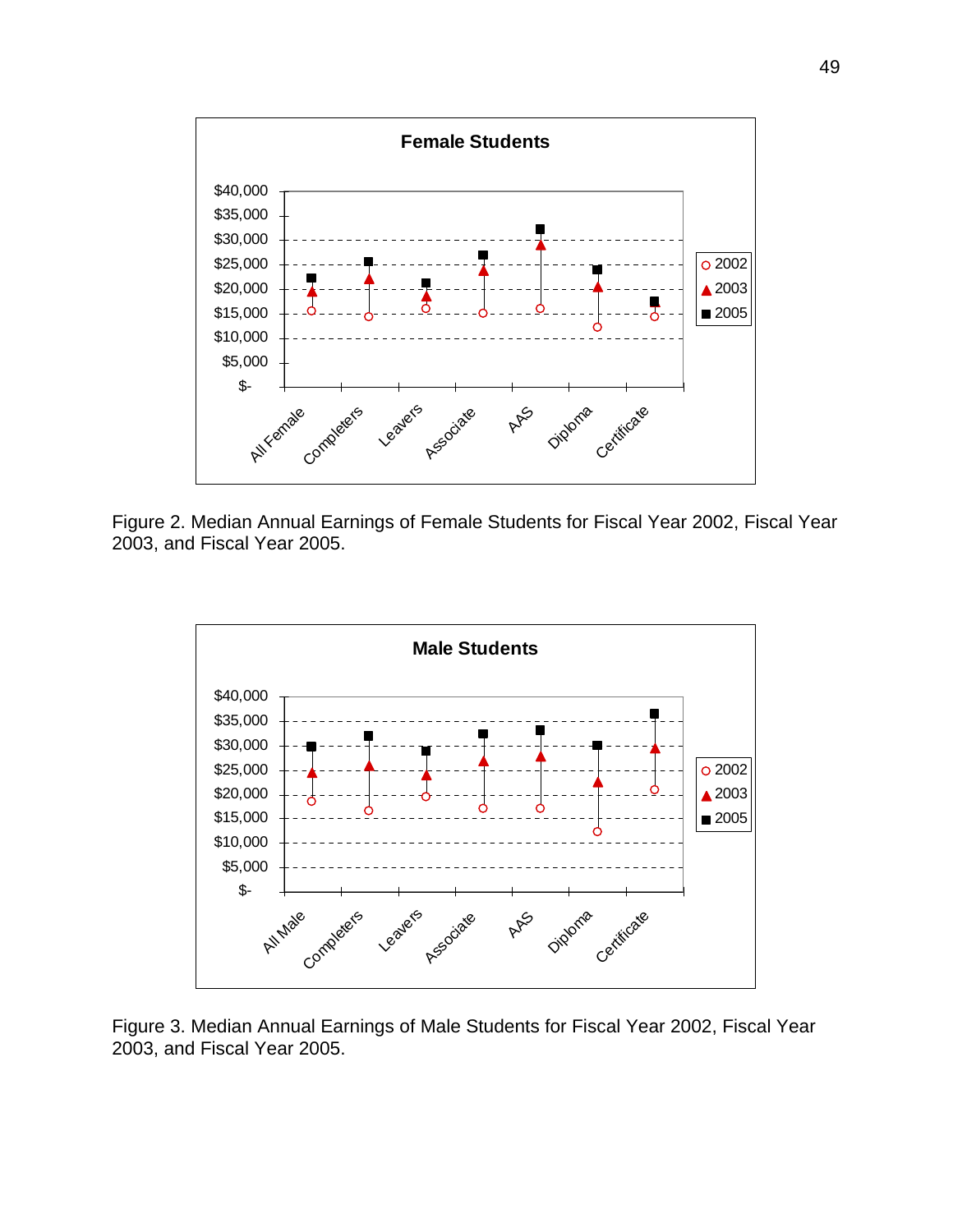## **Table 2 Median Annual Earnings of 2002 Iowa Community College Completers and Leavers by Gender Fiscal Year 2002 and Fiscal Year 2005**

|             |                                                        |                                            | Female                                           |                                            |                         |                                                        |                                            |                                                  |                                            |                       |  |
|-------------|--------------------------------------------------------|--------------------------------------------|--------------------------------------------------|--------------------------------------------|-------------------------|--------------------------------------------------------|--------------------------------------------|--------------------------------------------------|--------------------------------------------|-----------------------|--|
|             | <b>Last Year in College</b><br><b>Fiscal Year 2002</b> |                                            | <b>Third Year Out</b><br><b>Fiscal Year 2005</b> |                                            |                         | <b>Last Year in College</b><br><b>Fiscal Year 2002</b> |                                            | <b>Third Year Out</b><br><b>Fiscal Year 2005</b> |                                            |                       |  |
|             | # worked<br>Four<br>quarters                           | <b>Median</b><br>Annual<br><b>Earnings</b> | # worked<br>Four<br>quarters                     | <b>Median</b><br>Annual<br><b>Earnings</b> | $%$ change<br>2002-2005 | # worked<br>Four<br>quarters                           | <b>Median</b><br>Annual<br><b>Earnings</b> | # worked<br>Four<br>quarters                     | <b>Median</b><br>Annual<br><b>Earnings</b> | % change<br>2002-2005 |  |
| All         | 12,003                                                 | \$15,565                                   | 11,813                                           | \$22,114                                   | 42.07%                  | 8,466                                                  | \$18,515                                   | 8,558                                            | \$29,605                                   | 59.90%                |  |
| Leavers     | 9,741                                                  | \$16,009                                   | 9,279                                            | \$21,207                                   | 32.47%                  | 6,996                                                  | \$19,298                                   | 6,841                                            | \$28,775                                   | 49.11%                |  |
| Completers  | 2,262                                                  | \$14,340                                   | 2,534                                            | \$25,560                                   | 78.25%                  | 1,470                                                  | \$16,518                                   | 1,717                                            | \$31,935                                   | 93.34%                |  |
| Associates  | 1,601                                                  | \$15,087                                   | 1,728                                            | \$26,984                                   | 78.86%                  | 1,131                                                  | \$16,971                                   | 1,259                                            | \$32,284                                   | 90.23%                |  |
| -AAS        | 833                                                    | \$15,895                                   | 963                                              | \$32,077                                   | 101.81%                 | 777                                                    | \$16,993                                   | 910                                              | \$33,088                                   | 94.72%                |  |
| Diploma     | 481                                                    | \$12,114                                   | 596                                              | \$23,840                                   | 96.80%                  | 252                                                    | \$12,324                                   | 348                                              | \$29,939                                   | 142.93%               |  |
| Certificate | 160                                                    | \$14,187                                   | 192                                              | \$17,312                                   | 22.03%                  | 70                                                     | \$20,920                                   | 92                                               | \$36,333                                   | 73.68%                |  |

Note: Table presents median annual earnings for students who worked all four quarters in respective fiscal year.

Excluded from the analysis are students who enrolled in any postsecondary institution identified by the National Student Clearinghouse enrollment data from July 1, 2002 through June 30, 3003 and not enrolled in high school in the fiscal year 2002 as identified by Iowa Department of Education, Bureau of Community Colleges and Career and Technical Education. Also excluded are those in the military, federal employees, self-employed, unemployed, those not in the workforce and those without valid social security number. Completers are defined as those who completed an associate degree, Diploma, Certificate, and other credentials at an Iowa Community College in Fiscal Year 2002. Associates include those who completed an AA, AAS, AGS, AS, and AAA degrees at an Iowa Community College in Fiscal Year 2002.

Annual earnings are defined as the sum of earnings in four quarters (e.g., 2002 annual earnings are a sum of earnings from October 1, 2001 [fourth quarter] through September 30, 2003 [third quarter]).

Median annual earnings are adjusted to 2005 Consumer Price Index for Midwest Consumers.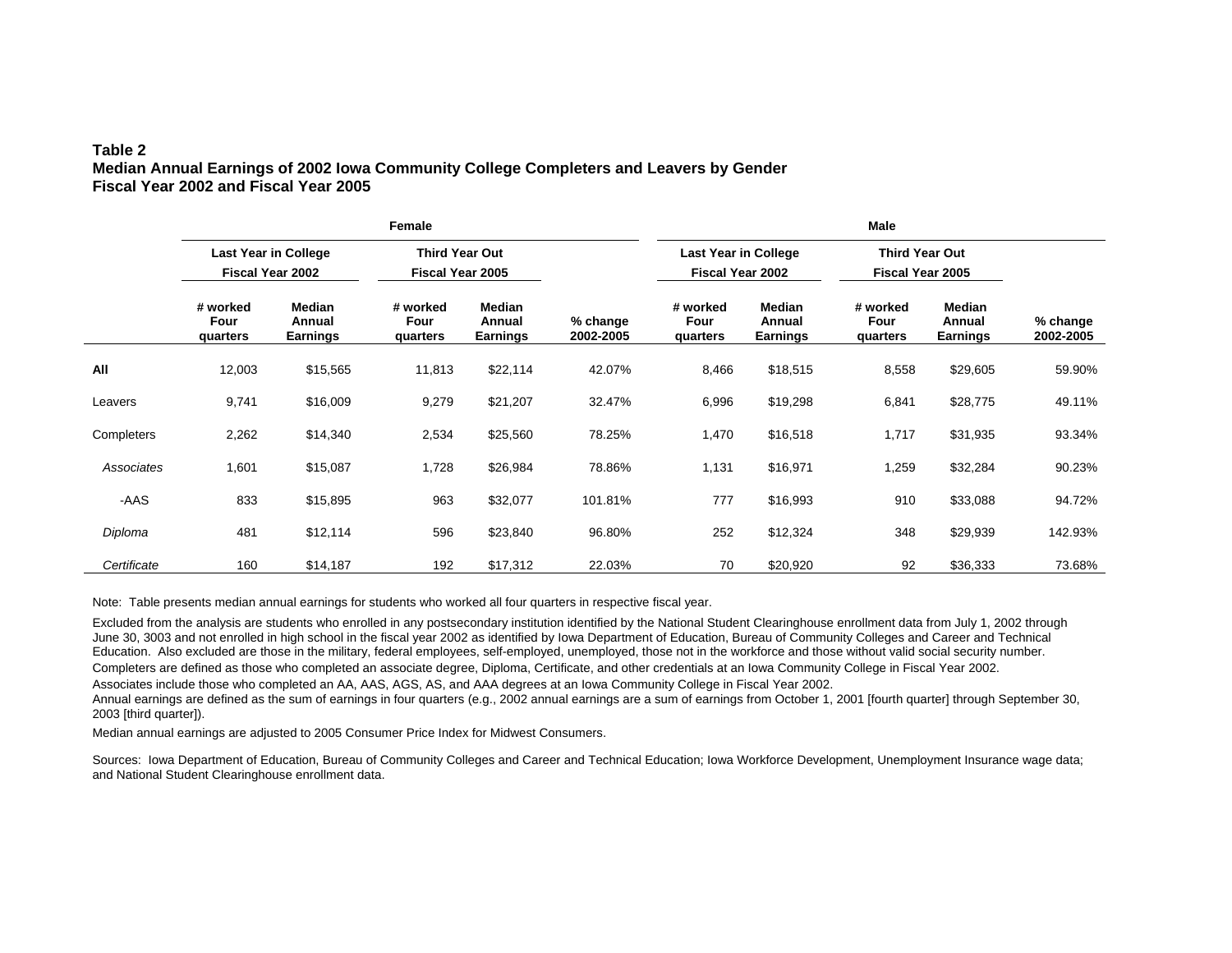# **FINDINGS BY RACE**

Results for White and Non-White leavers and completers are available in Figures 4 and 5, Table 3, and tables in the Appendix (i.e., Tables 3A and 3B).

Figures 4 and 5, Table 3, and the tables in the Appendix show the results for race:

- Overall, White students experienced a larger percentage increase (51.98%) in median annual earnings between the last year in college (FY 02) and third year out (FY 05) than Non-White students (32.69%).
- For both White and Non-White students, completers had larger percentage increases in median annual earnings than leavers between the last year in college (FY 02) and third year out (FY 05).
- White and Non-White AAS degree completers experienced the highest median annual earnings after the third year out (FY 05).
- For both White and Non-White students, degree and diploma completers had higher median annual earnings in FY 05, and experienced larger percentage increases between their last year of college (FY 02) and the third year out (FY 05), than certificate completers.
- Graduating with a diploma or degree results in greater earning capacity the first year following graduation for White students than Non-White students.
- Considering all educational levels, Whites, as a group, experienced higher median annual earnings (\$25,238) than Non-White students (\$22,447) after the third year out (FY 05).
- White students, as a group, tend to experience greater earning capacity as completers of degrees, diplomas, and certificates than Non-White students.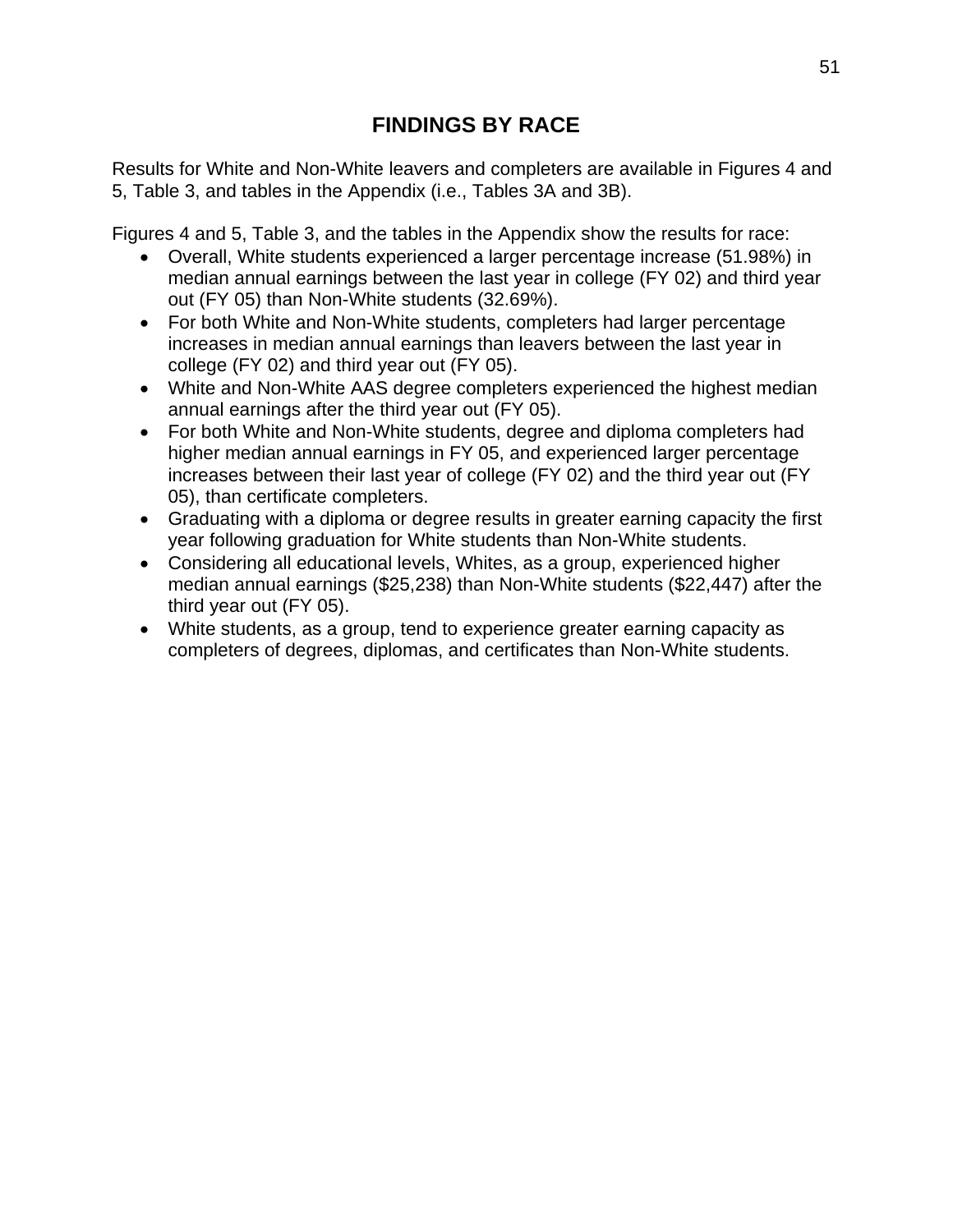

Figure 4. Median Annual Earnings of White Students for Fiscal Year 2002, Fiscal Year 2003, and Fiscal Year 2005.



Figure 5. Median Annual Earnings of Non-White Students for Fiscal Year 2002, Fiscal Year 2003, and Fiscal Year 2005.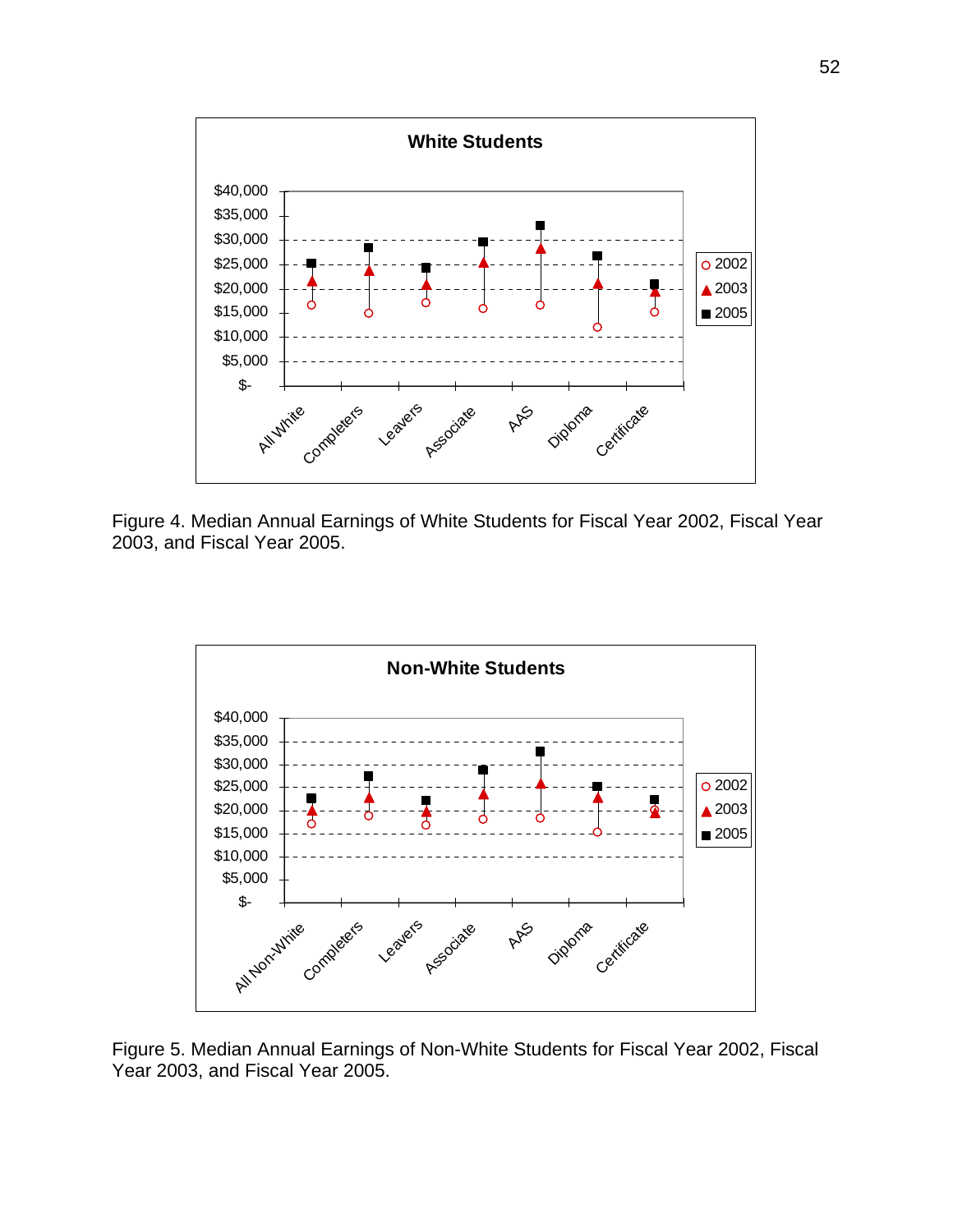## **Table 3 Median Annual Earnings of Students from Iowa Community Colleges in Fiscal Year 2002 by Race Fiscal Year 2002 and Fiscal Year 2005**

|             |                                                        |                                     | White                                            |                                     |                       | <b>Non-White</b>                                       |                                     |                                           |                                     |                       |  |  |
|-------------|--------------------------------------------------------|-------------------------------------|--------------------------------------------------|-------------------------------------|-----------------------|--------------------------------------------------------|-------------------------------------|-------------------------------------------|-------------------------------------|-----------------------|--|--|
|             | <b>Last Year in College</b><br><b>Fiscal Year 2002</b> |                                     | <b>Third Year Out</b><br><b>Fiscal Year 2005</b> |                                     |                       | <b>Last Year in College</b><br><b>Fiscal Year 2002</b> |                                     | Third Year Out<br><b>Fiscal Year 2005</b> |                                     |                       |  |  |
|             | # worked<br>Four quarters                              | <b>Median</b><br>Annual<br>Earnings | # worked<br>Four<br>quarters                     | Median<br>Annual<br><b>Earnings</b> | % change<br>2002-2005 | # worked<br>Four<br>quarters                           | Median<br>Annual<br><b>Earnings</b> | # worked<br>Four<br>quarters              | Median<br>Annual<br><b>Earnings</b> | % change<br>2002-2005 |  |  |
| All         | 18,001                                                 | \$16,606                            | 18,062                                           | \$25,238                            | 51.98%                | 1,265                                                  | \$16,917                            | 1,169                                     | \$22,447                            | 32.69%                |  |  |
| Leavers     | 14,483                                                 | \$17,066                            | 14,053                                           | \$24,270                            | 42.21%                | 1,141                                                  | \$16,690                            | 1,038                                     | \$22,036                            | 32.03%                |  |  |
| Completers  | 3,518                                                  | \$14,957                            | 4,009                                            | \$28,217                            | 88.66%                | 124                                                    | \$18,797                            | 131                                       | \$27,245                            | 44.94%                |  |  |
| Associates  | 2,595                                                  | \$15,842                            | 2,835                                            | \$29,391                            | 85.52%                | 77                                                     | \$18,067                            | 80                                        | \$28,521                            | 57.87%                |  |  |
| -AAS        | 1,528                                                  | \$16,573                            | 1,777                                            | \$32,897                            | 98.50%                | 44                                                     | \$18,327                            | 47                                        | \$32,769                            | 78.80%                |  |  |
| Diploma     | 683                                                    | \$12,036                            | 888                                              | \$26,500                            | 120.16%               | 29                                                     | \$15,233                            | 30                                        | \$25,170                            | 65.24%                |  |  |
| Certificate | 203                                                    | \$15,056                            | 250                                              | \$20,816                            | 38.26%                | 18                                                     | \$19,987                            | 21                                        | \$22,197                            | 11.06%                |  |  |

Note: Table presents median annual earnings for students who worked all four quarters in respective fiscal year.

Excluded from the analysis are students who enrolled in any postsecondary institution identified by the National Student Clearinghouse enrollment data from July 1, 2002 through June 30, 3003 and not enrolled in high school in the fiscal year 2002 as identified by Iowa Department of Education, Bureau of Community Colleges and Career and Technical Education. Also excluded are those in the military, federal employees, self-employed, unemployed, those not in the workforce and those without valid social security number.

Completers are defined as those who completed an associate degree, Diploma, Certificate, and other credentials at an Iowa Community College in Fiscal Year 2002.

Associates include those who completed an AA, AAS, AGS, AS, and AAA degrees at an Iowa Community College in Fiscal Year 2002.

Annual earnings are defined as the sum of earnings in four quarters (e.g., 2002 annual earnings are a sum of earnings from October 1, 2001 [fourth quarter] through September 30, 2003 [third quarter]).

Median annual earnings are adjusted to 2005 Consumer Price Index for Midwest Consumers.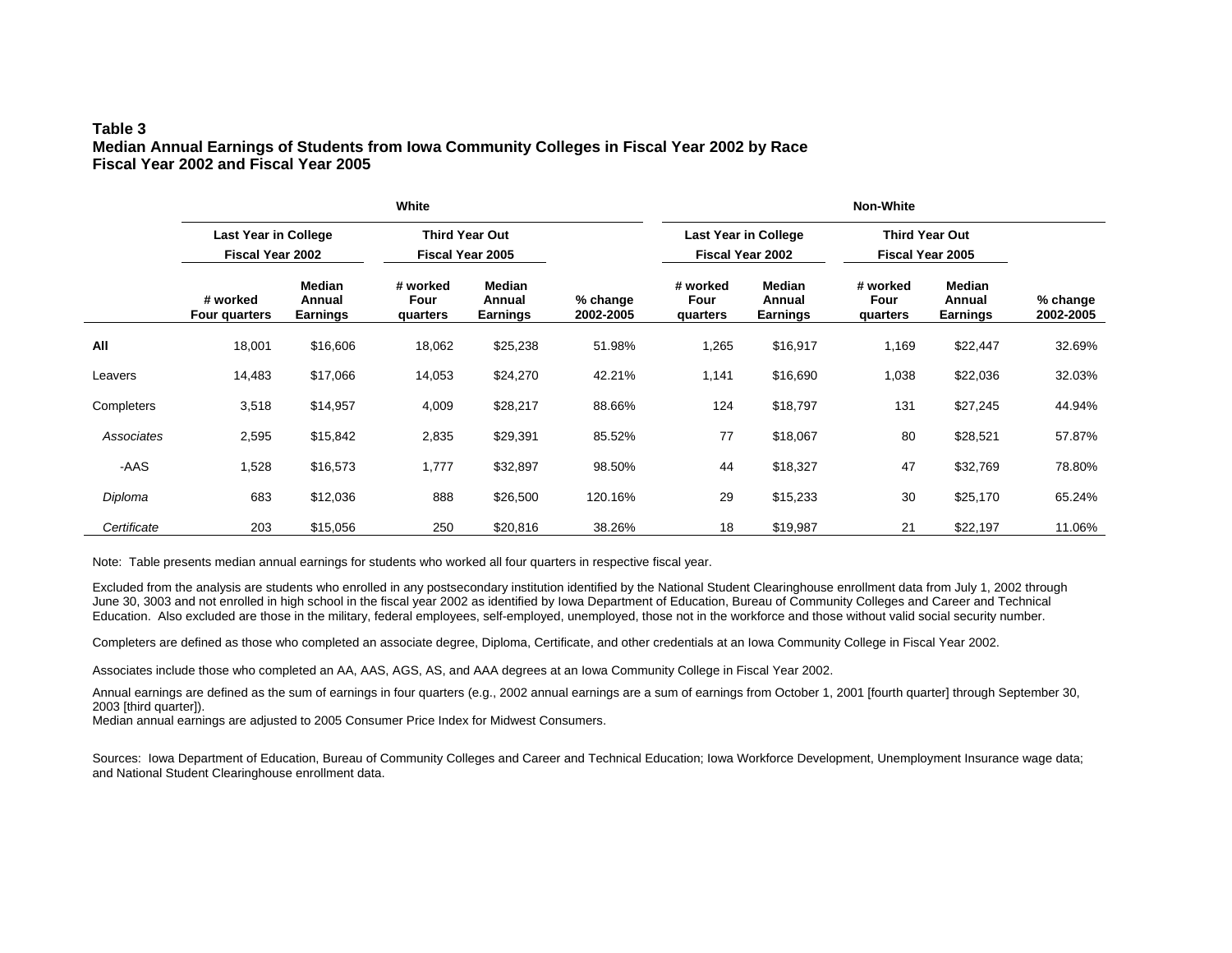# **FINDINGS BY AGE**

Results for students 25 and over and for students under 25 are available in Figures 6 and 7, Table 4, and tables in the Appendix (i.e., Tables 4A and 4B).

Figures 6 and 7, Table 4, and the tables in the Appendix show the results for age:

- Completers in both age brackets experienced a larger increase in median annual earnings between FY 02 and FY 05 than leavers.
- Diploma completers in both age brackets experienced the largest increase in median annual earnings between FY 02 and FY 05.
- Associate degree and diploma completers in both age brackets experienced a larger percentage increase in median annual earnings through FY 05 than certificate completers.
- Students 25 and under awarded an AAS degree experienced the greatest increase in wage earnings in their first year after graduation and continued to see steady gain in wage increase through 2005.
- As measured by percentage increases in median annual earnings, students under the age of 25 received more benefit from furthering their education than students 25 and over. However, it should be noted that older students, who had been in the workforce longer, already had greater median annual earnings during the last year in college (FY 02) than their younger counterparts.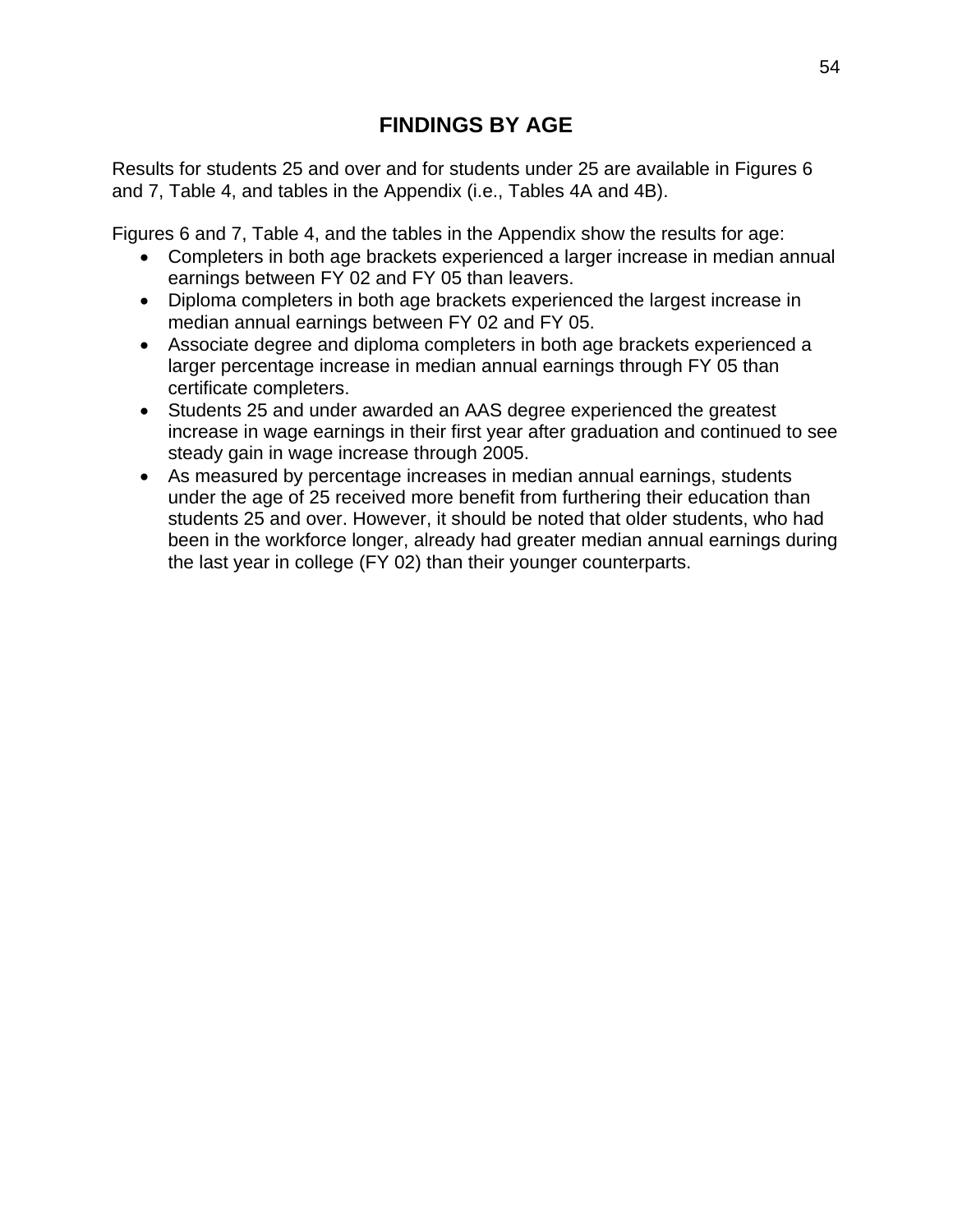

Figure 6. Median Annual Earnings of Student 25 and over for Fiscal Year 2002, Fiscal Year 2003, and Fiscal Year 2005.



Figure 7. Median Annual Earnings of Students under 25 for Fiscal Year 2002, Fiscal Year 2003, and Fiscal Year 2005.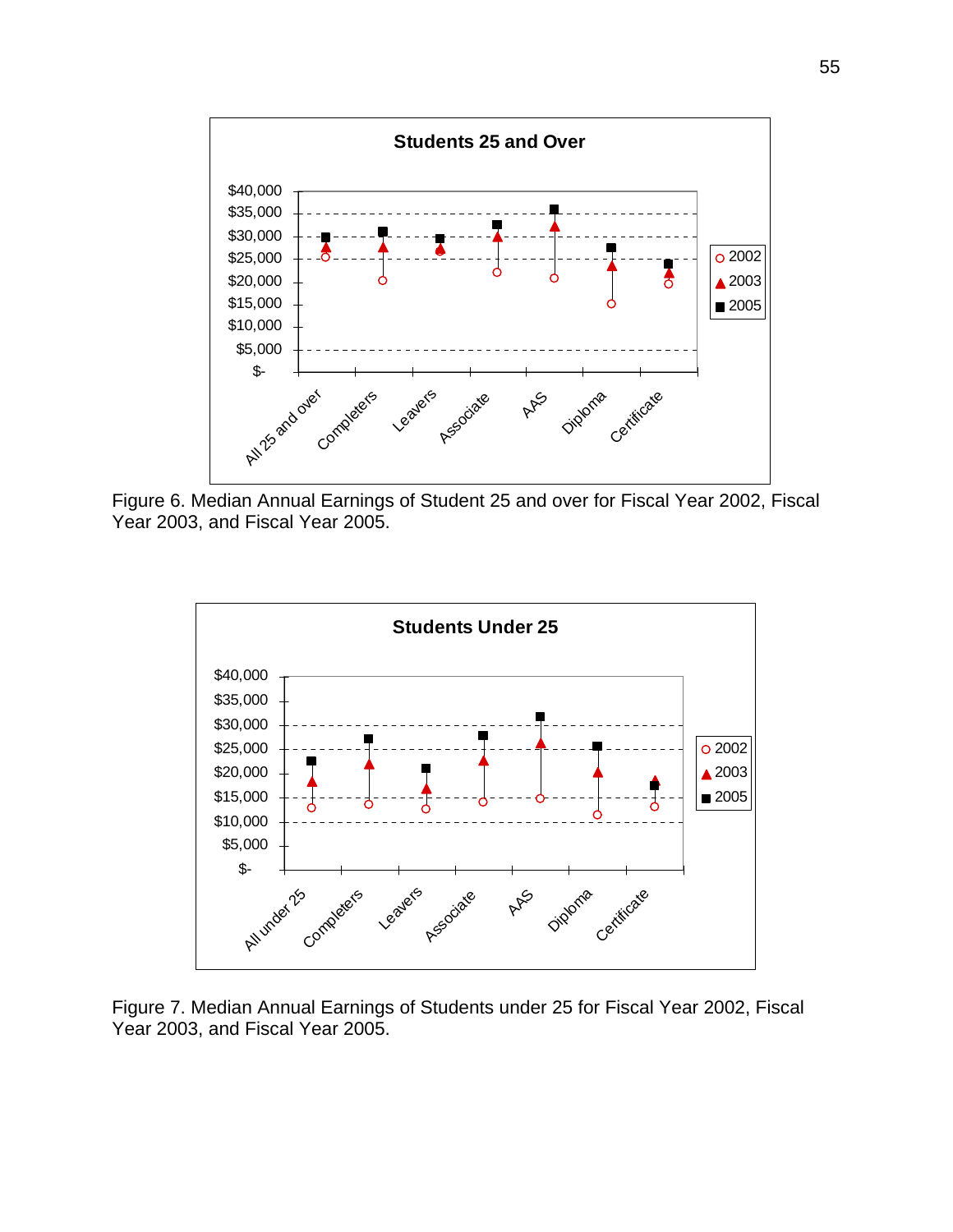## **Table 4 Median Annual Earnings of Students from Iowa Community Colleges in Fiscal Year 2002 by Age Fiscal Year 2002 and Fiscal Year 2005**

|             |                                                 |                                     | <b>Students Under 25</b>                  |                                     |                       | <b>Students 25 and Over</b>                     |                                     |                                           |                                     |                       |  |  |
|-------------|-------------------------------------------------|-------------------------------------|-------------------------------------------|-------------------------------------|-----------------------|-------------------------------------------------|-------------------------------------|-------------------------------------------|-------------------------------------|-----------------------|--|--|
|             | <b>Last Year in College</b><br>Fiscal Year 2002 |                                     | <b>Third Year Out</b><br>Fiscal Year 2005 |                                     |                       | <b>Last Year in College</b><br>Fiscal Year 2002 |                                     | <b>Third Year Out</b><br>Fiscal Year 2005 |                                     |                       |  |  |
|             | # worked<br>Four<br>quarters                    | <b>Median</b><br>Annual<br>Earnings | # worked<br>Four<br>quarters              | <b>Median</b><br>Annual<br>Earnings | % change<br>2002-2005 | # worked<br>Four<br>quarters                    | <b>Median</b><br>Annual<br>Earnings | # worked<br>Four<br>quarters              | Median<br>Annual<br><b>Earnings</b> | % change<br>2002-2005 |  |  |
| All         | 10,579                                          | \$12,777                            | 10,278                                    | \$22,452                            | 75.73%                | 9,307                                           | \$25,343                            | 9,478                                     | \$29,709                            | 17.23%                |  |  |
| Leavers     | 8,297                                           | \$12,604                            | 7,863                                     | \$20,975                            | 66.41%                | 7,883                                           | \$26,531                            | 7,686                                     | \$29,371                            | 10.70%                |  |  |
| Completers  | 2,282                                           | \$13,380                            | 2,415                                     | \$27,032                            | 102.04%               | 1,424                                           | \$20,058                            | 1,792                                     | \$30,918                            | 54.14%                |  |  |
| Associates  | 1,692                                           | \$13,964                            | 1,758                                     | \$27,755                            | 98.77%                | 1,033                                           | \$21,845                            | 1,216                                     | \$32,421                            | 48.41%                |  |  |
| -AAS        | 976                                             | \$14,715                            | 1,079                                     | \$31,517                            | 114.18%               | 631                                             | \$20,613                            | 788                                       | \$35,784                            | 73.60%                |  |  |
| Diploma     | 789                                             | \$11,406                            | 557                                       | \$25,446                            | 123.09%               | 244                                             | \$14,848                            | 382                                       | \$27,382                            | 84.42%                |  |  |
| Certificate | 92                                              | \$13,100                            | 92                                        | \$17,337                            | 32.35%                | 120                                             | \$19,233                            | 167                                       | \$23,709                            | 23.27%                |  |  |

Note: Table presents median annual earnings for students who worked all four quarters in respective fiscal year.

Excluded from the analysis are students who enrolled in any postsecondary institution identified by the National Student Clearinghouse enrollment data from July 1, 2002 through June 30, 3003 and not enrolled in high school in the fiscal year 2002 as identified by Iowa Department of Education, Bureau of Community Colleges and Career and Technical Education. Also excluded are those in the military, federal employees, self-employed, unemployed, those not in the workforce and those without valid social security number. Age is defined as the student's age as of July 1, 2002.

Completers are defined as those who completed an associate degree, Diploma, Certificate, and other credential at an Iowa Community College in Fiscal Year 2002.

Associates include those who completed an AA, AAS, AGS, AS, and AAA degrees at an Iowa Community College in Fiscal Year 2002.

Annual earnings are defined as the sum of earnings in four quarters (e.g., 2002 annual earnings are a sum of earnings from October 1, 2001 [fourth quarter] through September 30, 2003 [third quarter]).

Median annual earnings are adjusted to 2005 Consumer Price Index for Midwest Consumers.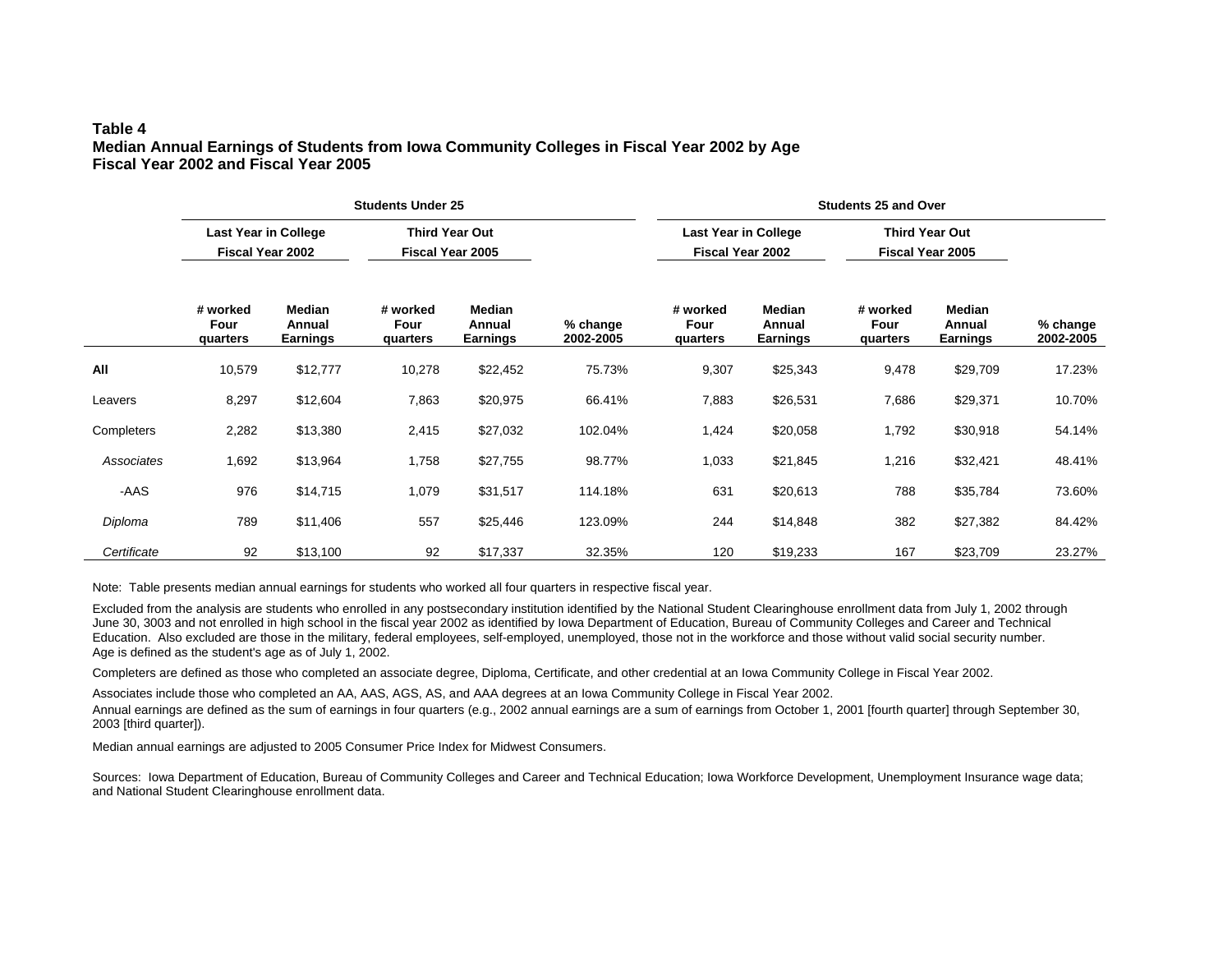# **FINDINGS FOR PELL RECIPIENTS**

Figure 8 and Table 5 show the results for Pell Recipients (identified for the purposes of this study as economically disadvantaged individuals). This category represents one of the special population categories for Perkins accountability measures. Table 5 shows the earnings of Pell recipients for fiscal year 2003, fiscal year 2004, and fiscal year 2005.

The results from the analysis include the following:

- Among Pell recipients, completers experienced a larger percentage increase (115.25%) in median annual earnings between the last year in college (FY 02) and the third year out (FY 05) than leavers (62.93%).
- Among Pell recipients who completed either a diploma or AAS degree experienced the largest percentage increases in median annual earnings between the last year in college (FY 02) and the third year out (FY 05), 136.86% and 125.58%, respectively.
- Considering all educational levels, Pell recipients who completed a certificate experienced lesser earning capacity.



Figure 8. Median Annual Earnings of Pell Recipients for Fiscal Year 2002, Fiscal Year 2003, and Fiscal Year 2005.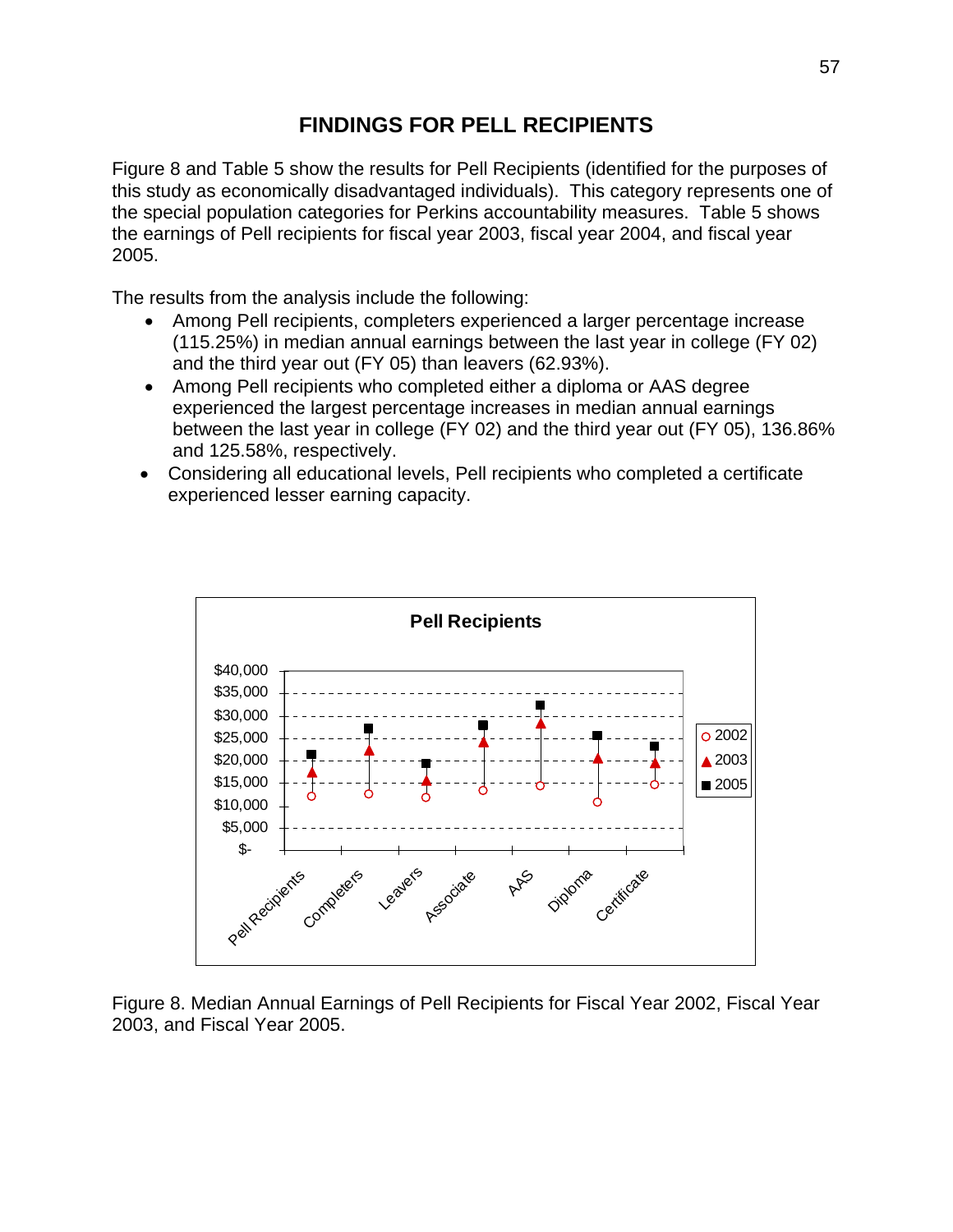#### **Table 5 Median Annual Earnings of Pell Recipients from Iowa Community Colleges in Fiscal Year 2002 Fiscal Year 2002, Fiscal Year 2003, and Fiscal Year 2005**

|                                      | <b>Last Year in College</b><br><b>Fiscal Year 2002</b> |                                            | <b>First Year Out</b><br><b>Fiscal Year 2003</b> |                                     |                              | <b>Third Year Out</b><br><b>Fiscal Year 2005</b> |                       |                         |
|--------------------------------------|--------------------------------------------------------|--------------------------------------------|--------------------------------------------------|-------------------------------------|------------------------------|--------------------------------------------------|-----------------------|-------------------------|
|                                      | # worked<br>Four<br>quarters                           | <b>Median</b><br>Annual<br><b>Earnings</b> | # worked<br>Four<br>quarters                     | <b>Median</b><br>Annual<br>Earnings | # worked<br>Four<br>quarters | <b>Median</b><br>Annual<br><b>Earnings</b>       | % change<br>2002-2005 | $%$ change<br>2003-2005 |
| <b>All Pell</b><br><b>Recipients</b> | 4,228                                                  | \$11,930                                   | 4,753                                            | \$17,497                            | 4,826                        | \$21,288                                         | 78.44%                | 21.67%                  |
| Leavers                              | 3,171                                                  | \$11,775                                   | 3,383                                            | \$15,668                            | 3,439                        | \$19,185                                         | 62.93%                | 22.45%                  |
| Completers                           | 1,057                                                  | \$12,514                                   | 1,370                                            | \$22,371                            | 1,387                        | \$26,936                                         | 115.25%               | 20.40%                  |
| Associates                           | 764                                                    | \$13,257                                   | 937                                              | \$24,059                            | 959                          | \$27,829                                         | 109.92%               | 15.67%                  |
| -AAS                                 | 463                                                    | \$14,263                                   | 620                                              | \$28,331                            | 621                          | \$32,175                                         | 125.58%               | 13.57%                  |
| Diploma                              | 267                                                    | \$10,700                                   | 397                                              | \$20,412                            | 397                          | \$25,343                                         | 136.86%               | 24.16%                  |
| Certificate                          | 26                                                     | \$14,442                                   | 35                                               | \$19,514                            | 31                           | \$23,111                                         | 60.03%                | 18.43%                  |

Note: Table presents median annual earnings for students who worked all four quarters in respective fiscal year.

Excluded from the analysis are students who enrolled in any postsecondary institution identified by the National Student Clearinghouse enrollment data from July 1, 2002 through June 30, 3003 and not enrolled in high school in the fiscal year 2002 as identified by Iowa Department of Education, Bureau of Community Colleges and Career and Technical Education. Also excluded are those in the military, federal employees, self-employed, unemployed, those not in the workforce and those without valid social security number.

Completers are defined as those who completed an associate degree, Diploma, Certificate, and other credentials at an Iowa Community College in Fiscal Year 2002.

Associates include those who completed an AA, AAS, AGS, AS, and AAA degrees at an Iowa Community College in Fiscal Year 2002.

Annual earnings are defined as the sum of earnings in four quarters (e.g., 2002 annual earnings are a sum of earnings from October 1, 2001 [fourth quarter] through September 30, 2003 [third quarter]).

Median annual earnings are adjusted to 2005 Consumer Price Index for Midwest Consumers.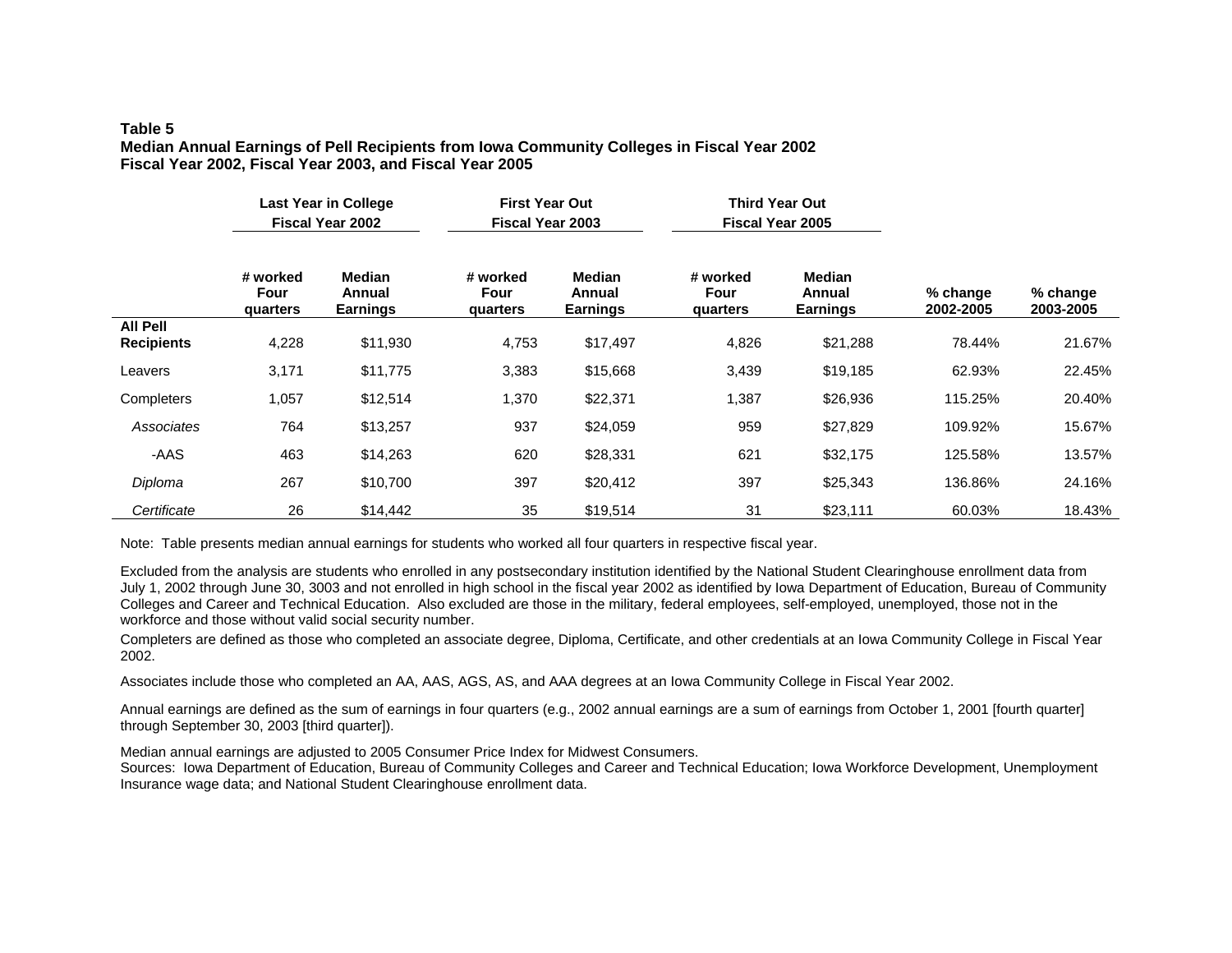# **APPENDIX**

**Additional Tables for Postcollege Earnings of Iowa Community College Students**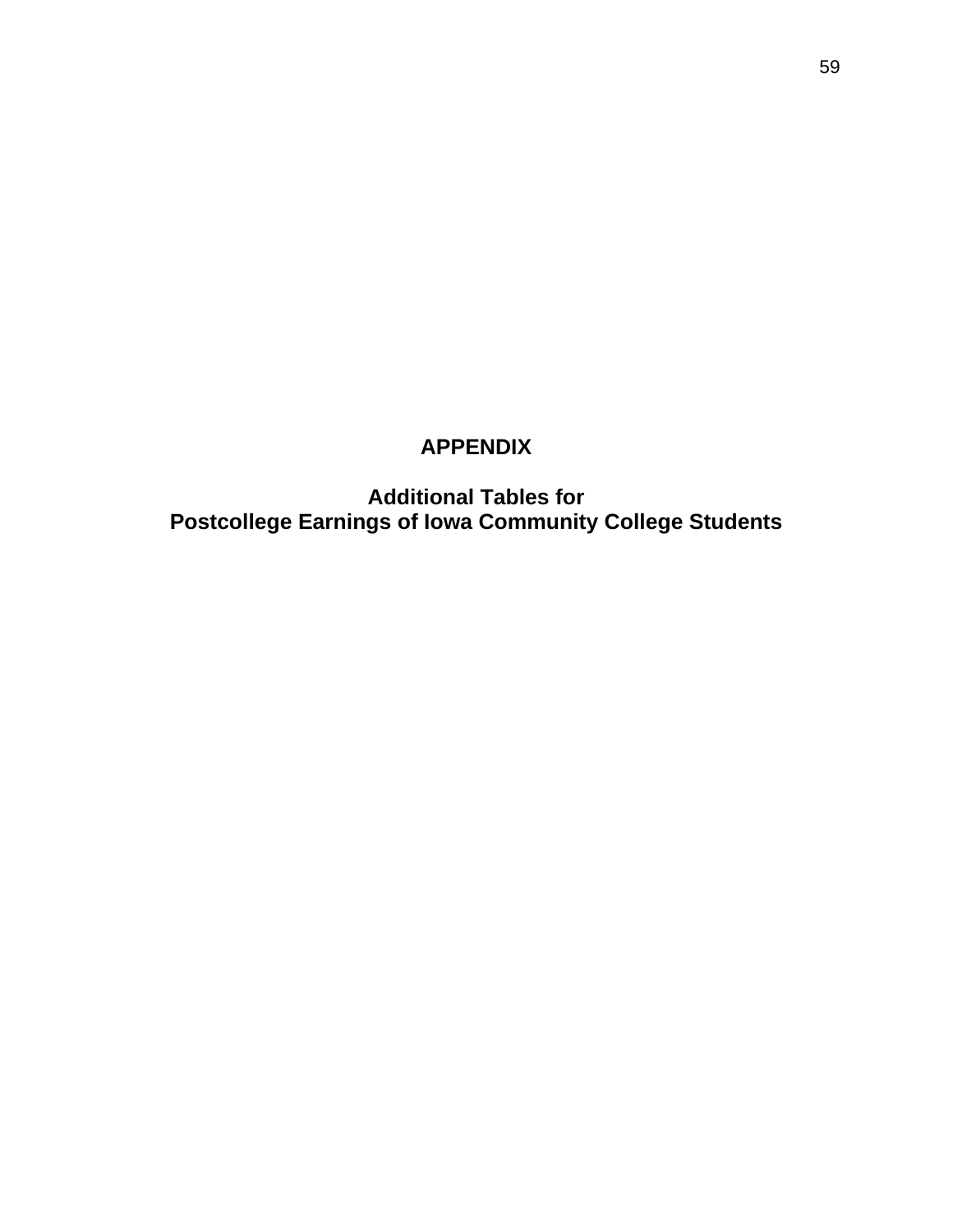### **Table 1A Median Annual Earnings of 2002 Iowa Community College Completers and Leavers Fiscal Year 2002, Fiscal Year 2003, and Fiscal Year 2005**

|                     | <b>Last Year in College</b><br><b>Fiscal Year 2002</b> |                                            | <b>First Year Out</b><br><b>Fiscal Year 2003</b> |                                     |                              | <b>Third Year Out</b><br><b>Fiscal Year 2005</b> |                              |                              |
|---------------------|--------------------------------------------------------|--------------------------------------------|--------------------------------------------------|-------------------------------------|------------------------------|--------------------------------------------------|------------------------------|------------------------------|
|                     | # worked<br>Four<br>quarters                           | <b>Median</b><br>Annual<br><b>Earnings</b> | # worked<br>Four<br>quarters                     | Median<br>Annual<br><b>Earnings</b> | # worked<br>Four<br>quarters | <b>Median</b><br>Annual<br><b>Earnings</b>       | %<br>change<br>2002-<br>2005 | %<br>change<br>2003-<br>2005 |
| <b>All students</b> | 20,512                                                 | \$16,743                                   | 20,933                                           | \$21,399                            | 20,419                       | \$25,145                                         | 50.18%                       | 17.50%                       |
| Leavers             | 16,788                                                 | \$15,959                                   | 16,688                                           | \$20,702                            | 16,167                       | \$24,184                                         | 51.54%                       | 16.82%                       |
| Completers          | 3,733                                                  | \$14,006                                   | 4,245                                            | \$23,594                            | 4,252                        | \$28,217                                         | 101.46%                      | 19.59%                       |
| Associates          | 2,732                                                  | \$15,884                                   | 2,983                                            | \$25,170                            | 2,987                        | \$29,356                                         | 84.81%                       | 16.63%                       |
| -AAS                | 1,610                                                  | \$16,573                                   | 1,886                                            | \$28,110                            | 1,873                        | \$32,873                                         | 98.36%                       | 16.94%                       |
| Diploma             | 734                                                    | \$12,158                                   | 945                                              | \$21,176                            | 945                          | \$26,792                                         | 120.36%                      | 26.52%                       |
| Certificate         | 230                                                    | \$15,507                                   | 283                                              | \$19,747                            | 284                          | \$21,172                                         | 36.53%                       | 7.22%                        |

Note: Table presents median annual earnings for students who worked all four quarters in respective fiscal year.

Excluded from the analysis are students who enrolled in any postsecondary institution identified by the National Student Clearinghouse enrollment data from July 1, 2002 through June 30, 3003 and not enrolled in high school in the fiscal year 2002 as identified by Iowa Department of Education, Bureau of Community Colleges and Career and Technical Education. Also excluded are those in the military, federal employees, self-employed, unemployed, those not in the workforce and those without valid social security number.

Completers are defined as those who completed an associate degree, Diploma, Certificate, and other credentials at an Iowa Community College in Fiscal Year 2002.

Associates include those who completed an AA, AAS, AGS, AS, and AAA degrees at an Iowa Community College in Fiscal Year 2002.

Annual earnings are defined as the sum of earnings in four quarters (e.g., 2002 annual earnings are a sum of earnings from October 1, 2001 [fourth quarter] through September 30, 2003 [third quarter]).

Median annual earnings are adjusted to 2005 Consumer Price Index for Midwest Consumers.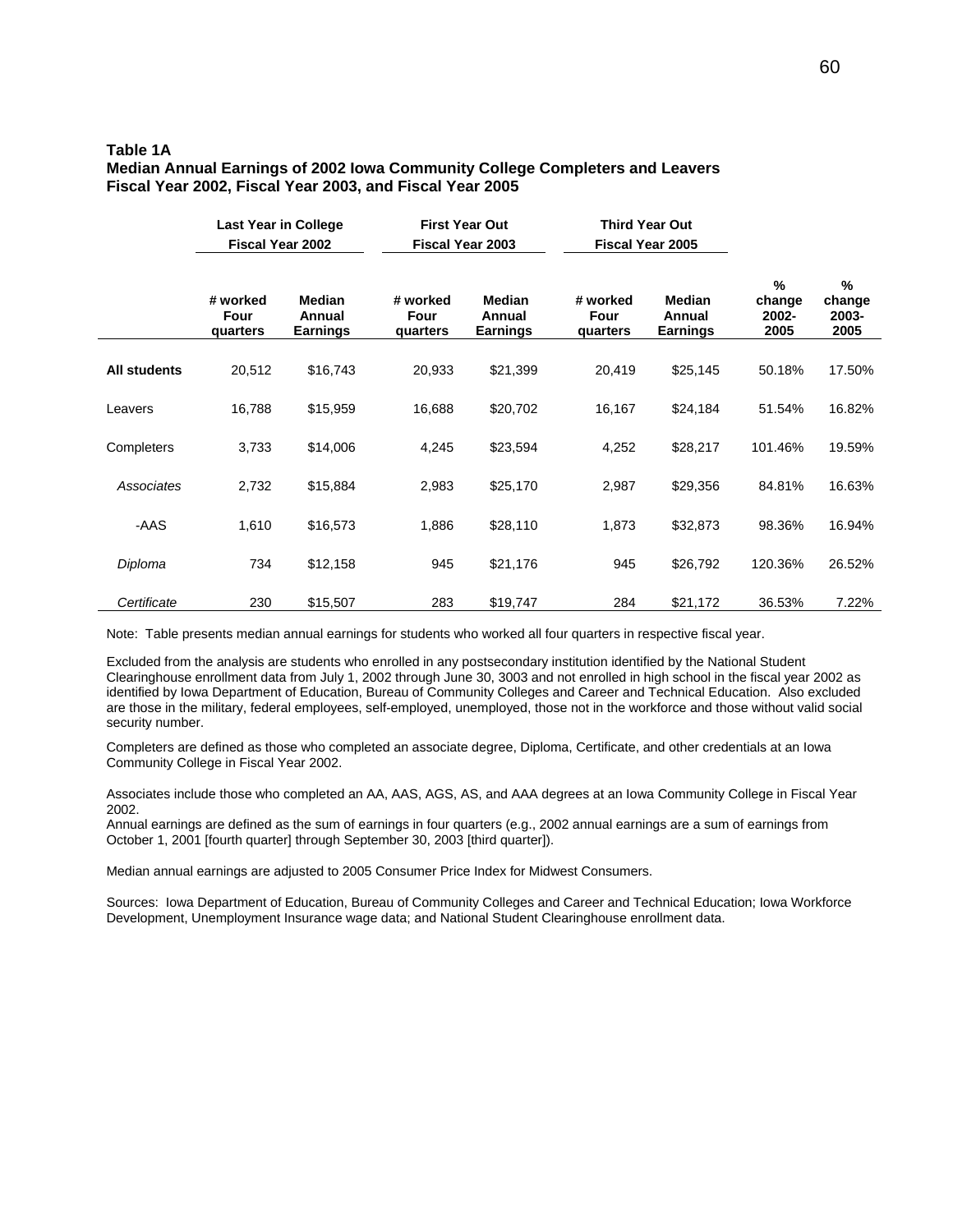## **Table 2A**

**Median Annual Earnings of Female Students from Iowa Community Colleges in Fiscal Year 2002 Fiscal Year 2002, Fiscal 2003, and Fiscal Year 2005** 

|                   | <b>Last Year in College</b><br><b>Fiscal Year 2002</b> |                                            | <b>First Year Out</b><br><b>Fiscal Year 2003</b> |                                            | <b>Third Year Out</b><br><b>Fiscal Year 2005</b> |                                     |                              |                              |
|-------------------|--------------------------------------------------------|--------------------------------------------|--------------------------------------------------|--------------------------------------------|--------------------------------------------------|-------------------------------------|------------------------------|------------------------------|
|                   | # worked<br>Four<br>quarters                           | <b>Median</b><br>Annual<br><b>Earnings</b> | # worked<br>Four<br>quarters                     | <b>Median</b><br>Annual<br><b>Earnings</b> | # worked<br>Four<br>quarters                     | <b>Median</b><br>Annual<br>Earnings | %<br>change<br>2002-<br>2005 | %<br>change<br>2003-<br>2005 |
| <b>All Female</b> | 12,003                                                 | \$15,565                                   | 12,225                                           | \$19,496                                   | 11,813                                           | \$22,114                            | 42.07%                       | 13.43%                       |
| Leavers           | 9,741                                                  | \$16,009                                   | 9,664                                            | \$18,618                                   | 9,279                                            | \$21,207                            | 32.47%                       | 13.91%                       |
| Completers        | 2,262                                                  | \$14,340                                   | 2,561                                            | \$22,175                                   | 2,534                                            | \$25,560                            | 78.25%                       | 15.27%                       |
| Associates        | 1,601                                                  | \$15,087                                   | 1,735                                            | \$23,743                                   | 1,728                                            | \$26,984                            | 78.86%                       | 13.65%                       |
| -AAS              | 833                                                    | \$15,895                                   | 984                                              | \$29,106                                   | 963                                              | \$32,077                            | 101.81%                      | 10.21%                       |
| Diploma           | 481                                                    | \$12,114                                   | 614                                              | \$20,535                                   | 596                                              | \$23,840                            | 96.80%                       | 16.10%                       |
| Certificate       | 160                                                    | \$14,187                                   | 194                                              | \$17,445                                   | 192                                              | \$17,312                            | 22.03%                       | $-0.76%$                     |

Note: Table presents median annual earnings for students who worked all four quarters in respective fiscal year.

Excluded from the analysis are students who enrolled in any postsecondary institution identified by the National Student Clearinghouse enrollment data from July 1, 2002 through June 30, 3003 and not enrolled in high school in the fiscal year 2002 as identified by Iowa Department of Education, Bureau of Community Colleges and Career and Technical Education. Also excluded are those in the military, federal employees, self-employed, unemployed, those not in the workforce and those without valid social security number.

Completers are defined as those who completed an associate degree, Diploma, Certificate, and other credentials at an Iowa Community College in Fiscal Year 2002.

Associates include those who completed an AA, AAS, AGS, AS, and AAA degrees at an Iowa Community College in Fiscal Year 2002.

Annual earnings are defined as the sum of earnings in four quarters (e.g., 2002 annual earnings are a sum of earnings from October 1, 2001 [fourth quarter] through September 30, 2003 [third quarter]).

Median annual earnings are adjusted to 2005 Consumer Price Index for Midwest Consumers.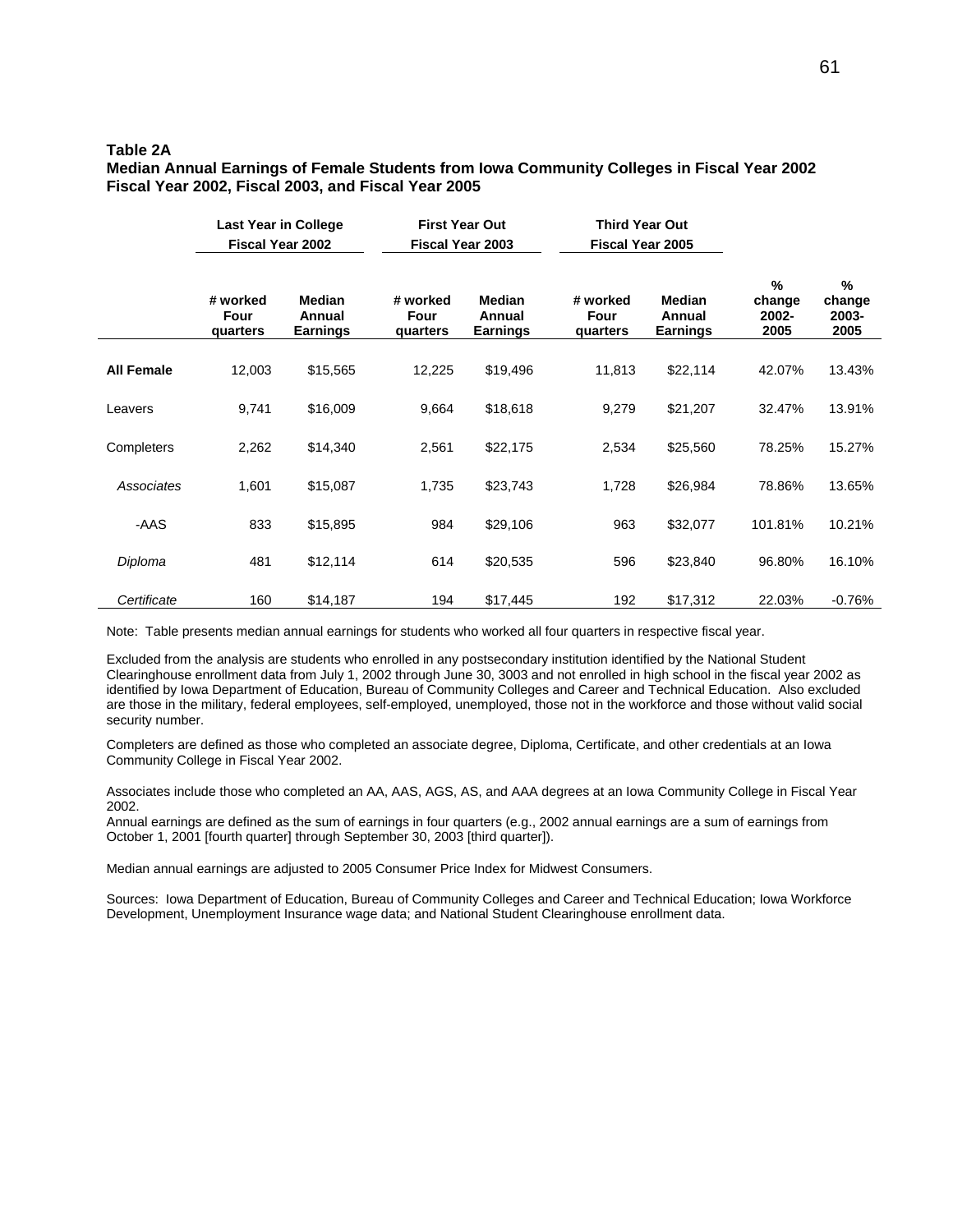### **Table 2B**

#### **Median Annual Earnings of Male Students from Iowa Community Colleges in Fiscal Year 2002 Fiscal Year 2002, Fiscal Year 2003, and Fiscal Year 2005**

|                 | <b>Last Year in College</b><br><b>Fiscal Year 2002</b> |                                            | <b>First Year Out</b><br><b>Fiscal Year 2003</b> |                                            | <b>Third Year Out</b><br>Fiscal Year 2005 |                                            |                              |                                 |
|-----------------|--------------------------------------------------------|--------------------------------------------|--------------------------------------------------|--------------------------------------------|-------------------------------------------|--------------------------------------------|------------------------------|---------------------------------|
|                 | # worked<br>Four<br>quarters                           | <b>Median</b><br>Annual<br><b>Earnings</b> | # worked<br>Four<br>quarters                     | <b>Median</b><br>Annual<br><b>Earnings</b> | # worked<br>Four<br>quarters              | <b>Median</b><br>Annual<br><b>Earnings</b> | %<br>change<br>2002-<br>2005 | $\%$<br>change<br>2003-<br>2005 |
| <b>All Male</b> | 8,466                                                  | \$18,515                                   | 8,655                                            | \$24,469                                   | 8,558                                     | \$29,605                                   | 59.90%                       | 20.99%                          |
| Leavers         | 6,996                                                  | \$19,298                                   | 6,972                                            | \$24,017                                   | 6,841                                     | \$28,775                                   | 49.11%                       | 19.81%                          |
| Completers      | 1,470                                                  | \$16,518                                   | 1,683                                            | \$25,861                                   | 1,717                                     | \$31,935                                   | 93.34%                       | 23.49%                          |
| Associates      | 1,131                                                  | \$16,971                                   | 1,248                                            | \$26,816                                   | 1,259                                     | \$32,284                                   | 90.23%                       | 20.39%                          |
| -AAS            | 777                                                    | \$16,993                                   | 902                                              | \$27,667                                   | 910                                       | \$33,088                                   | 94.72%                       | 19.59%                          |
| Diploma         | 252                                                    | \$12,324                                   | 330                                              | \$22,454                                   | 348                                       | \$29,939                                   | 142.93%                      | 33.34%                          |
| Certificate     | 70                                                     | \$20,920                                   | 89                                               | \$29,454                                   | 92                                        | \$36,333                                   | 73.68%                       | 23.36%                          |

Note: Table presents median annual earnings for students who worked all four quarters in respective fiscal year.

Excluded from the analysis are students who enrolled in any postsecondary institution identified by the National Student Clearinghouse enrollment data from July 1, 2002 through June 30, 3003 and not enrolled in high school in the fiscal year 2002 as identified by Iowa Department of Education, Bureau of Community Colleges and Career and Technical Education. Also excluded are those in the military, federal employees, self-employed, unemployed, those not in the workforce and those without valid social security number.

Completers are defined as those who completed an associate degree, Diploma, Certificate, and other credentials at an Iowa Community College in Fiscal Year 2002.

Associates include those who completed an AA, AAS, AGS, AS, and AAA degrees at an Iowa Community College in Fiscal Year 2002.

Annual earnings are defined as the sum of earnings in four quarters (e.g., 2002 annual earnings are a sum of earnings from October 1, 2001 [fourth quarter] through September 30, 2003 [third quarter]).

Median annual earnings are adjusted to 2005 Consumer Price Index for Midwest Consumers.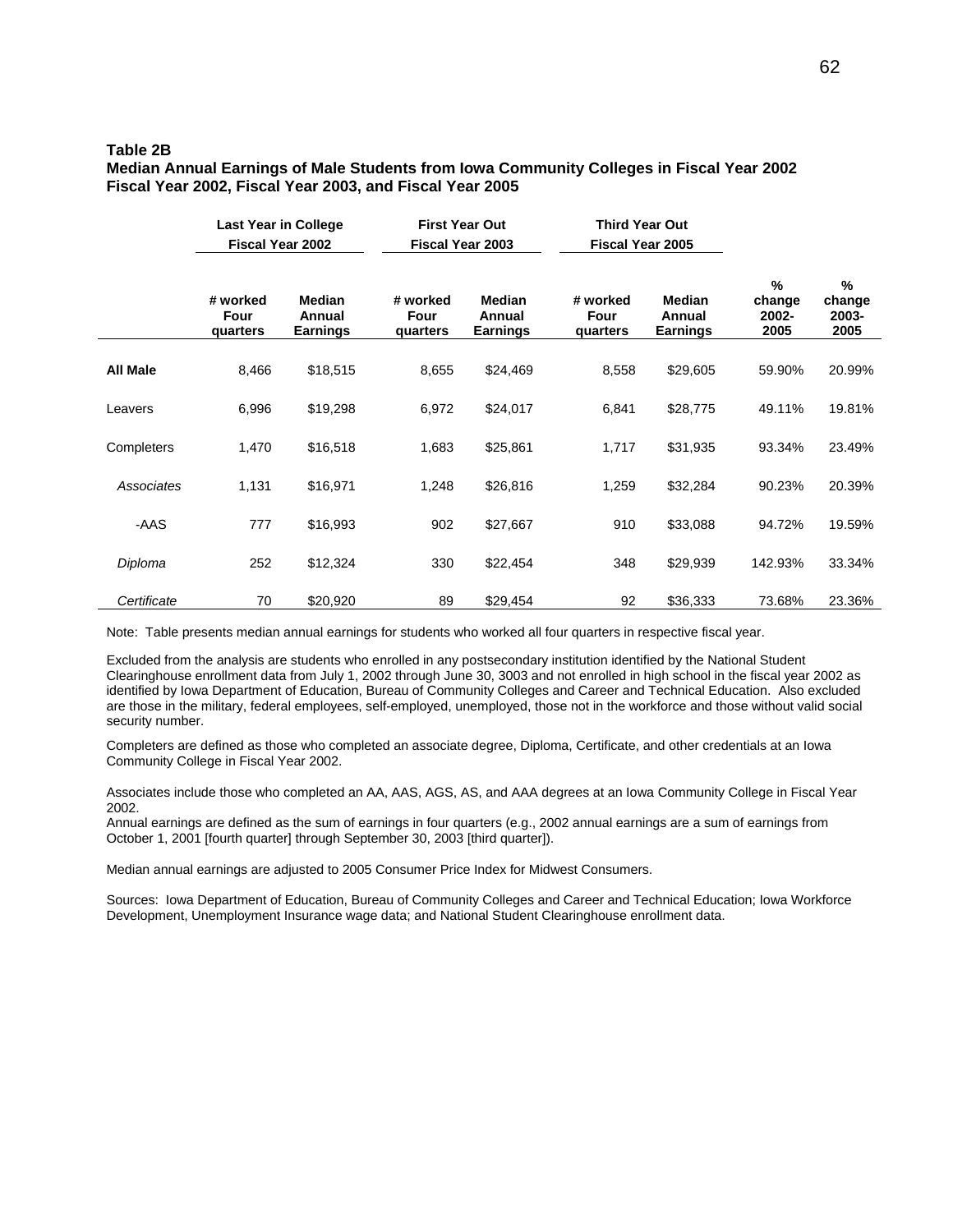#### **Table 3A**

#### **Median Annual Earnings of White Students from Iowa Community Colleges in Fiscal Year 2002 Fiscal Year 2002, Fiscal Year 2003, and Fiscal Year 2005**

|                  | Last Year in College<br><b>Fiscal Year 2002</b> |                                            |                              | <b>First Year Out</b><br><b>Third Year Out</b><br><b>Fiscal Year 2003</b><br><b>Fiscal Year 2005</b> |                              |                                            |                              |                                 |
|------------------|-------------------------------------------------|--------------------------------------------|------------------------------|------------------------------------------------------------------------------------------------------|------------------------------|--------------------------------------------|------------------------------|---------------------------------|
|                  | # worked<br>Four<br>quarters                    | <b>Median</b><br>Annual<br><b>Earnings</b> | # worked<br>Four<br>quarters | <b>Median</b><br>Annual<br><b>Earnings</b>                                                           | # worked<br>Four<br>quarters | <b>Median</b><br>Annual<br><b>Earnings</b> | %<br>change<br>2002-<br>2005 | $\%$<br>change<br>2003-<br>2005 |
| <b>All White</b> | 18,001                                          | \$16,606                                   | 18,422                       | \$21,483                                                                                             | 18,062                       | \$25,238                                   | 51.98%                       | 17.48%                          |
| Leavers          | 14,483                                          | \$17,066                                   | 14,417                       | \$20,727                                                                                             | 14,053                       | \$24,270                                   | 42.21%                       | 17.09%                          |
| Completers       | 3,518                                           | \$14,957                                   | 4,005                        | \$23,675                                                                                             | 4,009                        | \$28,217                                   | 88.66%                       | 19.18%                          |
| Associates       | 2,595                                           | \$15,842                                   | 2,836                        | \$25,282                                                                                             | 2,835                        | \$29,391                                   | 85.52%                       | 16.25%                          |
| -AAS             | 1,528                                           | \$16,573                                   | 1,788                        | \$28,343                                                                                             | 1,777                        | \$32,897                                   | 98.50%                       | 16.07%                          |
| Diploma          | 683                                             | \$12,036                                   | 886                          | \$21,187                                                                                             | 888                          | \$26,500                                   | 120.16%                      | 25.08%                          |
| Certificate      | 203                                             | \$15,056                                   | 249                          | \$19,514                                                                                             | 250                          | \$20,816                                   | 38.26%                       | 6.67%                           |

Note: Table presents median annual earnings for students who worked all four quarters in respective fiscal year.

Excluded from the analysis are students who enrolled in any postsecondary institution identified by the National Student Clearinghouse enrollment data from July 1, 2002 through June 30, 3003 and not enrolled in high school in the fiscal year 2002 as identified by Iowa Department of Education, Bureau of Community Colleges and Career and Technical Education. Also excluded are those in the military, federal employees, self-employed, unemployed, those not in the workforce and those without valid social security number.

Completers are defined as those who completed an associate degree, Diploma, Certificate, and other credentials at an Iowa Community College in Fiscal Year 2002.

Associates include those who completed an AA, AAS, AGS, AS, and AAA degrees at an Iowa Community College in Fiscal Year 2002.

Annual earnings are defined as the sum of earnings in four quarters (e.g., 2002 annual earnings are a sum of earnings from October 1, 2001 [fourth quarter] through September 30, 2003 [third quarter]).

Median annual earnings are adjusted to 2005 Consumer Price Index for Midwest Consumers.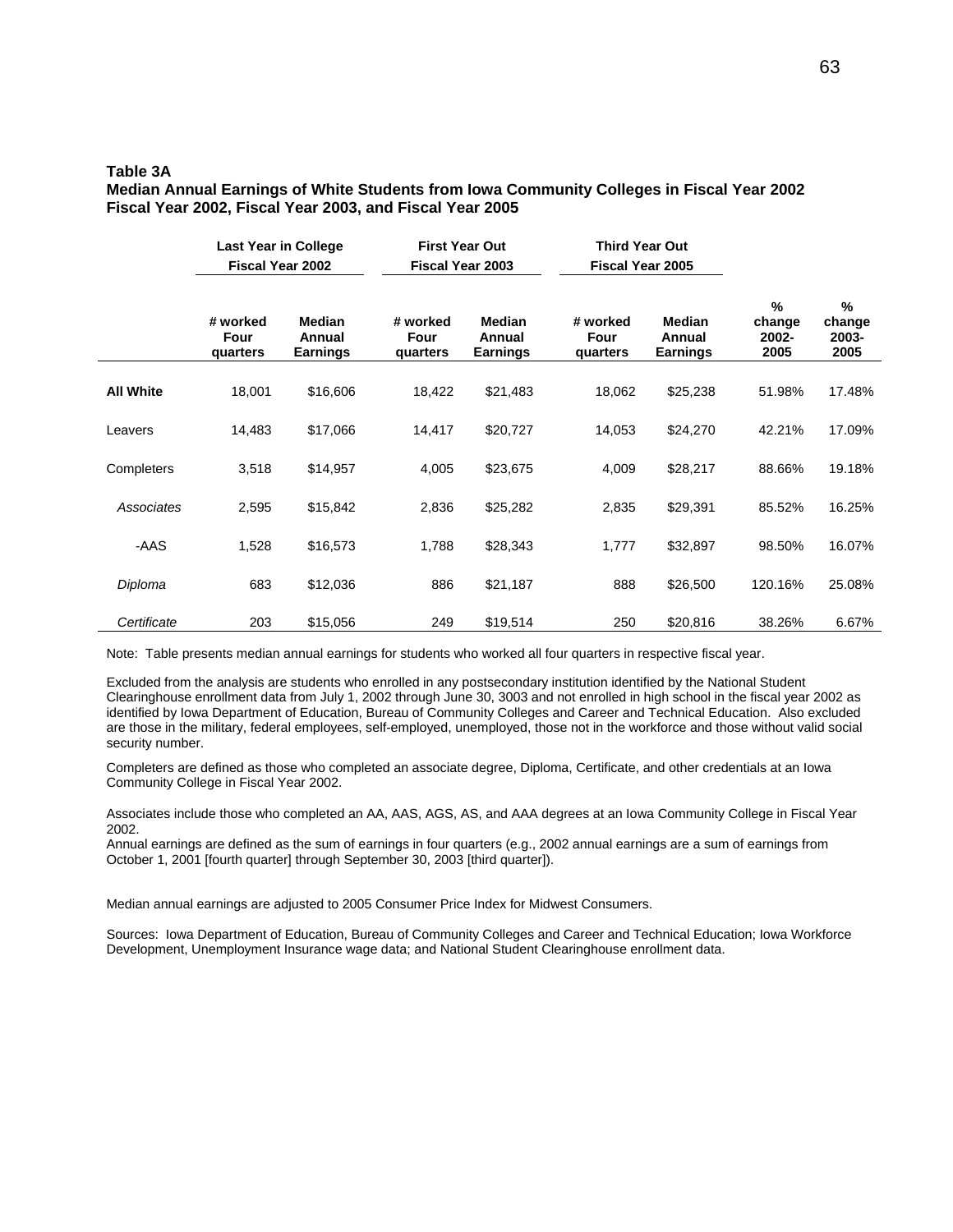### **Table 3B**

**Median Annual Earnings of Non-White Students from Iowa Community Colleges in Fiscal Year 2002 Fiscal Year 2002, Fiscal Year 2003, and Fiscal Year 2005** 

|                          | <b>Last Year in College</b><br><b>Fiscal Year 2002</b> |                                            |                              | <b>First Year Out</b><br><b>Third Year Out</b><br><b>Fiscal Year 2003</b><br>Fiscal Year 2005 |                              |                                     |                                 |                                 |
|--------------------------|--------------------------------------------------------|--------------------------------------------|------------------------------|-----------------------------------------------------------------------------------------------|------------------------------|-------------------------------------|---------------------------------|---------------------------------|
|                          | # worked<br>Four<br>quarters                           | <b>Median</b><br>Annual<br><b>Earnings</b> | # worked<br>Four<br>quarters | <b>Median</b><br>Annual<br><b>Earnings</b>                                                    | # worked<br>Four<br>quarters | Median<br>Annual<br><b>Earnings</b> | $\%$<br>change<br>2002-<br>2005 | $\%$<br>change<br>2003-<br>2005 |
| <b>All Non-</b><br>White | 1,265                                                  | \$16,917                                   | 1,251                        | \$20,037                                                                                      | 1,169                        | \$22,447                            | 32.69%                          | 12.03%                          |
| Leavers                  | 1,141                                                  | \$16,690                                   | 1,115                        | \$19,807                                                                                      | 1,038                        | \$22,036                            | 32.03%                          | 11.25%                          |
| Completers               | 124                                                    | \$18,797                                   | 136                          | \$22,818                                                                                      | 131                          | \$27,245                            | 44.94%                          | 19.40%                          |
| Associates               | 77                                                     | \$18,067                                   | 82                           | \$23,596                                                                                      | 80                           | \$28,521                            | 57.87%                          | 20.87%                          |
| -AAS                     | 44                                                     | \$18,327                                   | 54                           | \$25,750                                                                                      | 47                           | \$32,769                            | 78.80%                          | 27.26%                          |
| Diploma                  | 29                                                     | \$15,233                                   | 33                           | \$22,877                                                                                      | 30                           | \$25,170                            | 65.24%                          | 10.02%                          |
| Certificate              | 18                                                     | \$19,987                                   | 21                           | \$19,538                                                                                      | 21                           | \$22,197                            | 11.06%                          | 13.61%                          |

Note: Table presents median annual earnings for students who worked all four quarters in respective fiscal year.

Excluded from the analysis are students who enrolled in any postsecondary institution identified by the National Student Clearinghouse enrollment data from July 1, 2002 through June 30, 3003 and not enrolled in high school in the fiscal year 2002 as identified by Iowa Department of Education, Bureau of Community Colleges and Career and Technical Education. Also excluded are those in the military, federal employees, self-employed, unemployed, those not in the workforce and those without valid social security number.

Completers are defined as those who completed an associate degree, Diploma, Certificate, and other credentials at an Iowa Community College in Fiscal Year 2002.

Associates include those who completed an AA, AAS, AGS, AS, and AAA degrees at an Iowa Community College in Fiscal Year 2002.

Annual earnings are defined as the sum of earnings in four quarters (e.g., 2002 annual earnings are a sum of earnings from October 1, 2001 [fourth quarter] through September 30, 2003 [third quarter]).

Median annual earnings are adjusted to 2005 Consumer Price Index for Midwest Consumers.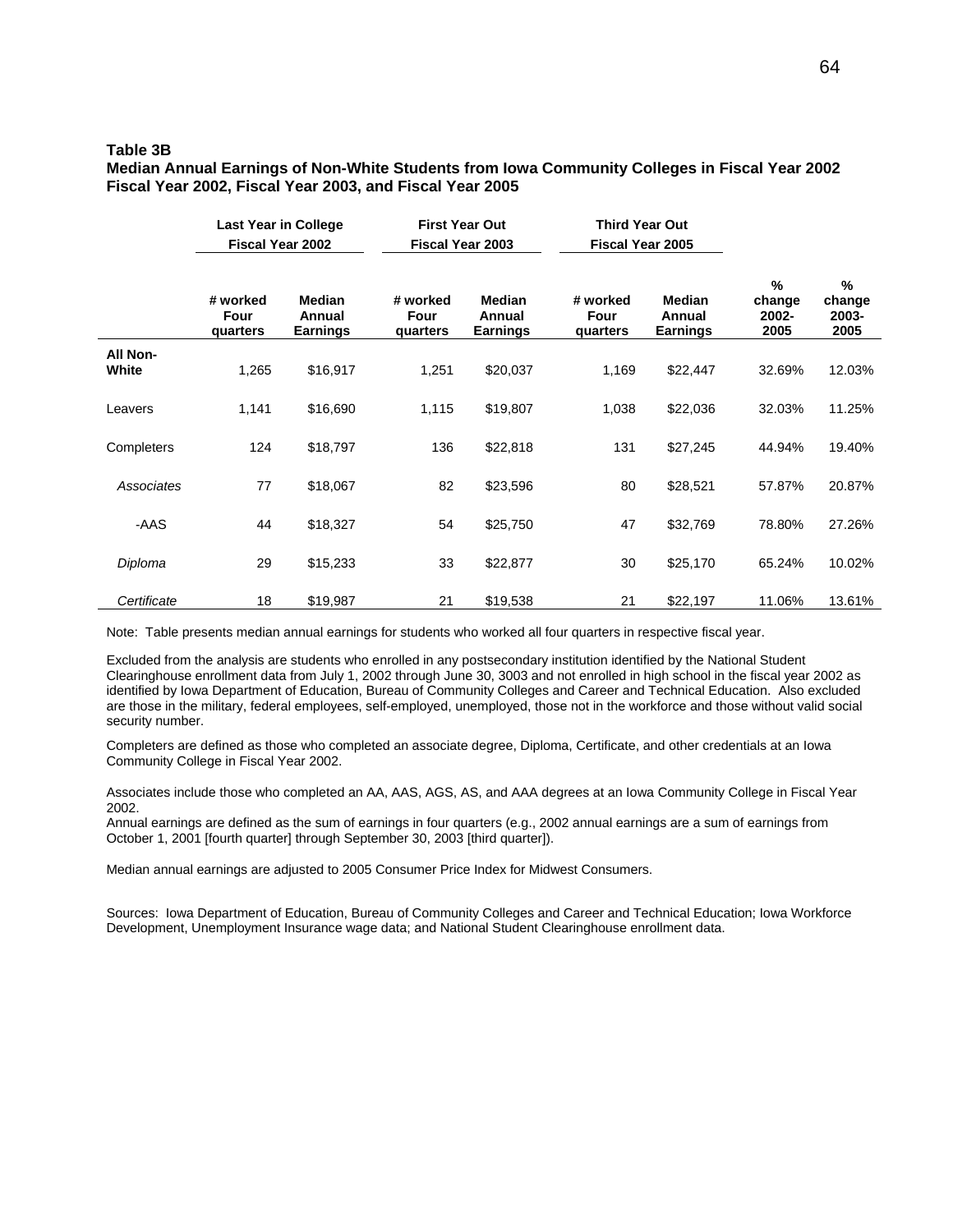### **Table 4A**

**Median Annual Earnings of Students 25 and Over from Iowa Community Colleges in Fiscal Year 2002 Fiscal Year 2002, Fiscal Year 2003, and Fiscal 2005** 

|                    | <b>Last Year in College</b><br><b>Fiscal Year 2002</b> |                                            | <b>First Year Out</b><br><b>Fiscal Year 2003</b> | <b>Third Year Out</b><br>Fiscal Year 2005  |                              |                                            |                                 |                              |
|--------------------|--------------------------------------------------------|--------------------------------------------|--------------------------------------------------|--------------------------------------------|------------------------------|--------------------------------------------|---------------------------------|------------------------------|
|                    | # worked<br>Four<br>quarters                           | <b>Median</b><br>Annual<br><b>Earnings</b> | # worked<br>Four<br><b>quarters</b>              | <b>Median</b><br>Annual<br><b>Earnings</b> | # worked<br>Four<br>quarters | <b>Median</b><br>Annual<br><b>Earnings</b> | $\%$<br>change<br>2002-<br>2005 | %<br>change<br>2003-<br>2005 |
|                    |                                                        |                                            |                                                  |                                            |                              |                                            |                                 |                              |
| All 25 and<br>over | 9,307                                                  | \$25,343                                   | 9,689                                            | \$27,498                                   | 9,478                        | \$29,709                                   | 17.23%                          | 8.04%                        |
| Leavers            | 7,883                                                  | \$26,531                                   | 7,910                                            | \$27,459                                   | 7,686                        | \$29,371                                   | 10.70%                          | 6.96%                        |
| Completers         | 1,424                                                  | \$20,058                                   | 1,779                                            | \$27,643                                   | 1,792                        | \$30,918                                   | 54.14%                          | 11.85%                       |
| Associates         | 1,033                                                  | \$21,845                                   | 1,216                                            | \$30,052                                   | 1,216                        | \$32,421                                   | 48.41%                          | 7.88%                        |
| -AAS               | 631                                                    | \$20,613                                   | 806                                              | \$32,164                                   | 788                          | \$35,784                                   | 73.60%                          | 11.25%                       |
| Diploma            | 244                                                    | \$14,848                                   | 363                                              | \$23,554                                   | 382                          | \$27,382                                   | 84.42%                          | 16.25%                       |
| Certificate        | 120                                                    | \$19,233                                   | 173                                              | \$21,874                                   | 167                          | \$23,709                                   | 23.27%                          | 8.39%                        |

Note: Table presents median annual earnings for students who worked all four quarters in respective fiscal year.

Excluded from the analysis are students who enrolled in any postsecondary institution identified by the National Student Clearinghouse enrollment data from July 1, 2002 through June 30, 3003 and not enrolled in high school in the fiscal year 2002 as identified by Iowa Department of Education, Bureau of Community Colleges and Career and Technical Education. Also excluded are those in the military, federal employees, self-employed, unemployed, those not in the workforce and those without valid social security number.

Age is defined as the student's age as of July 1, 2002.

Completers are defined as those who completed an associate degree, Diploma, Certificate, and other credentials at an Iowa Community College in Fiscal Year 2002.

Associates include those who completed an AA, AAS, AGS, AS, and AAA degrees at an Iowa Community College in Fiscal Year 2002.

Annual earnings are defined as the sum of earnings in four quarters (e.g., 2002 annual earnings are a sum of earnings from October 1, 2001 [fourth quarter] through September 30, 2003 [third quarter]).

Median annual earnings are adjusted to 2005 Consumer Price Index for Midwest Consumers.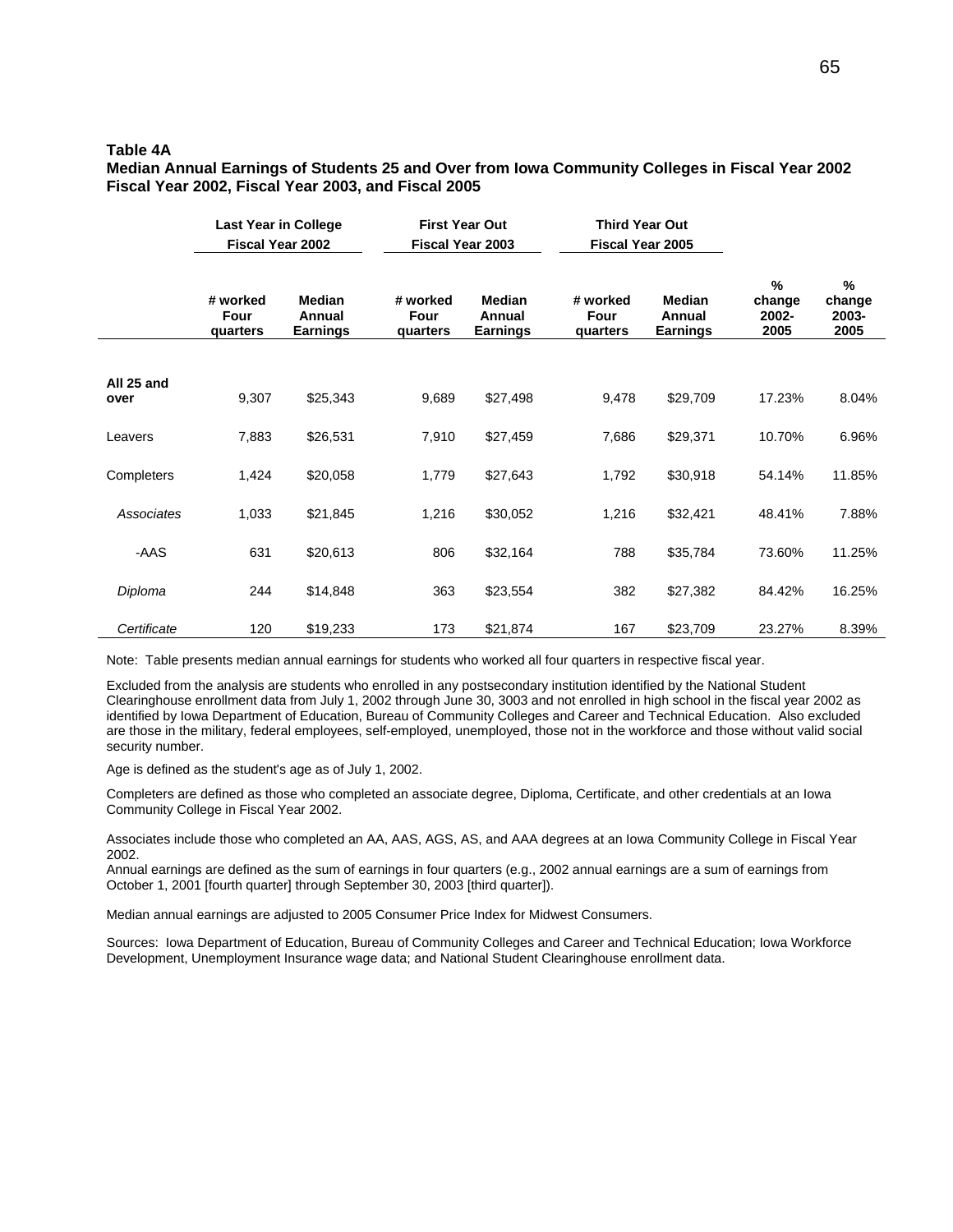### **Table 4B**

**Median Annual Earnings of Students Under 25 from Iowa Community Colleges in Fiscal Year 2002 Fiscal Year 2002, Fiscal Year 2003, and Fiscal Year 2005** 

|              | <b>Last Year in College</b><br><b>Fiscal Year 2002</b> |                                            | <b>First Year Out</b><br><b>Fiscal Year 2003</b> | <b>Third Year Out</b><br>Fiscal Year 2005  |                              |                                            |                                 |                              |
|--------------|--------------------------------------------------------|--------------------------------------------|--------------------------------------------------|--------------------------------------------|------------------------------|--------------------------------------------|---------------------------------|------------------------------|
|              | # worked<br>Four<br>quarters                           | <b>Median</b><br>Annual<br><b>Earnings</b> | # worked<br>Four<br><b>quarters</b>              | <b>Median</b><br>Annual<br><b>Earnings</b> | # worked<br>Four<br>quarters | <b>Median</b><br>Annual<br><b>Earnings</b> | $\%$<br>change<br>2002-<br>2005 | %<br>change<br>2003-<br>2005 |
|              |                                                        |                                            |                                                  |                                            |                              |                                            |                                 |                              |
| All under 25 | 10,579                                                 | \$12,777                                   | 10,570                                           | \$18,197                                   | 10,278                       | \$22,452                                   | 75.73%                          | 23.39%                       |
| Leavers      | 8,297                                                  | \$12,604                                   | 8,143                                            | \$16,952                                   | 7,863                        | \$20,975                                   | 66.41%                          | 23.73%                       |
| Completers   | 2,282                                                  | \$13,380                                   | 2,427                                            | \$21,873                                   | 2,415                        | \$27,032                                   | 102.04%                         | 23.59%                       |
| Associates   | 1,692                                                  | \$13,964                                   | 1,755                                            | \$22,739                                   | 1,758                        | \$27,755                                   | 98.77%                          | 22.06%                       |
| -AAS         | 976                                                    | \$14,715                                   | 1,073                                            | \$26,297                                   | 1,079                        | \$31,517                                   | 114.18%                         | 19.85%                       |
| Diploma      | 789                                                    | \$11,406                                   | 576                                              | \$20,134                                   | 557                          | \$25,446                                   | 123.09%                         | 26.38%                       |
| Certificate  | 92                                                     | \$13,100                                   | 90                                               | \$18,554                                   | 92                           | \$17,337                                   | 32.35%                          | $-6.56%$                     |

Note: Table presents median annual earnings for students who worked all four quarters in respective fiscal year.

Excluded from the analysis are students who enrolled in any postsecondary institution identified by the National Student Clearinghouse enrollment data from July 1, 2002 through June 30, 3003 and not enrolled in high school in the fiscal year 2002 as identified by Iowa Department of Education, Bureau of Community Colleges and Career and Technical Education. Also excluded are those in the military, federal employees, self-employed, unemployed, those not in the workforce and those without valid social security number.

Age is defined as the student's age as of July 1, 2002.

Completers are defined as those who completed an associate degree, Diploma, Certificate, and other credentials at an Iowa Community College in Fiscal Year 2002.

Associates include those who completed an AA, AAS, AGS, AS, and AAA degrees at an Iowa Community College in Fiscal Year 2002.

Annual earnings are defined as the sum of earnings in four quarters (e.g., 2002 annual earnings are a sum of earnings from October 1, 2001 [fourth quarter] through September 30, 2003 [third quarter]).

Median annual earnings are adjusted to 2005 Consumer Price Index for Midwest Consumers.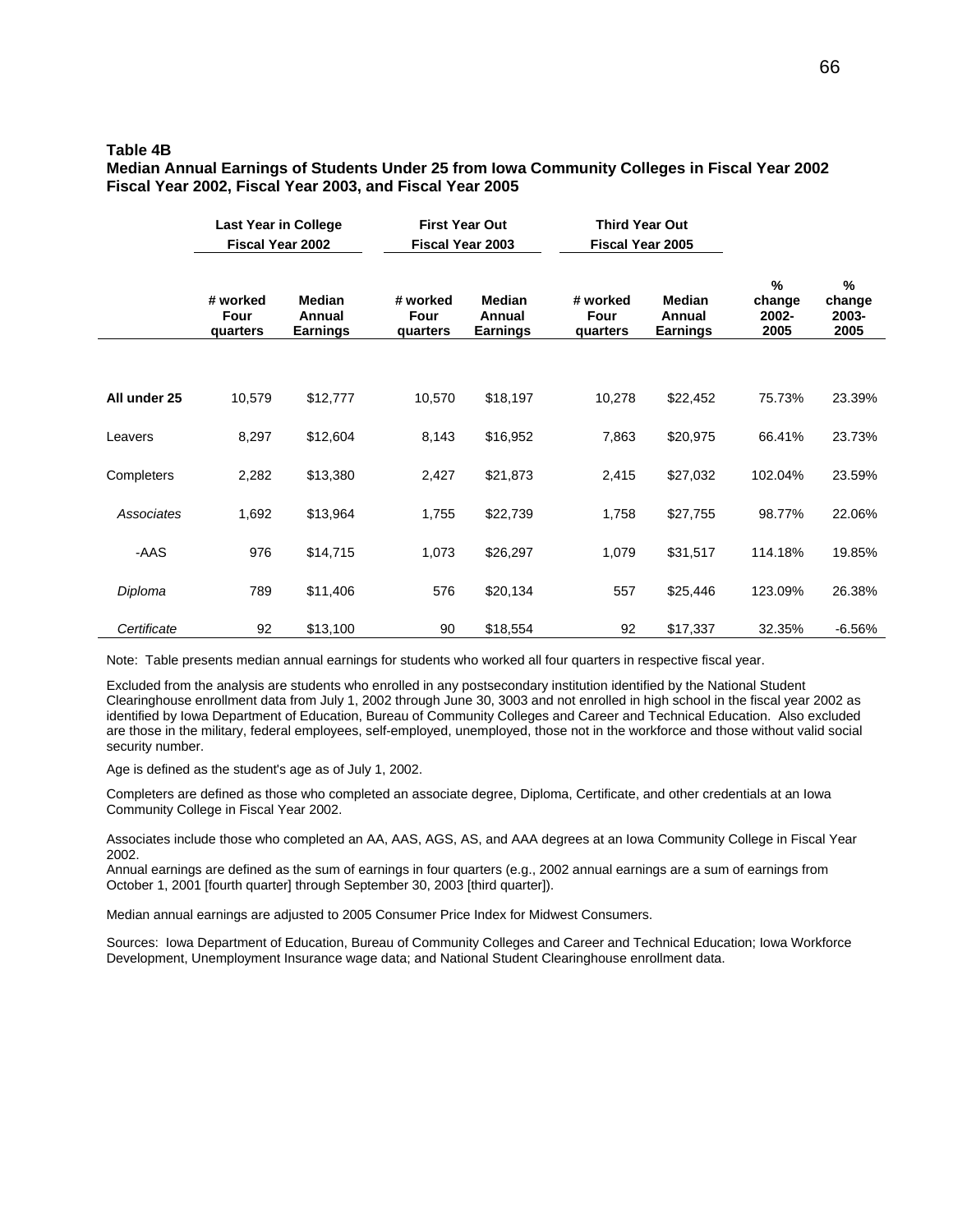## **Table 5 Summary of Research Studies Related to Postcollege Earnings**

| <b>State</b>                                       | <b>Data Sources</b>                                                                                                                                                        | <b>Variables</b>                                                                                                                                                                                                                    | <b>Methodology</b>                                                                                            | <b>Basic Findings</b>                                                                                                                                                                                                                                                         | Limitations/<br><b>Delimitations</b>                                                                                                 | Sources of<br>information                                                                                            |
|----------------------------------------------------|----------------------------------------------------------------------------------------------------------------------------------------------------------------------------|-------------------------------------------------------------------------------------------------------------------------------------------------------------------------------------------------------------------------------------|---------------------------------------------------------------------------------------------------------------|-------------------------------------------------------------------------------------------------------------------------------------------------------------------------------------------------------------------------------------------------------------------------------|--------------------------------------------------------------------------------------------------------------------------------------|----------------------------------------------------------------------------------------------------------------------|
| California                                         | UI records;<br>MIS records                                                                                                                                                 | Major, age, ethnicity,<br>economic status,<br>gender, economic<br>status, program of<br>study                                                                                                                                       | 700,564 matched<br>records<br>First year in, first year<br>out, and third year out<br>1992-1993 Cohort        | Program completers have<br>greater gains than leavers,<br>particularly for<br>economically<br>disadvantaged students;<br>earnings gap for women<br>closes for vocational<br>students                                                                                          | Does not<br>account for<br>military, federal<br>employees, self-<br>employed,<br>unemployed, or<br>those working in<br>other states. | Freidlander,<br>1996;<br>Sanchez,<br>Laanan &<br><b>Wiseley, 1999;</b><br>Sanchez &<br>Laanan, 1998;<br>Laanan, 1998 |
| Florida                                            | UI Records;<br><b>MIS Records;</b><br>National<br><b>Student</b><br>Clearinghouse;<br>Postal service;<br>Department of<br>Defense;<br>Federal<br>employees,<br><b>WRIS</b> | Employment, full-time<br>earnings, job training<br>relatedness and<br>placement rates;<br>Completers and<br>leavers; Type of<br>degree or certificate<br>program; can<br>compare high school<br>graduates with<br>community college | FETPIP collects data<br>from<br>4th quarter after and 4<br>years after<br>Data collected yearly               | A higher percentage of<br>community college<br>graduates were employed<br>in Florida than any other<br>group; Short-term analysis<br>showed that AS<br>completers made more<br>than bachelor's degree<br>completers, but bachelor's<br>degree completers had<br>greater gains | The FETPIP<br>system can be<br>used for more<br>longitudinal<br>studies of<br>earnings over<br>time.                                 | Grubb, 2002;<br>Pfeiffer, 1998;<br><b>FETPIP, 1996,</b><br>2005                                                      |
| <b>Illinois</b><br>(Truman<br>College,<br>Chicago) | Student data;<br>UI records                                                                                                                                                | Age, gender, degree<br>or certificate,<br>economic status                                                                                                                                                                           | 1,449 matched records<br>Last year in (FY 1997),<br>First year out (FY<br>1998), second year out<br>(FY 1999) | Economically<br>disadvantaged individuals<br>who earn associates<br>degrees or certificates<br>make significant increases<br>in earnings, greater than<br>those who do not complete<br>a degree or certificate<br>(215% increase from last<br>year to second year)            | Researchers<br>were not<br>allowed access<br>to raw data;<br>small sample<br>size                                                    | Brauchle &<br>Hastings, 2002                                                                                         |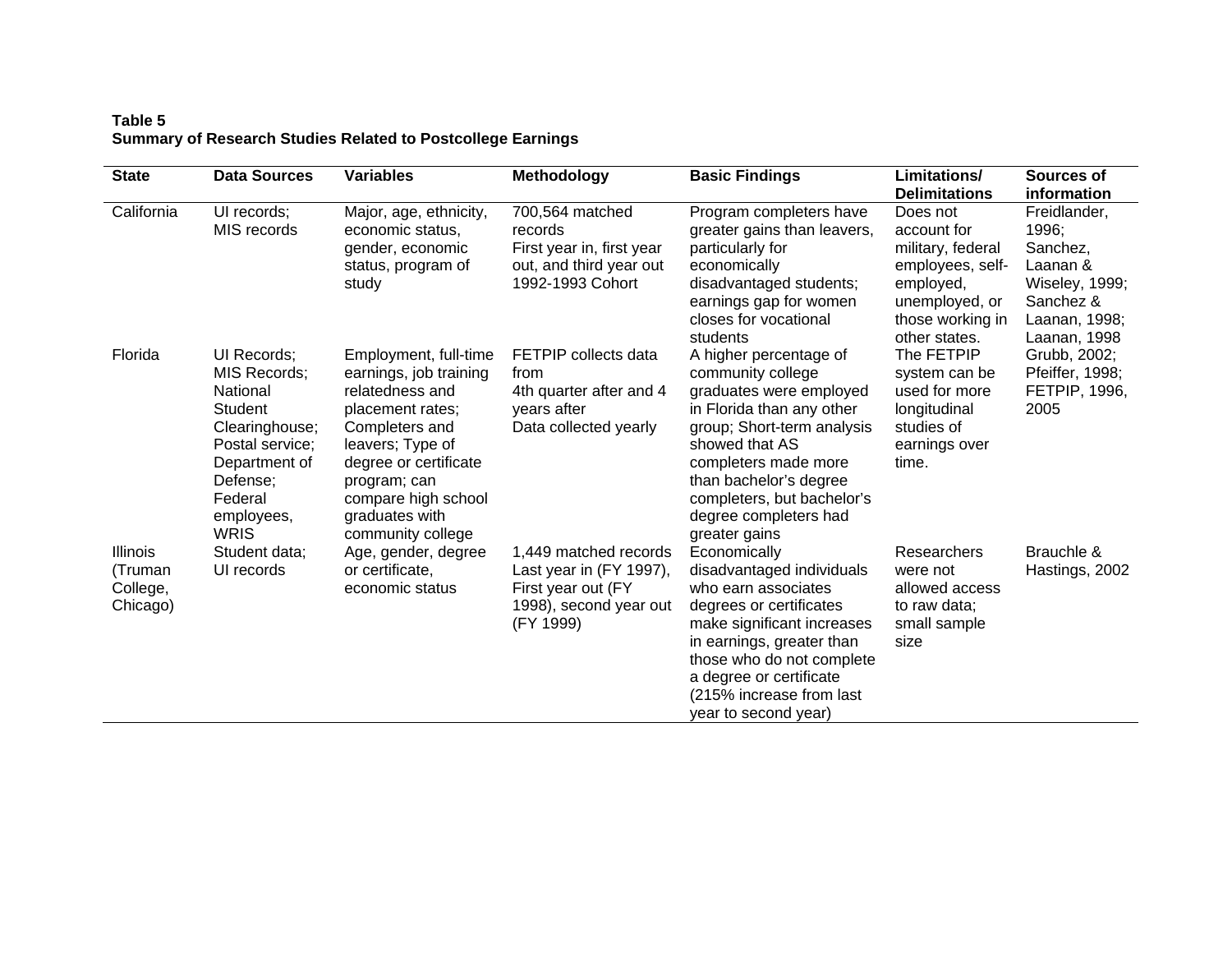Summary of research studies related to postcollege earnings, continued

| <b>State</b>                   | <b>Data Sources</b>                                                                                                                                       | <b>Variables</b>                                                                                                                | Methodology                                                                                                                                                                                              | <b>Basic Findings</b>                                                                                                                                                                                                                                                                           | Limitations/<br><b>Delimitations</b>                                                                                              | Sources of<br>information                                                                           |
|--------------------------------|-----------------------------------------------------------------------------------------------------------------------------------------------------------|---------------------------------------------------------------------------------------------------------------------------------|----------------------------------------------------------------------------------------------------------------------------------------------------------------------------------------------------------|-------------------------------------------------------------------------------------------------------------------------------------------------------------------------------------------------------------------------------------------------------------------------------------------------|-----------------------------------------------------------------------------------------------------------------------------------|-----------------------------------------------------------------------------------------------------|
| Iowa<br>(Western<br>lowa Tech) | Student data;<br>UI records;<br>National<br><b>Student</b><br>Clearinghouse                                                                               | Completers, leavers,<br>and applicants;<br>Program category;<br>number of employers;<br>gender                                  | 557 completers<br>23,999 leavers<br>1,447 applicants<br>Annual wage gains for<br>four years; analyzed<br>using ANOVA<br>1994-1999 leavers;<br>1999 completers;<br>1994-1999 applicants                   | Completers earn more<br>than leavers, and leavers<br>earn more than applicants                                                                                                                                                                                                                  | Cohort years of<br>comparison<br>groups are not<br>the same                                                                       | Stoik, 2004                                                                                         |
| Maryland                       | Data from three<br>workforce<br>training<br>programs;<br>apprenticeship<br>data;<br>Community<br>college<br>certificate and<br>degree data; UI<br>records | Type of training;<br>program category;<br>individual community<br>college and region                                            | 21,766 matched<br>records<br>Analyze earnings from<br>pre-year (97-98), exit-<br>year (98-99), and post-<br>years one (99-00), two<br>(00-01), and three (01-<br>02)<br>Leaving or completing<br>FY 1999 | 75% of career graduates<br>were found to be working<br>in Maryland one year after<br>graduation; the highest<br>wages and most dramatic<br>earnings gains were for<br>completers of health<br>programs; economically<br>disadvantaged program<br>had great increase but<br>moderate final wages | Does not<br>address gender,<br>race/ ethnicity,<br>age, etc.<br>Does not<br>address leavers                                       | Stevens, 2003                                                                                       |
| New Mexico                     | UI records;                                                                                                                                               | Industry of<br>employment                                                                                                       | 5,700 completers<br>Certificate, degree, or<br>at least 45 credits;<br>Tracked wages one<br>year before enrollment<br>and one year after<br>enrollment                                                   |                                                                                                                                                                                                                                                                                                 | Without age<br>information the<br>pre-year data is<br>not meaningful,<br>high school<br>students and<br>older workers<br>together | <b>New Mexico</b><br>Commission<br>on Higher<br>Education,<br>2002                                  |
| North<br>Carolina              |                                                                                                                                                           | Age, completion level,<br>distinguishing<br>students who leave<br>and return to school,<br>Distinguishing part-<br>time workers | Includes data from<br>Department of<br>Corrections, Labor,<br>and Employment and<br>Training, as well as K-<br>12, CC, and university<br>system                                                          |                                                                                                                                                                                                                                                                                                 |                                                                                                                                   | Grubb, 2002;<br>Gracie, 1998;<br>http://www.ncc<br>cs.cc.nc.us/Ext<br>ernal Affairs/n<br>caggfs.htm |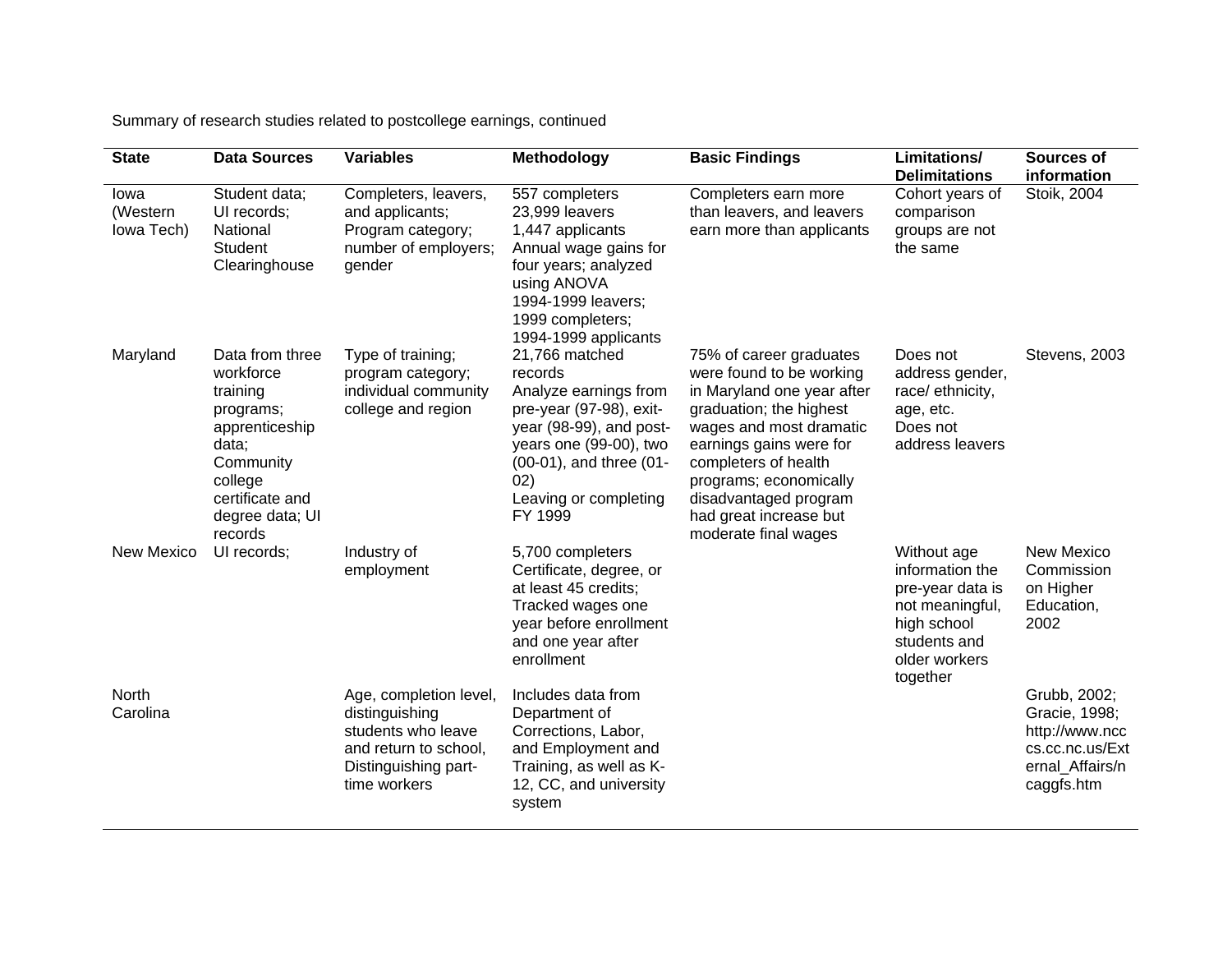Summary of research studies related to postcollege earnings, continued

| <b>State</b> | <b>Data Sources</b>                                                                                                          | <b>Variables</b>                                                                                                                                                                                               | Methodology                                                                                                                                             | <b>Basic Findings</b>                                                                                                                                                                                                                                                                                                                                                                         | Limitations/<br><b>Delimitations</b> | Sources of<br>information                                                     |
|--------------|------------------------------------------------------------------------------------------------------------------------------|----------------------------------------------------------------------------------------------------------------------------------------------------------------------------------------------------------------|---------------------------------------------------------------------------------------------------------------------------------------------------------|-----------------------------------------------------------------------------------------------------------------------------------------------------------------------------------------------------------------------------------------------------------------------------------------------------------------------------------------------------------------------------------------------|--------------------------------------|-------------------------------------------------------------------------------|
| Ohio         | Ohio Board of<br>Regents data,<br>Ohio<br>Department of<br>Jobs, annual<br>match of fourth<br>quarter earnings<br>since 1998 | Discipline Area;<br>Major; Level of<br>degree (community<br>college,<br>baccalaureate, and<br>master's data); State<br>of<br>Residence/retention<br>in state;                                                  | 4th quarter earnings<br>from 1999 compared<br>with 4th quarter<br>earnings of 2000,<br>2001, 2002, and 2003                                             | Growth in earnings is<br>greater for bachelor's<br>degree recipients;<br>Associates degree                                                                                                                                                                                                                                                                                                    |                                      | Ohio Board of<br>Regents, 2005                                                |
| Texas        |                                                                                                                              | Reports Academic,<br>Technical, and Tech.<br>prep. leavers and<br>graduates who are<br>either working only or<br>who are working and<br>pursuing higher<br>education.                                          | Local control:<br>individual colleges<br>have carried out most<br>of the analysis-very<br>little statewide<br>analysis.                                 |                                                                                                                                                                                                                                                                                                                                                                                               |                                      | Grubb, 2002                                                                   |
| Washington   | Data<br>warehouse; UI<br>records; match<br>with neighboring<br>states                                                        | Gender; ethnicity;<br>Major (high, middle,<br>and low-wage<br>occupation groups);<br>industry of<br>employment before<br>and after college;<br>compare with goals<br>of students (transfer<br>or non-transfer) | 200,000 students per<br>year in the system<br>3rd quarter before start<br>of college and 3rd<br>quarter after college.<br>Data is collected<br>annually | The study found that high<br>wage occupations such as<br>health, industrial tech, and<br>electronics have higher<br>premium for completers<br>than for non-completers.<br>As a result of the<br>information provided by the<br>system, the state has<br>focused on providing<br>programs in high-wage<br>areas and on including<br>more minority students in<br>underrepresented<br>programs. |                                      | Grubb, 2002:<br>Seppanen,<br>2000;<br>http://www.wtb<br>.wa.gov/wtr04.<br>pdf |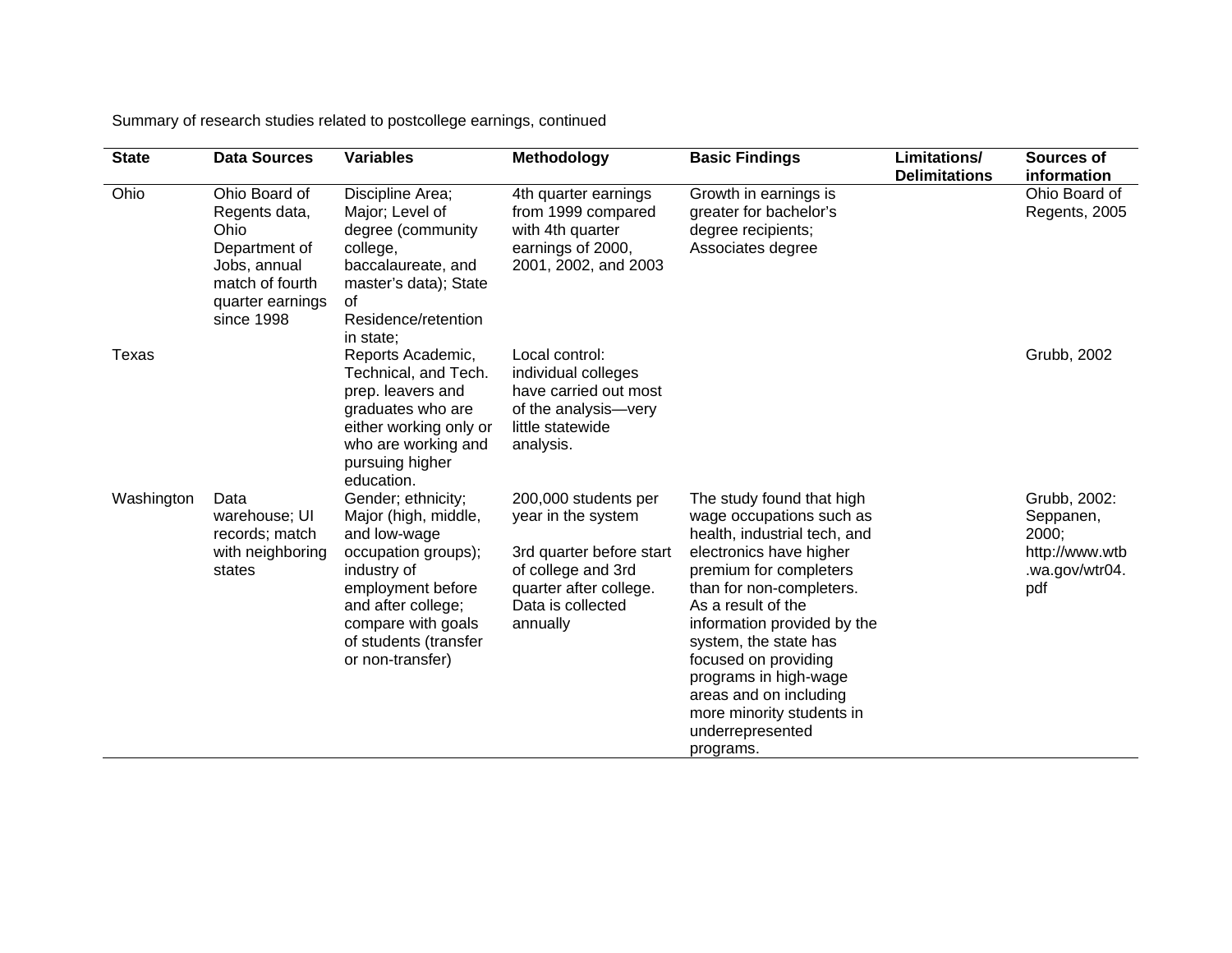Summary of research studies related to postcollege earnings, continued

| <b>State</b> | <b>Data Sources</b>                                           | <b>Variables</b>                                                  | Methodology                                                                                                            | <b>Basic Findings</b> | <b>Limitations/</b><br><b>Delimitations</b>                                                                                                  | Sources of<br>information                      |
|--------------|---------------------------------------------------------------|-------------------------------------------------------------------|------------------------------------------------------------------------------------------------------------------------|-----------------------|----------------------------------------------------------------------------------------------------------------------------------------------|------------------------------------------------|
| Wyoming      | UI, MIS, match<br>with nine states,<br>survey of<br>employers | State of Origin; age;<br>gender; industry;<br>survey of employers | Tracked graduates one<br>year after graduation<br>Track employment in 9<br>states through<br>memoranda of<br>agreement |                       | Only tracked<br>one year after<br>graduation,<br>does not<br>account for<br>students<br>enrolled in<br>further<br>postsecondary<br>education | Wyoming<br>Department of<br>Education,<br>2003 |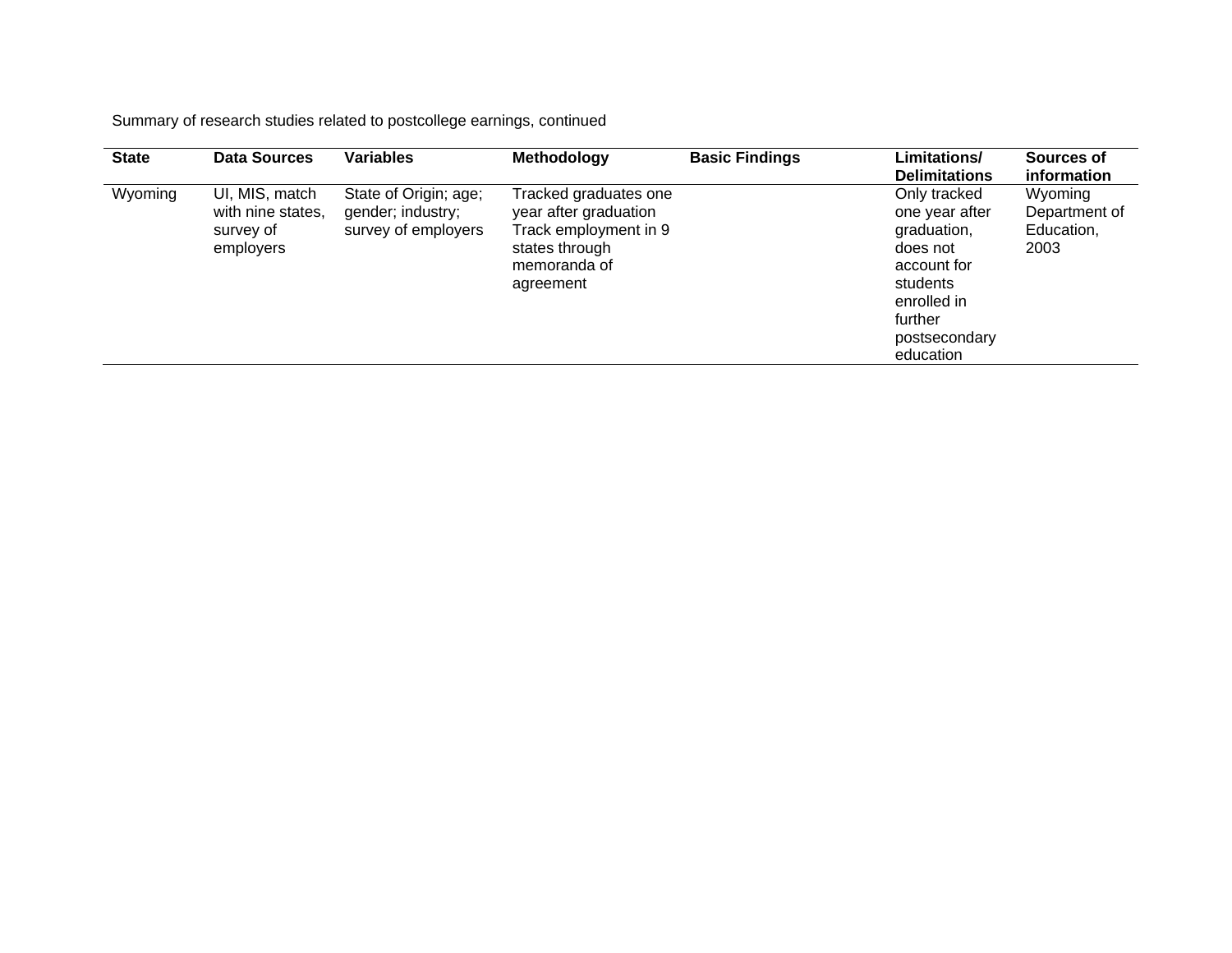# **GLOSSARY**

**Annual Earnings:** Annual earnings are defined as the sum of earnings in four quarters (e.g., 2002 median annual earnings are a sum of earnings from October 1, 2001 [fourth quarter] through September 30, 2003 [third quarter]). *(See Median Annual Earnings)*

**Annual Transfer Rate:** The annual transfer rate (cross-sectional approach) represents the number of individuals (unduplicated enrollment) transferring to a four-year institution in 2003, 2004, or 2005 divided by the total number of individuals in the fiscal year 2002 cohort.

**Associate in Applied Arts Degree (AAA):** The degree awarded for satisfying the curriculum requirements and demonstrated competence for employment in the occupational field for which the program was designed. Typically, these degrees apply to occupations requiring significant amounts of applied scientific and mathematical knowledge. These degrees require a minimum of 60 semester credit hours (90 quarter hours) in length with a minimum of 12 semester credit hours (18 quarter hours) of general education. Programs awarding these degrees shall not exceed 19 semester credit hours per term (28.5 quarter hours) and shall not exceed 86 semester credit hours (129 quarters hours) in length. (281 Iowa Administrative Code 21.2(10)(b).)

**Associate in Applied Science Degree (AAS):** The degree awarded for satisfying the curriculum requirements and demonstrated competence for employment in the occupational field for which the program was designed. Typically, these degrees apply to occupations requiring significant amounts of applied scientific and mathematical knowledge. These degrees require a minimum of 60 semester credit hours (90 quarter hours) in length with a minimum of 12 semester credit hours (18 quarter hours) of general education. Programs awarding these degrees shall not exceed 19 semester credit hours per term (28.5 quarter hours) and shall not exceed 86 semester credit hours (129 quarters hours) in length. (281 Iowa Administrative Code 21.2(10)(b).)

**Associate in Arts Degree (AA):** The degree awarded for satisfying the curriculum requirements of arts and science courses designed as college parallel programs transferable as the first two years of a baccalaureate degree. These programs are referred as college parallel/liberal general studies/college transfer. They include a minimum of 60 semester credit hours (90 quarter hours) of credit courses designed and acceptable for transfer with the understanding that 16 semester hours (24 quarter hours) of career/technical courses could be included in the total. (281 Iowa Administrative Code 21.2(10)(a).)

**Associate in General Studies Degree (AGS):** The degree awarded for satisfying the curriculum requirements of a two-year program other than set forth in 281 Iowa Administrative Code 21.2(10) associate of arts or science. The degree requirements are flexible for individual students, not intended for transfer, and include a minimum of 60 semester credit hours (90 quarter hours). (281 Iowa Administrative Code 21.2(10)(c).)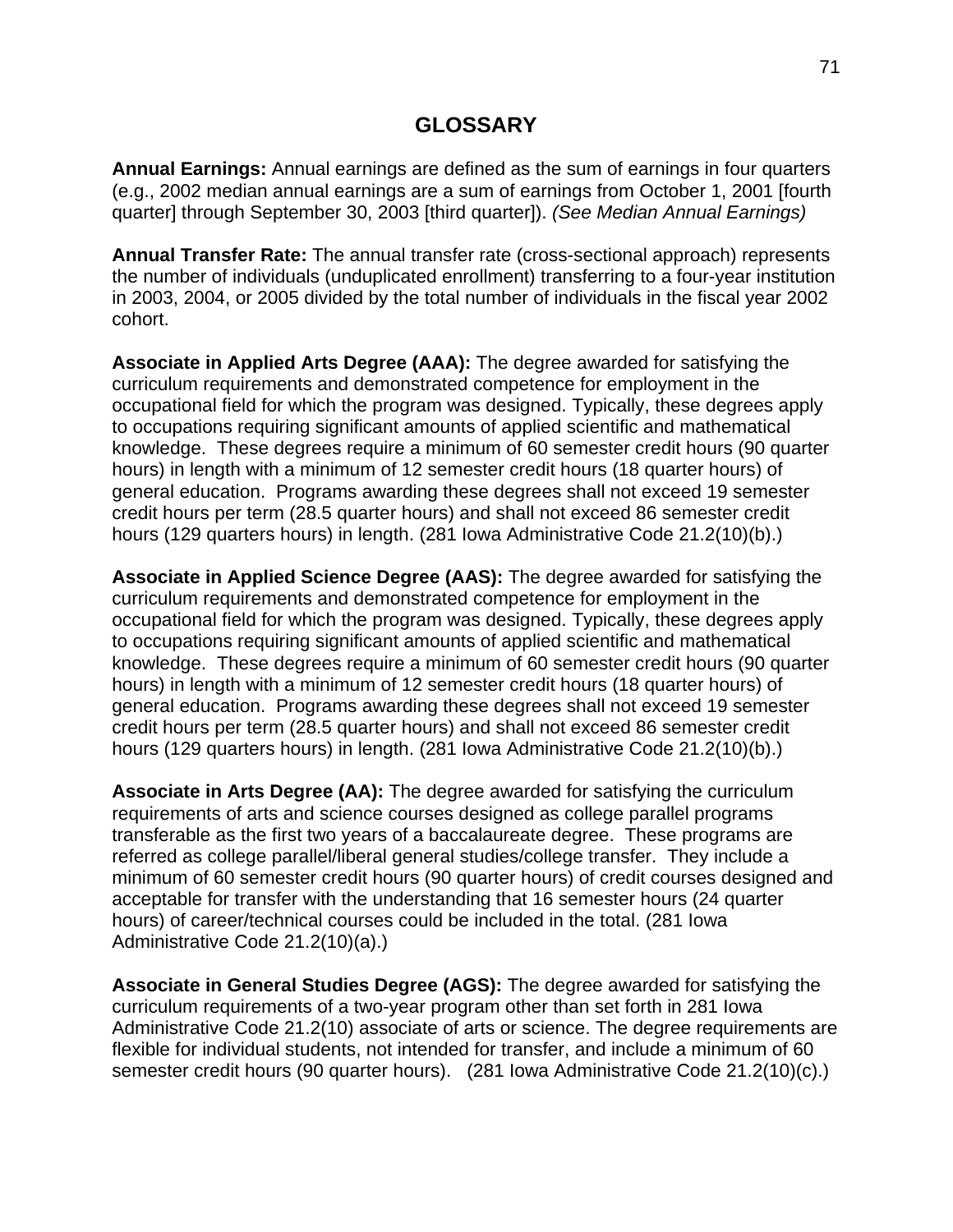**Associate in Science Degree (AS**): The degree awarded for satisfying the curriculum requirements of arts and science courses designed as college parallel programs transferable as the first two years of a baccalaureate degree. These programs are referred as college parallel/liberal general studies/college transfer. They include a minimum of 60 semester credit hours (90 quarter hours) of credit courses designed and acceptable for transfer with the understanding that 16 semester hours (24 quarter hours) of career/technical courses could be included in the total. (281 Iowa Administrative Code 21.2(10)(a).)

**Certificate:** The award for satisfying the curriculum requirements of an activity, course, and/or program other than one that is intended for a diploma or a degree. (281 Iowa Administrative Code 21.2(10)(e).)

**Cumulative Transfer Rate:** The cumulative transfer rate (longitudinal approach) represents the number of individuals (unduplicated enrollment) transferring to a fouryear institution in 2003, 2003 - 2004, or 2003 - 2005 divided by the total number of individuals in the fiscal year 2002 cohort.

**Diploma:** The award granted for satisfying the curriculum requirements of a program that consist of a minimum of 15 semester credit hours (22 quarter hours) with the general education component consisting of a minimum of 3 semester hours (4 quarter hours). (281 Iowa Administrative Code 21.2(10)(d).)

**Completer:** An individual who received a degree, certificate, or diploma from an Iowa community college. Completers do not include program or goal completers defined by Perkins accountability measures.

**Leaver:** An individual who attended an Iowa community college and left without receiving a degree, certificate or diploma

**Median Annual Earnings:** Median annual earnings are adjusted to 2005 Consumer Price Index for Midwest Consumers. *(See Annual Earnings)*

**Non-Award Recipient:** One who attended an Iowa community college and left without receiving a degree, certificate or diploma, did not receive a community college award in 2002, 2003, 2004, or 2005, was not enrolled in any four-year institution in 2002, was not enrolled in high school in 2002, and enrolled in four-year institutions in 2003, 2004 or 2005.

**Unemployment Insurance (UI) Wage Records:** Records of wages collected by the Iowa Workforce Development containing quarterly earnings. These records do not contain information about hours worked or full-time/part-time employment status. The records also do not include wage data for individuals who are employed out of state, in federal occupations, or who are self-employed. (*See pages 32 and 32 for a complete description of UI wage records.*)